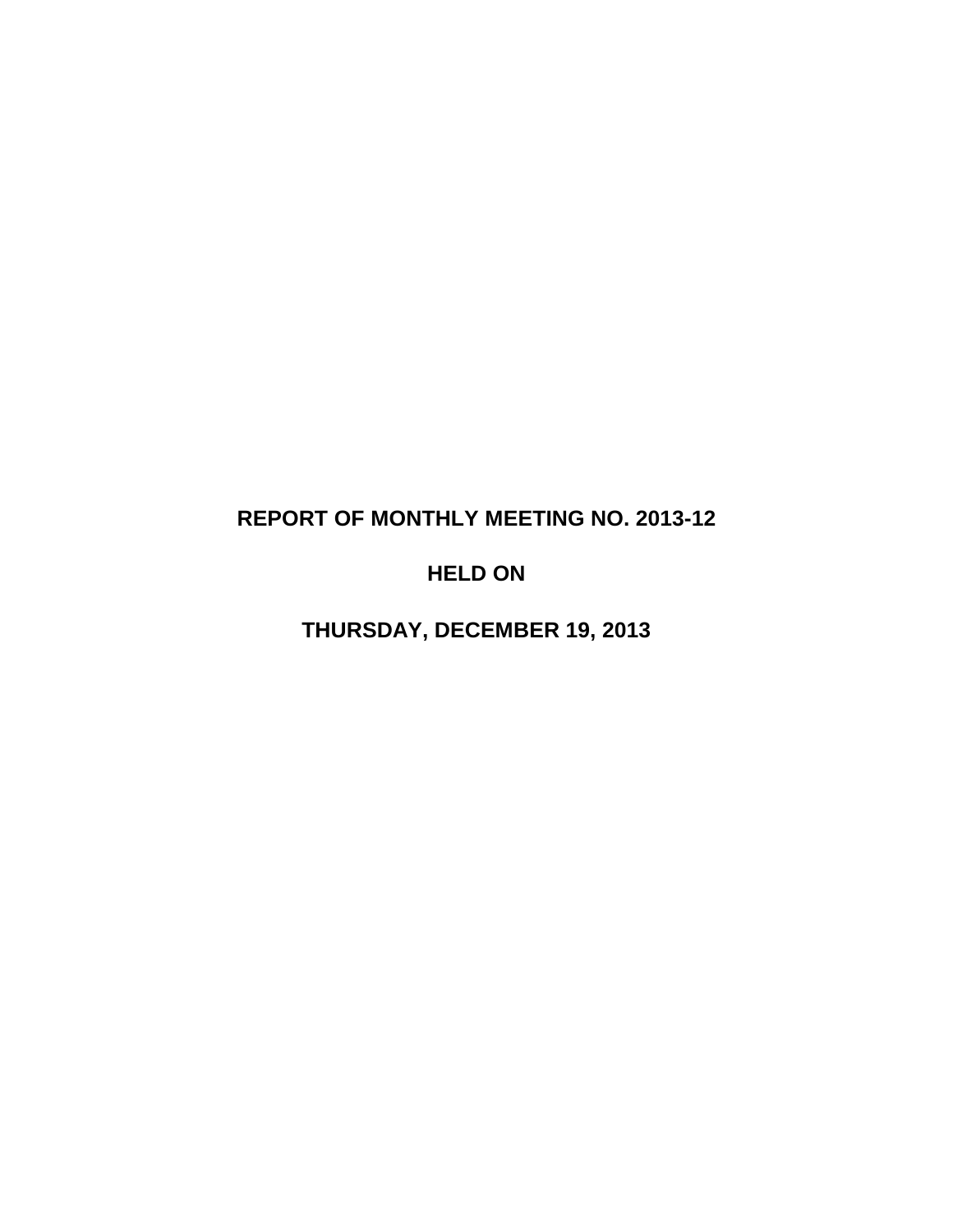Report of Monthly Meeting No. 2013-12 held on Thursday, December 19, 2013

| <b>ITEMS</b>                             | <b>CLASSIFICATION</b>                                                                                                                                                                                                                                                                                                                          | <b>PAGES</b> |
|------------------------------------------|------------------------------------------------------------------------------------------------------------------------------------------------------------------------------------------------------------------------------------------------------------------------------------------------------------------------------------------------|--------------|
| <b>Call to Order</b><br><b>Roll Call</b> |                                                                                                                                                                                                                                                                                                                                                |              |
| <b>Secretary's Report</b>                | Recording Secretary presents minutes of previous meetings for approval.                                                                                                                                                                                                                                                                        |              |
| <b>Refunds</b>                           | Errors in deduction and non-members<br>Full refunds to employees due to separation from service<br>Refund in accordance with Section 8-170 of the law governing the Fund<br>Refund Reissued to New Payee<br>Refund elections in lieu of annuity<br>Refund of Spousal Contributions<br>1/2% refunds to new annuitants<br><b>Adjusted Refund</b> | $3 - 9$      |
| <b>Invoices</b>                          | Administrative and Investment Fees                                                                                                                                                                                                                                                                                                             | $10 - 12$    |
| <b>Annuities</b>                         | Annuities for Employees<br>Annuities for Widows, Widowers and Minor Children, Reversionary Annuities<br><b>Adjusted Annuities</b>                                                                                                                                                                                                              | $13 - 17$    |
| <b>Disability</b>                        | Applications for Duty and Ordinary Disability benefits<br>Applications for Extensions of Duty and Ordinary Disability benefits<br>Adjusted Duty and Ordinary Disability benefits                                                                                                                                                               | $18 - 25$    |
| <b>Membership</b>                        | Applications<br>Change in Dates of Birth                                                                                                                                                                                                                                                                                                       | 26           |
| <b>Treasurer's Report</b>                | City Treasurer's Statement of Account As of 11/30/2013                                                                                                                                                                                                                                                                                         | 27           |
| <b>MISCELLANEOUS</b>                     |                                                                                                                                                                                                                                                                                                                                                | $28 - 30$    |
| <b>Public Comment</b>                    | Other                                                                                                                                                                                                                                                                                                                                          |              |
| Legislation                              | - 2014 MEABF Budget Presentation<br>- Semi Annual Executive Session Review                                                                                                                                                                                                                                                                     |              |

- Legislative Update - Robert Molaro

#### Investments

- Performance Reports
- Watchlist
- Liquidity Needs
- Emerging Markets Small Cap Manager Search Update
- Investment Policy Update Discussion
- Investment Policy Discussion
- Senate Hearings Update
- Disability Handbook Update
- Fund Comminucation Update
- FOIA Update
- Old Business
- Legal Update

| A    | Less than 60 years of age         |     | Female: No Post 9/74 Spouse Contributions | <b>RW</b>  | Returned to Work               |
|------|-----------------------------------|-----|-------------------------------------------|------------|--------------------------------|
| в    | Reversionary                      |     | MED Updated Medical Records               |            | Less than 10 years of Service  |
| С    | Calculated upon death of Employee |     | MMI Maximum Medical Update                | <b>SPE</b> | <b>Specialist Doctor Visit</b> |
| CХ   | <b>Credit Expires</b>             | N   | See Notes in File                         |            | <b>Term Annuity</b>            |
|      | Death                             |     | NTE Note for Mercy Works Update           | W          | Withdraw/Waiting to apply      |
| DU   | Duty Disability                   | OR. | <b>Ordinary Disability</b>                | WC.        | Workmens' Compensation         |
| DIS. | Discharged                        |     | <b>Reciprocal Annuity</b>                 | X          | Married @ Resignation,         |
|      | <b>EID</b> Errors in Deduction    |     | RES Resigned                              |            | Not Married @ Effective Date   |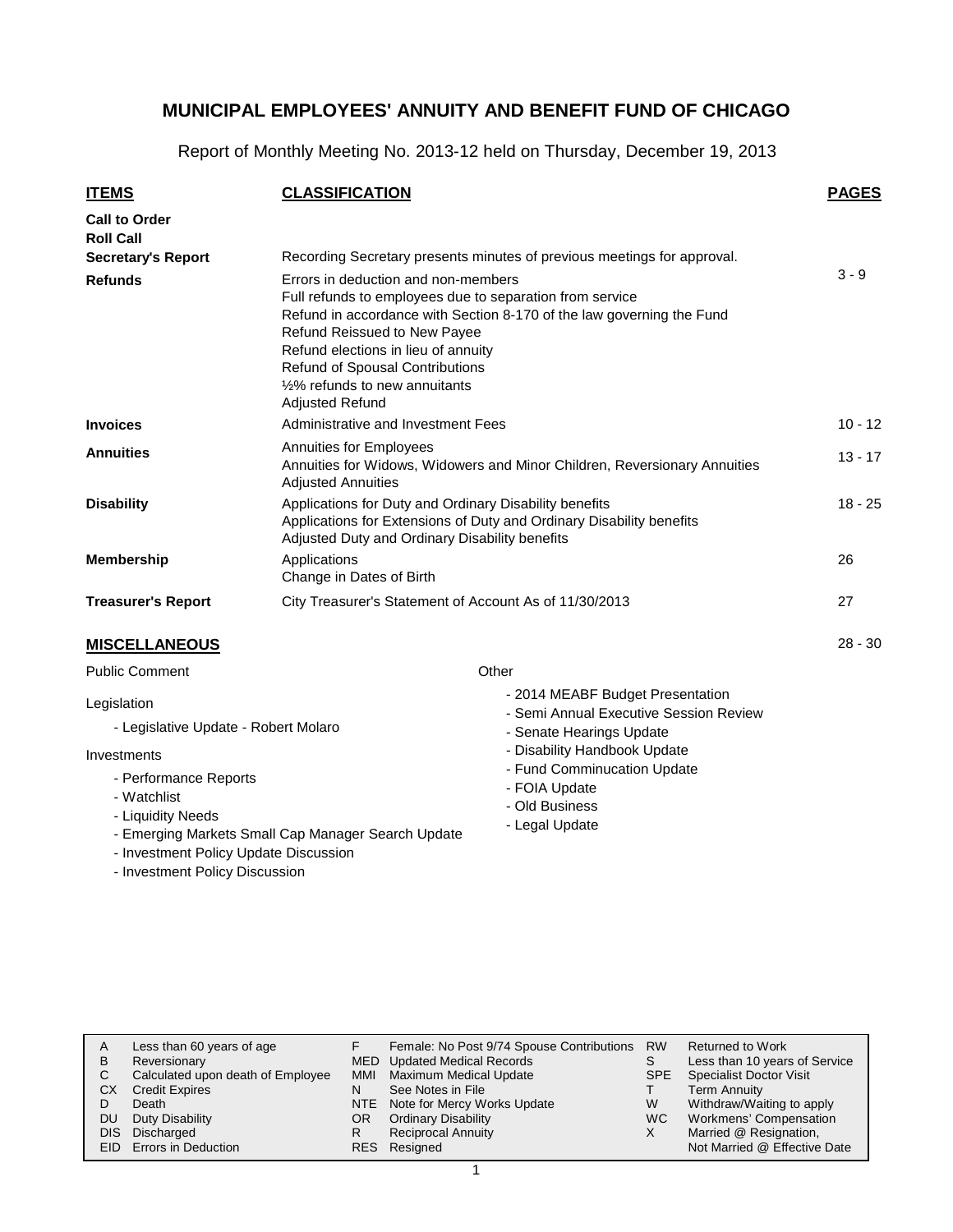Report of Monthly Meeting No. 2013-12 held on Thursday, December 19, 2013

The Monthly Meeting of the Retirement Board was called to order by the President, Timothy G. Guest, at 9:11 a.m. in the offices of the Fund, 321 N Clark Street, Suite 700, on Thursday, December 19, 2013.

#### The following were present:

| Timothy G. Guest   | President                  |
|--------------------|----------------------------|
| Erin Keane         | Ex-Officio Member          |
| Stephanie D. Neely | Treasurer                  |
| Anthony C. Clancy  | <b>Recording Secretary</b> |
| Thomas J. McMahon  | Trustee                    |

#### Also Present:

| James E. Mohler     | <b>Executive Director</b>                       |
|---------------------|-------------------------------------------------|
| Michael Walsh       | <b>Chief Investment Officer</b>                 |
| Mary Patricia Burns | Attorney at Law                                 |
| <b>Tess Toledo</b>  | Comptroller                                     |
| Jane Tessaro        | <b>Benefits Manager</b>                         |
| Kathy Schanding     | <b>Staff Actuary</b>                            |
| Stacey Ruffolo      | <b>Executive Assistant</b>                      |
| Nadia Oumata        | <b>Financial Analyst</b>                        |
| Thomas Latzke       | Deputy Treasurer (Proxy for the Treasurer)      |
| Jeremy Fine         | Deputy Comptroller (Proxy for City Comptroller) |
| Terence P. Sullivan | M.D.                                            |
| Brian Wrubel        | <b>Marquette Associates</b>                     |
| Jamie Wesner        | <b>Marquette Associates</b>                     |
| Robert Molaro       | <b>RSM &amp; Associates</b>                     |
| Maura Murrihy       | Executive Director, LABF of Chicago             |
| Angela Myers        | Loop Capital                                    |
| Sharon Piet         | Podesta Capital                                 |
| Neil Capps          | Marquette Associates                            |

Absent:

#### **SECRETARY'S REPORT**

Ms. Neely motioned that the Minutes of Meeting No. 2013-11 be approved as submitted. Seconded Mr. Clancy. Carried: Ayes- Mr. Guest, Ms. Keane, Ms. Neely, Mr. Clancy and Mr. McMahon. Nays-None.

Ms. Neely motioned that the Executive Session Minutes of Meeting(s) No. 2013-11 (2) be approved as submitted. Seconded Mr. Clancy. Carried: Ayes- Mr. Guest, Ms. Keane, Ms. Neely, Mr. Clancy and Mr. McMahon. Nays-None.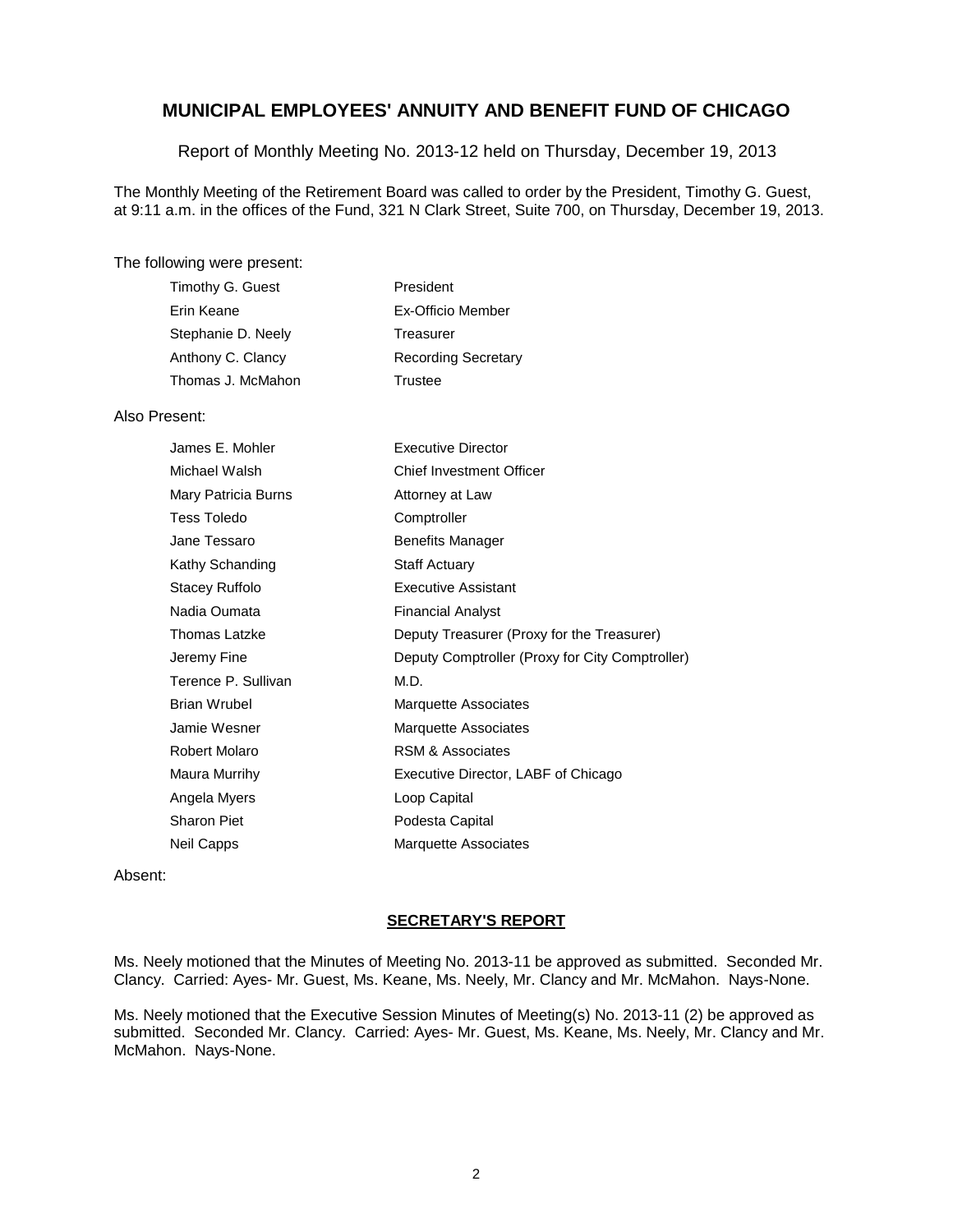Report of Monthly Meeting No. 2013-12 held on Thursday, December 19, 2013

### **REFUND DUE TO ERRORS IN DEDUCTION AND NON-MEMBERS**

### **Refund a/c errors in deduction**

| Name                                                    | Reason               | Amount     |
|---------------------------------------------------------|----------------------|------------|
| <b>BROOKS, PHILLANDER</b>                               | <b>NEW ANNUITANT</b> | \$22.20    |
| DELEONARDIS, WILLIAM                                    | <b>NEW ANNUITANT</b> | \$21.16    |
| DONAHUE, EZZARD                                         | <b>NEW ANNUITANT</b> | \$156.43   |
| HURLEY, ROBERT                                          | <b>NEW ANNUITANT</b> | \$677.31   |
| JETER, DYANN                                            | <b>NEW ANNUITANT</b> | \$7.77     |
| JOHNSON, DONNELL                                        | <b>NEW ANNUITANT</b> | \$18.89    |
| MCMULLEN, GLORIA                                        | NEW CHILD ANNUITANT  | \$80.55    |
| SHARKEY, WILLIAM                                        | PAYROLL ADJUSTMENT   | \$28.65    |
| SUTTON, THADONIA                                        | <b>NEW ANNUITANT</b> | \$51.91    |
| SWEENEY, RHODA                                          | <b>NEW ANNUITANT</b> | \$75.15    |
| SWIEC, RICHARD                                          | <b>NEW ANNUITANT</b> | \$6.06     |
| <b>TERRY, WENDELL</b>                                   | <b>NEW ANNUITANT</b> | \$796.42   |
| <b>WAPNIARSKI, EUGENE</b>                               | <b>NEW ANNUITANT</b> | \$113.65   |
| Total Refund a/c errors in deduction                    | 13 Case(s)           | \$2,056.15 |
| TOTAL REFUND DUE TO ERRORS IN DEDUCTION AND NON-MEMBERS |                      |            |
|                                                         | 13 Case(s)           | \$2,056.15 |

|    | Less than 60 years of age                                    |     | Female: No Post 9/74 Spouse Contributions |   | REL Released to Return to Work        |
|----|--------------------------------------------------------------|-----|-------------------------------------------|---|---------------------------------------|
| В  | Reversionary                                                 |     | MED Updated Medical Records               |   | RW Returned to Work                   |
|    | Calculated upon death of Employee MMI Maximum Medical Update |     |                                           | S | Less than 10 years of Service         |
| CХ | <b>Credit Expires</b>                                        | N   | See Notes in File                         |   | <b>SPE</b> Specialist Doctor Visit    |
|    | Death                                                        |     | NTE Note for Mercy Works Update           |   | <b>Term Annuity</b>                   |
| DU | Duty Disability                                              | OR. | <b>Ordinary Disability</b>                | W | Withdraw/Waiting to apply             |
|    | DIS Discharged                                               | R   | <b>Reciprocal Annuity</b>                 |   | WC Workmens' Compensation             |
|    | <b>EID</b> Errors in Deduction                               |     | RES Resigned                              |   | Married @ Res, Not Married @ Eff Date |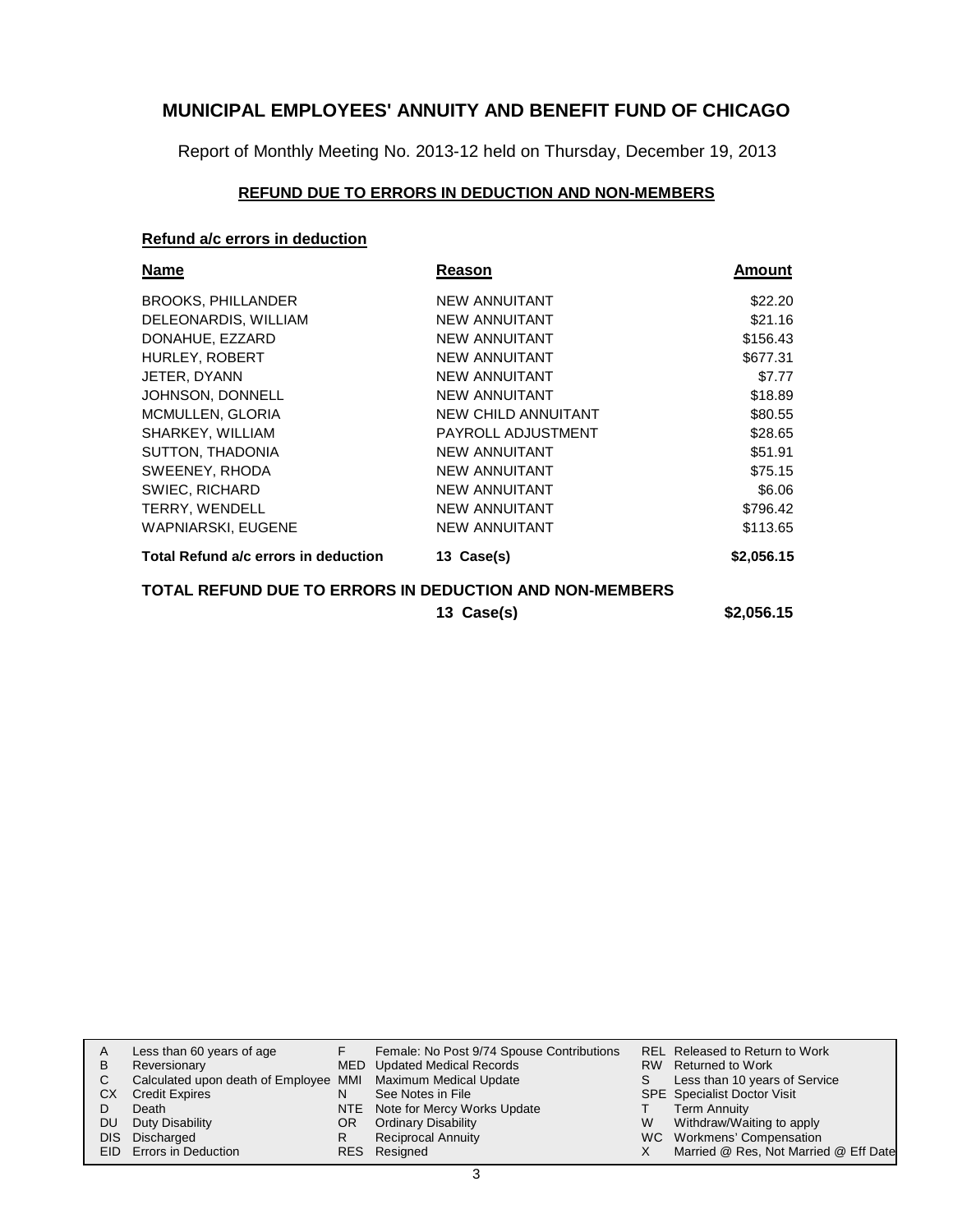Report of Monthly Meeting No. 2013-12 held on Thursday, December 19, 2013

### **REFUND TO EMPLOYEES DUE TO SEPARATION FROM SERVICE**

| <b>Name</b>                                           | <b>Resignation Date</b>                                                            | <b>Amount</b>                                                            |      | <b>Note</b>       |
|-------------------------------------------------------|------------------------------------------------------------------------------------|--------------------------------------------------------------------------|------|-------------------|
| ANTHONY, MARCUS                                       | 06/01/2013                                                                         | \$4,037.27                                                               | Hold |                   |
| ARELLANO, MINERVA                                     | 11/21/2013                                                                         | \$33,713.39                                                              |      |                   |
| <b>BASS, DERRICK</b>                                  | 08/06/2013                                                                         | \$18,707.08                                                              |      |                   |
| BLOUNT, LYDIA                                         | 10/08/2012                                                                         | \$3,278.17                                                               | Hold |                   |
| <b>BLUITT, ANGELANE</b>                               | 10/11/2013                                                                         | \$2,847.35                                                               |      |                   |
| <b>BOYD, MARQUIS</b>                                  | 11/16/2011                                                                         | \$1,523.46                                                               | Hold |                   |
| <b>BRACKENRIDGE, COREY</b>                            | 08/18/2013                                                                         | \$3,765.73                                                               | Hold |                   |
| BROWN, DEBORAH                                        | 08/31/2009                                                                         | \$5,415.75                                                               |      |                   |
| CHIECO, CAMILLE                                       | 01/18/2000                                                                         | \$7,333.69                                                               |      |                   |
| CLINE, JASON                                          | 09/26/2013                                                                         | \$41,482.33                                                              | Hold |                   |
| CRAWFORD, SHARON                                      | 10/03/2013                                                                         | \$7,638.10                                                               | Hold |                   |
| CRESPO, RICARDO                                       | 01/26/2011                                                                         | \$37,286.83                                                              |      |                   |
| CRONIN, KAITLIN                                       | 09/12/2013                                                                         | \$9,715.50                                                               |      |                   |
| <b>CUMMINGS, YOLANDA</b>                              | 08/25/2012                                                                         | \$2,507.71                                                               | Hold |                   |
| CURTAIN, EDWARD                                       | 08/28/2013                                                                         | \$17,205.81                                                              | Hold |                   |
| DAVEY, JONATHAN                                       | 08/16/2013                                                                         | \$19,502.05                                                              |      |                   |
| DELUNA, ALEJANDRO                                     | 08/24/2013                                                                         | \$19,889.74                                                              | Hold |                   |
| ELLIS, TIRA                                           | 10/30/2013                                                                         | \$6,456.32                                                               | Hold |                   |
| FERNANDEZ, ALEIDA                                     | 08/09/2013                                                                         | \$75,778.20                                                              |      | A:52, S:26        |
| GIELAROWSKI, REBECCA                                  | 06/21/2013                                                                         | \$990.71                                                                 | Hold |                   |
| GOITIA, DAVID                                         | 03/31/2013                                                                         | \$11,557.71                                                              |      |                   |
| GONZALEZ, CARMEN                                      | 11/28/2012                                                                         | \$18,017.53                                                              |      |                   |
| GONZALEZ, DENISE                                      | 10/29/2013                                                                         | \$51,842.69                                                              |      | A:45, S:14        |
| <b>GORDON, TRINETTE</b>                               | 10/11/2013                                                                         | \$10,408.25                                                              |      |                   |
| GUZMAN, LUIS                                          | 10/26/2013                                                                         | \$7,275.19                                                               | Hold |                   |
| HART, ZACHARY                                         | 06/30/2013                                                                         | \$21,509.64                                                              | Hold |                   |
| HILSON, CATINA                                        | 11/06/2013                                                                         | \$31,617.98                                                              | Hold |                   |
| <b>HOLLOWAY, CRAIG</b>                                | 07/22/2013                                                                         | \$142,985.20                                                             |      | Hold A:50, S:18.5 |
| <b>HOSKINS, ANTONIO</b>                               | 08/09/2013                                                                         | \$13,694.26                                                              |      |                   |
| HUNTER-BRADLEY, KIM                                   | 08/02/2013                                                                         | \$18,254.58                                                              | Hold |                   |
| HUTTER, KIMBERLY                                      | 08/07/2013                                                                         | \$19,848.49                                                              |      |                   |
| JACKSON, CHARLYN                                      | 08/09/2013                                                                         | \$19,029.53                                                              | Hold |                   |
| JACKSON, VERRITA                                      | 03/25/2013                                                                         | \$989.98                                                                 |      |                   |
| JAROSZEWSKI, JOSEPH                                   | 11/01/2013                                                                         | \$2,074.17                                                               |      |                   |
| <b>JENKINS, ERIKA</b>                                 | 08/20/2011                                                                         | \$2,761.89                                                               | Hold |                   |
| JOHNSON, BARBARA                                      | 03/12/1999                                                                         | \$909.49                                                                 |      |                   |
| <b>JOHNSON, KEITH</b>                                 | 11/12/2013                                                                         | \$10,612.19                                                              | Hold |                   |
| KING, MARION                                          | 11/15/2013                                                                         | \$29,507.94                                                              | Hold |                   |
| <b>KNIGHTON, MONICA</b>                               | 07/21/2011                                                                         | \$1,929.18                                                               |      |                   |
| LAWRENCE, DILLARD                                     | 06/08/2011                                                                         | \$778.84                                                                 |      |                   |
| <b>LEACH, MATRICE</b>                                 | 10/28/2013                                                                         | \$6,319.63                                                               | Hold |                   |
| Less than 60 years of age<br>F.                       | Female: No Post 9/74 Spouse Contributions<br>MED<br><b>Updated Medical Records</b> | <b>REL Released to Return to Work</b><br>RW  <br><b>Returned to Work</b> |      |                   |
| Reversionary<br>Calculated upon death of Employee MMI | Maximum Medical Update                                                             | S<br>Less than 10 years of Service                                       |      |                   |
| <b>Credit Expires</b><br>N                            | See Notes in File                                                                  | SPE Specialist Doctor Visit                                              |      |                   |

- Note for Mercy Works Update OR Ordinary Disability
- Reciprocal Annuity Resigned RES

NTE R

Death Duty Disability DIS Discharged EID Errors in Deduction

A B  $\mathbf C$ CX D DU

4

Term Annuity

T W X

Withdraw/Waiting to apply WC Workmens' Compensation

Married @ Res, Not Married @ Eff Date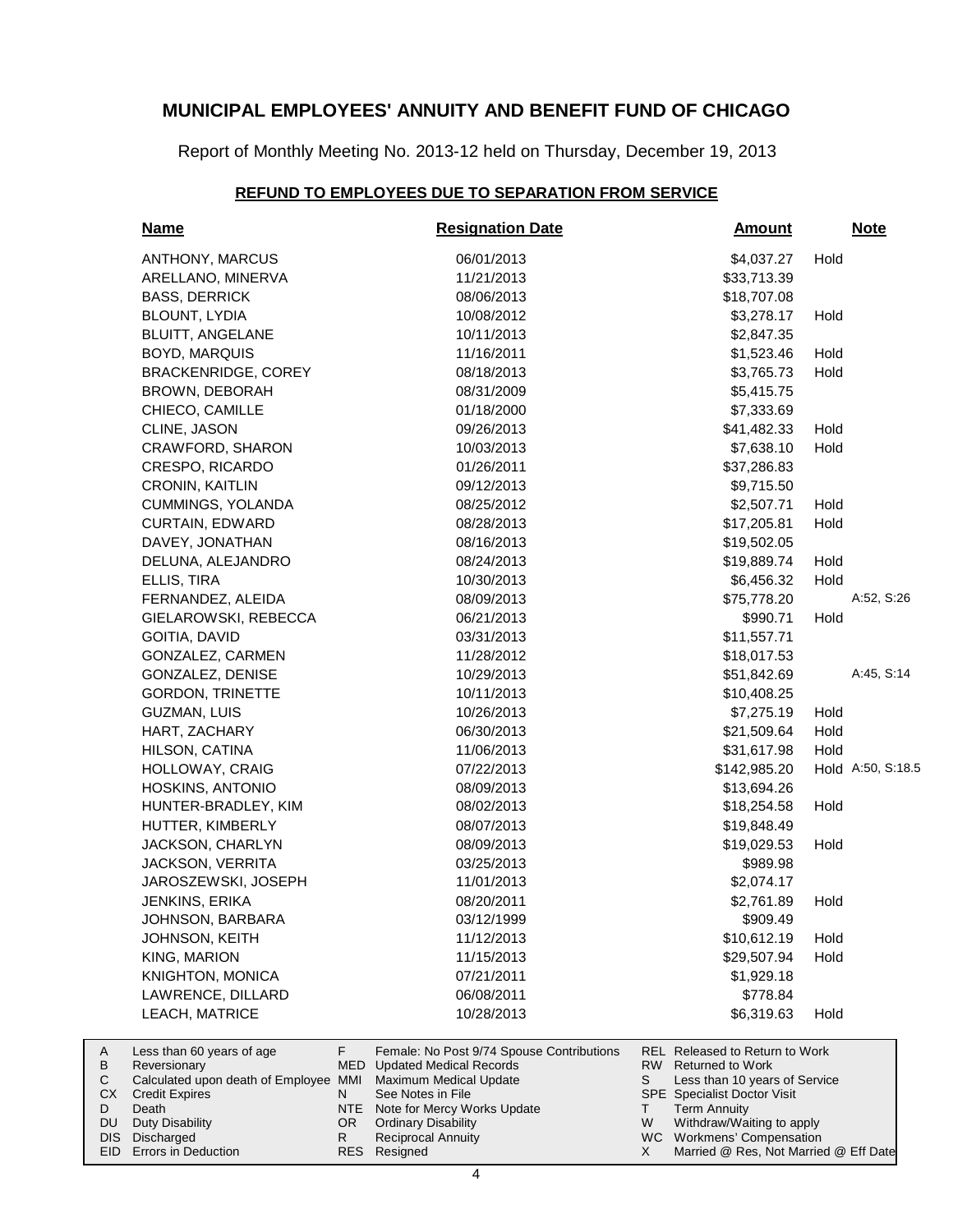Report of Monthly Meeting No. 2013-12 held on Thursday, December 19, 2013

### **REFUND TO EMPLOYEES DUE TO SEPARATION FROM SERVICE**

| <b>Name</b>              | <b>Resignation Date</b> | <b>Amount</b> | <b>Note</b>       |
|--------------------------|-------------------------|---------------|-------------------|
| LEWIS, JONATHAN          | 02/07/2013              | \$7,785.75    | Hold              |
| LITTLE, JACQUELYNE       | 08/02/2013              | \$47,635.22   |                   |
| LOEHR, JOHN              | 10/22/2011              | \$51,855.85   | Hold A:41, S:7    |
| MACIEL, YESENIA          | 08/31/2005              | \$12,146.60   |                   |
| MARRO, JOHN              | 07/29/2011              | \$392.11      |                   |
| MCDOWELL, CORA           | 08/13/2013              | \$887.46      |                   |
| MCMAHON, COLLEEN         | 09/30/2013              | \$2,239.94    | Hold              |
| MITCHELL, VICKI          | 08/09/2013              | \$11,398.80   | Hold              |
| MOORE, DENETA            | 08/09/2013              | \$69,079.91   | Hold A:49, S:19   |
| MOORE, MAURICE           | 10/08/2013              | \$12,436.87   | Hold              |
| NEWTON, SEAN             | 01/14/2000              | \$20,544.76   |                   |
| PARKS, KIMBERLY          | 10/29/2013              | \$16,806.41   | Hold              |
| PAROBEK, CYNTHIA         | 08/18/2013              | \$1,884.94    |                   |
| PULLIAM, TENISHA         | 11/08/2013              | \$9,788.76    |                   |
| RAMSEY, MEGAN            | 09/10/2010              | \$3,900.36    |                   |
| RAPIER, WILLIAM          | 10/18/2013              | \$593.93      | Hold              |
| RAY, NICOLE              | 10/31/2013              | \$916.01      |                   |
| RODRIGUEZ, HECTOR        | 12/31/2008              | \$65,119.00   | A:50, S:8.5       |
| RUELAS, VICTOR           | 02/04/2013              | \$2,762.91    | Hold              |
| <b>SCALES, LUTIANA</b>   | 06/30/2013              | \$235.85      | Hold              |
| SCOTT, D'ANDRE           | 06/08/2013              | \$1,595.52    |                   |
| SERRANO, JESUS           | 02/19/2013              | \$12,165.77   |                   |
| SHAH, LYNDA              | 03/29/2002              | \$394.78      | Hold              |
| SHARKEY, WILLIAM         | 03/31/1999              | \$7,073.47    |                   |
| SHIELDS, FLORA           | 06/27/2002              | \$1,987.35    |                   |
| <b>THOMAS, MARCEL</b>    | 10/31/2013              | \$2,562.50    | Hold              |
| THOMPSON, REGINALD       | 03/27/2013              | \$42,812.10   |                   |
| TYLER, CHRISTINE         | 08/09/2013              | \$35,064.48   |                   |
| VARGAS, ROSA             | 10/29/2013              | \$40,757.50   | Hold              |
| VORES, DEBORAH           | 08/15/2013              | \$48,964.44   | Hold              |
| <b>WEAVER, CHRISTY</b>   | 11/17/2011              | \$1,821.15    | Hold              |
| WETHERSPOON, RANDOLPH    | 05/25/2011              | \$5,203.52    | Hold              |
| WHITE, AMANDA            | 08/09/2013              | \$2,476.18    |                   |
| <b>WILBOURN, SHIRLEY</b> | 07/08/2013              | \$70,180.16   | Hold A:50, S:15.5 |
| WILCHER, ERNESTINE       | 08/24/2013              | \$37,102.78   | Hold              |
| <b>WILLIAMS, ANDREW</b>  | 08/26/2013              | \$7,246.73    |                   |
| WILSON, GERALD           | 08/09/2013              | \$23,291.56   | Hold              |
| WILSON, LATAVIA          | 06/25/2008              | \$532.78      | Hold              |
| <b>WINTERS, BETTY</b>    | 09/27/2013              | \$2,692.53    | Hold              |
| YOUNG, ERIK              | 10/23/2013              | \$7,152.69    |                   |

|    | Less than 60 years of age                                    |     | Female: No Post 9/74 Spouse Contributions |   | REL Released to Return to Work        |
|----|--------------------------------------------------------------|-----|-------------------------------------------|---|---------------------------------------|
| В  | Reversionary                                                 |     | MED Updated Medical Records               |   | RW Returned to Work                   |
|    | Calculated upon death of Employee MMI Maximum Medical Update |     |                                           | S | Less than 10 years of Service         |
| CХ | <b>Credit Expires</b>                                        | N   | See Notes in File                         |   | <b>SPE</b> Specialist Doctor Visit    |
|    | Death                                                        |     | NTE Note for Mercy Works Update           |   | <b>Term Annuity</b>                   |
| DU | Duty Disability                                              | OR. | <b>Ordinary Disability</b>                | W | Withdraw/Waiting to apply             |
|    | DIS Discharged                                               |     | <b>Reciprocal Annuity</b>                 |   | WC Workmens' Compensation             |
|    | <b>EID</b> Errors in Deduction                               |     | RES Resigned                              |   | Married @ Res, Not Married @ Eff Date |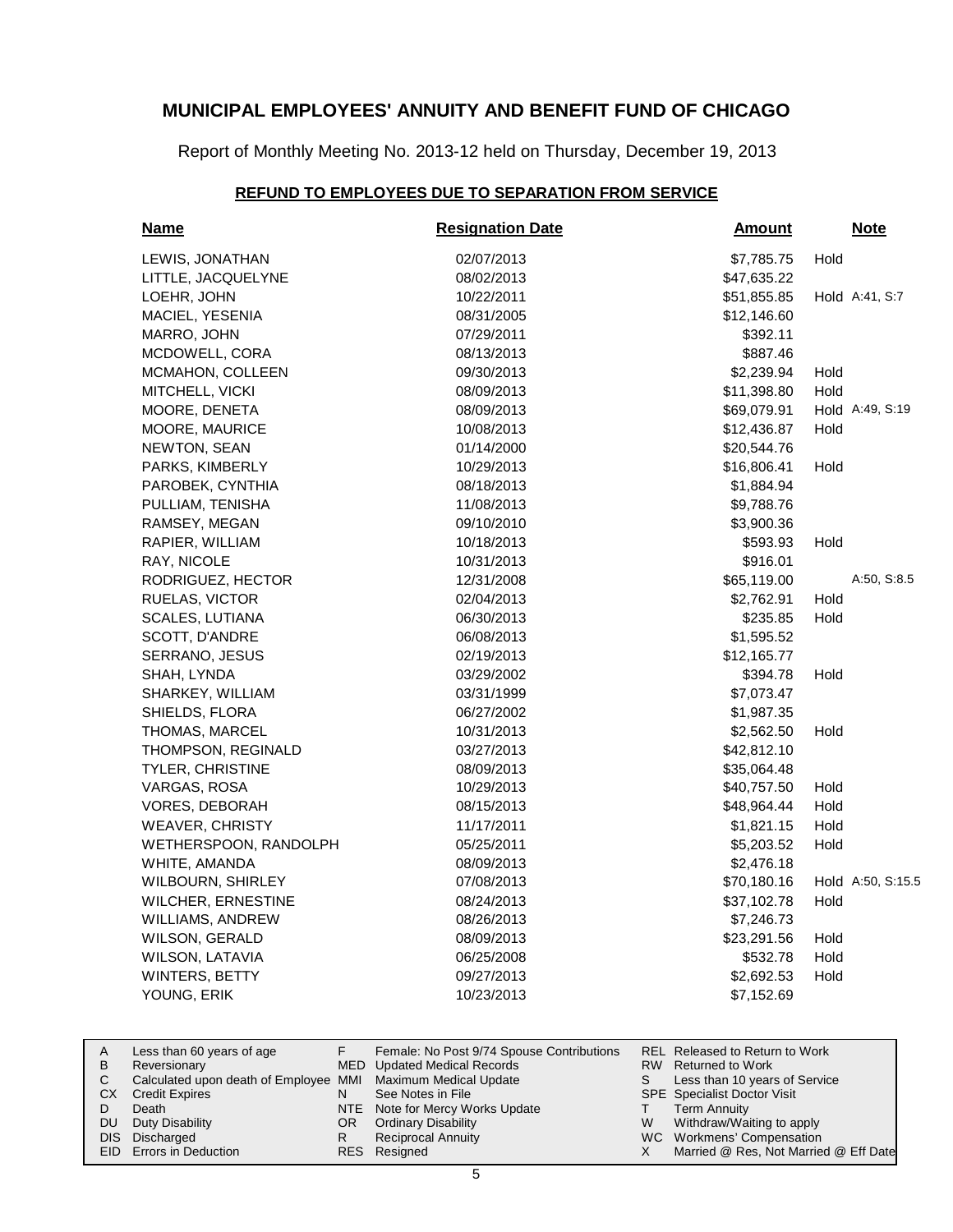Report of Monthly Meeting No. 2013-12 held on Thursday, December 19, 2013

### **REFUND TO EMPLOYEES DUE TO SEPARATION FROM SERVICE**

**TOTAL REFUND TO EMPLOYEES DUE TO SEPARATION FROM SERVICE**

**81 Case(s) \$1,430,488.98**

| A |      | Less than 60 years of age                                    |    | Female: No Post 9/74 Spouse Contributions |    | REL Released to Return to Work        |
|---|------|--------------------------------------------------------------|----|-------------------------------------------|----|---------------------------------------|
| В |      | Reversionary                                                 |    | MED Updated Medical Records               |    | RW Returned to Work                   |
| С |      | Calculated upon death of Employee MMI Maximum Medical Update |    |                                           | S. | Less than 10 years of Service         |
|   | СX   | <b>Credit Expires</b>                                        | N  | See Notes in File                         |    | <b>SPE</b> Specialist Doctor Visit    |
|   |      | Death                                                        |    | NTE Note for Mercy Works Update           |    | <b>Term Annuity</b>                   |
|   | DU   | Duty Disability                                              | OR | <b>Ordinary Disability</b>                | W  | Withdraw/Waiting to apply             |
|   | DIS. | Discharged                                                   | R  | <b>Reciprocal Annuity</b>                 |    | WC Workmens' Compensation             |
|   |      | EID Errors in Deduction                                      |    | RES Resigned                              |    | Married @ Res, Not Married @ Eff Date |
|   |      |                                                              |    |                                           |    |                                       |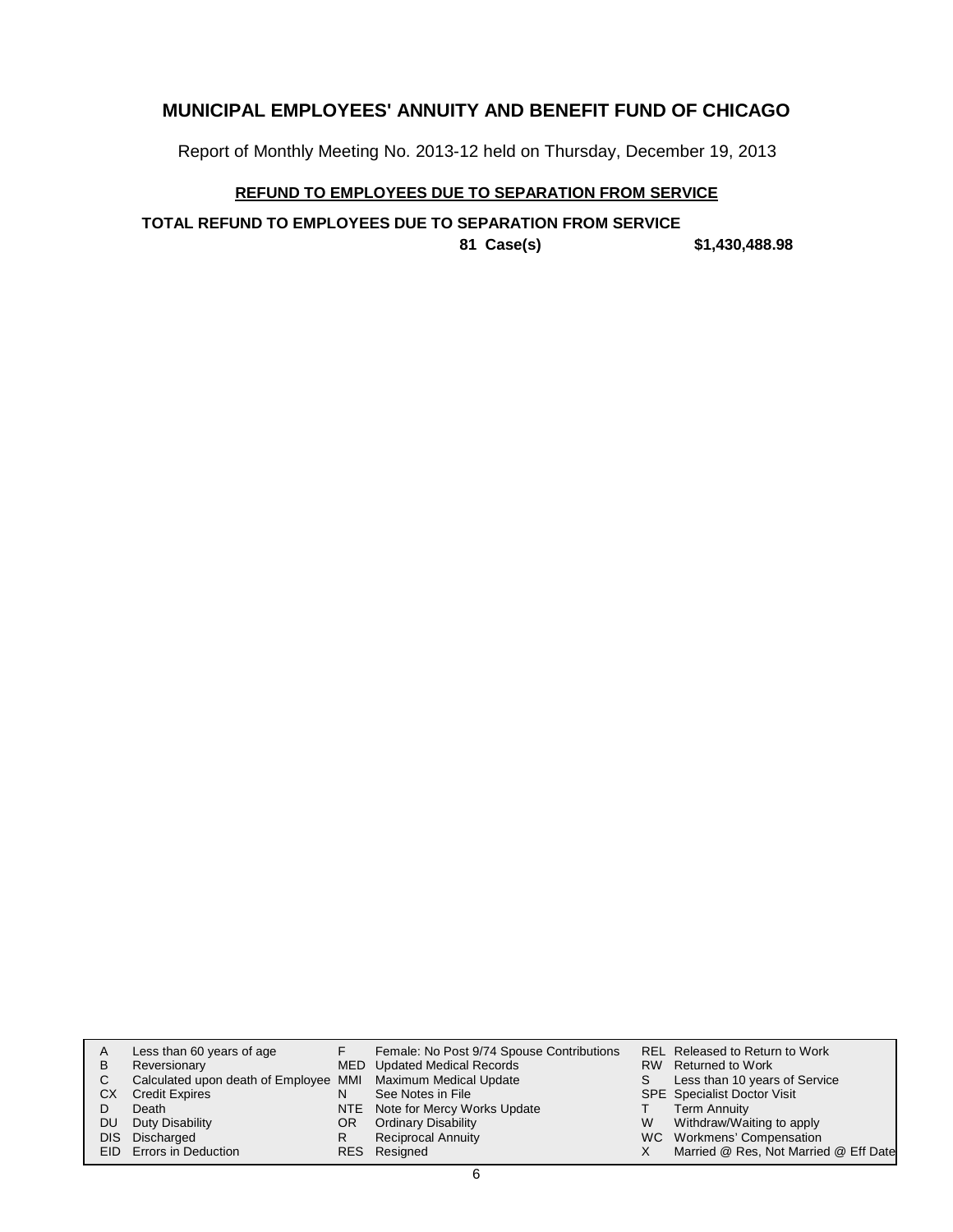Report of Monthly Meeting No. 2013-12 held on Thursday, December 19, 2013

### **REFUND IN ACCORDANCE WITH SECTION 8-170 OF THE LAW GOVERNING THIS FUND**

| <b>Name</b>                                             | Date of Death | Pay to       | Amount       |  |
|---------------------------------------------------------|---------------|--------------|--------------|--|
| KING, BEVERLY                                           | 10/18/2013    | DesBen       | \$47,810.32  |  |
| MCMULLEN, GLORIA                                        | 11/13/2011    | DesBen       | \$48,372.27  |  |
| NUNEZ, FRANTJIE                                         | 06/11/2010    | <b>Heirs</b> | \$780.32     |  |
| SAVAGE, BRUCE                                           | 01/14/2013    | DesBen (2/5) | \$2,748.08   |  |
| THOMAS, CARYN                                           | 08/02/2013    | Child (2/2)  | \$31,387.50  |  |
| WILSON, BRYAN                                           | 07/21/2013    | DesBen (1/4) | \$5,861.45   |  |
| <b>Total REFUND IN ACCORDANCE WITH SECTION 8-170 OF</b> |               | 6 Case(s)    | \$136,959.94 |  |

**THE LAW GOVERNING THIS FUND**

#### **REFUND ELECTIONS IN LIEU OF EMPLOYEE ANNUITY**

| <b>Name</b>                                               | <b>Resignation Date</b> | <b>Amount</b> |      |
|-----------------------------------------------------------|-------------------------|---------------|------|
| CHAIRES, JOYCE                                            | 08/24/2013              | \$29,691.76   |      |
| CLEVELAND, CYNTHIA                                        | 10/31/2013              | \$15,379.40   | Hold |
| HARPER, LAURA                                             | 11/12/2013              | \$11,483.65   | Hold |
| <b>MOORE, SHIRLEY</b>                                     | 08/31/2013              | \$7.159.29    | Hold |
| SMITH, FRANCES                                            | 08/28/2009              | \$9,009.70    |      |
| <b>WAITES, RAYMOND</b>                                    | 10/04/2013              | \$13,069.46   | Hold |
| ZABEL, JANET                                              | 07/08/2013              | \$7,492.94    |      |
| <b>Total REFUND ELECTIONS IN LIEU OF EMPLOYEE ANNUITY</b> | 7 Case(s)               | \$93,286.20   |      |

### **REFUND OF SPOUSAL CONTRIBUTIONS (To New Annuitants with No Spouse at the Time of Retirement)**

| Name                           | <b>Effective Date</b>                     | Amount                                |
|--------------------------------|-------------------------------------------|---------------------------------------|
| ANGUIANO, PATRICIA             | 11/05/2013                                | \$17,446.97                           |
| <b>BRAXTON, ROSE</b>           | 11/01/2013                                | \$17,508.49                           |
| <b>BROOKS, DELPHINE</b>        | 10/08/2013                                | \$6,206.03                            |
| CAIN, ANNIE                    | 08/28/2013                                | \$1,258.13                            |
| CHRONAKOS, KATINA              | 08/17/2013                                | \$2,218.80                            |
| CHURCHILL, VERNEICE            | 10/26/2013                                | \$17,763.67                           |
| CIPRIANI, MARY                 | 08/01/2012                                | \$1,313.56                            |
| <b>COLEMAN BROOMS, GIGI</b>    | 11/01/2013                                | \$25,376.73                           |
| CORREA, IRIS                   | 11/01/2013                                | \$2,965.20                            |
| DELEONARDIS, WILLIAM           | 11/15/2013                                | \$20,103.32                           |
| DONAHUE, EZZARD                | 11/01/2013                                | \$15,848.96                           |
| FLEMING, JOSHUA                | 08/17/2013                                | \$4,590.61                            |
| <b>GARNER, ELTORIE</b>         | 10/24/2013                                | \$5,506.40                            |
| <b>GRAY-OWENS, JANICE</b>      | 11/03/2013                                | \$6,680.45                            |
| HARRIS, DONNA                  | 11/04/2013                                | \$4,614.63                            |
| Е.<br>occ than 60 voors of 200 | Eamala: No Post 0/74 Spouse Contributions | <b>DEI</b> Pologood to Poturn to Work |

| A   | Less than 60 years of age                                    |     | Female: No Post 9/74 Spouse Contributions |   | REL Released to Return to Work        |
|-----|--------------------------------------------------------------|-----|-------------------------------------------|---|---------------------------------------|
| B   | Reversionary                                                 |     | MED Updated Medical Records               |   | RW Returned to Work                   |
| C.  | Calculated upon death of Employee MMI Maximum Medical Update |     |                                           |   | Less than 10 years of Service         |
| CX. | <b>Credit Expires</b>                                        |     | See Notes in File                         |   | <b>SPE</b> Specialist Doctor Visit    |
| D   | Death                                                        |     | NTE Note for Mercy Works Update           |   | <b>Term Annuity</b>                   |
| DU. | Duty Disability                                              | OR. | <b>Ordinary Disability</b>                | W | Withdraw/Waiting to apply             |
|     | DIS Discharged                                               |     | <b>Reciprocal Annuity</b>                 |   | WC Workmens' Compensation             |
|     | EID Errors in Deduction                                      |     | RES Resigned                              |   | Married @ Res, Not Married @ Eff Date |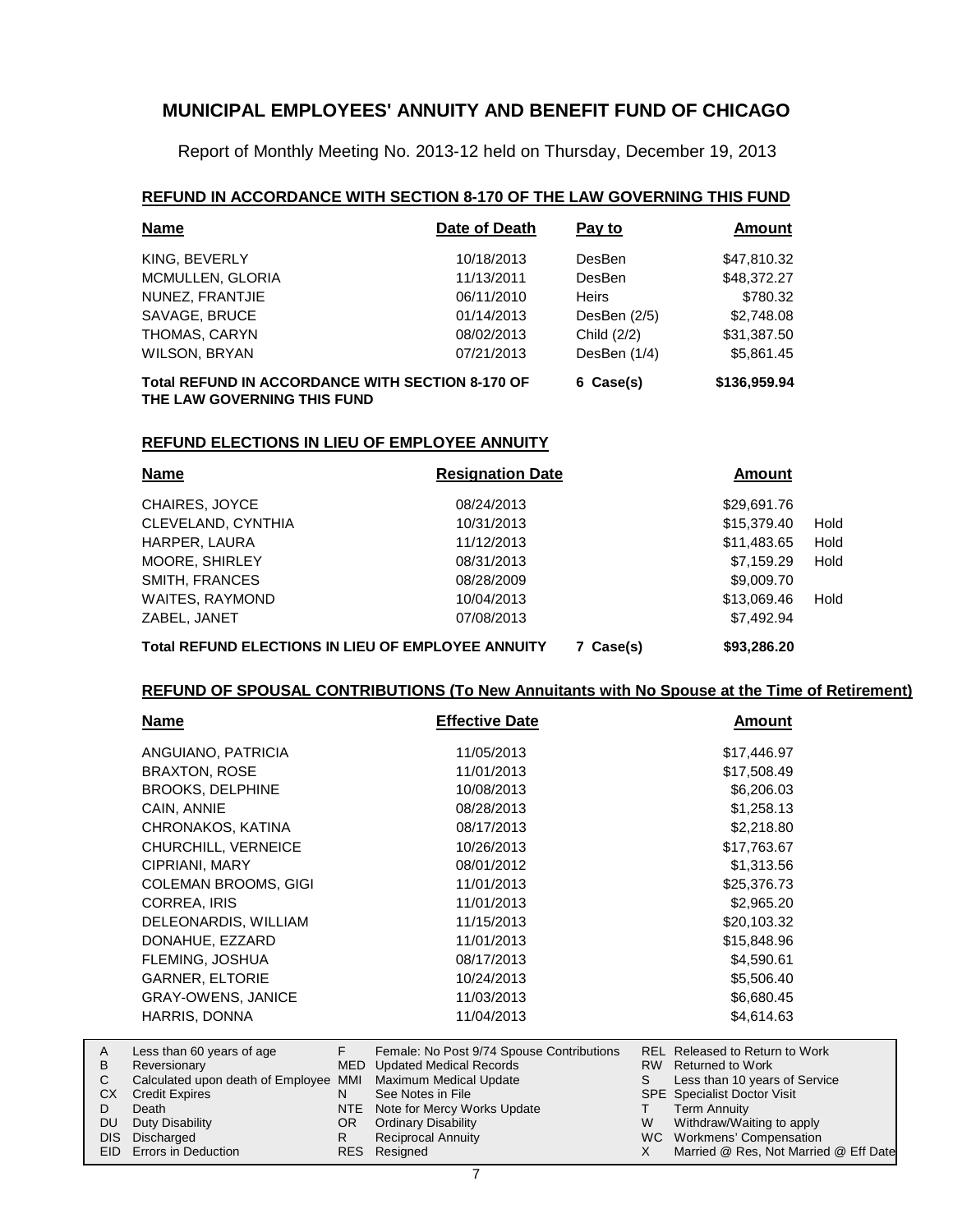Report of Monthly Meeting No. 2013-12 held on Thursday, December 19, 2013

| <b>Name</b>                                                                                           | <b>Effective Date</b> |            | <b>Amount</b>  |
|-------------------------------------------------------------------------------------------------------|-----------------------|------------|----------------|
| <b>HASKINS, JAMES</b>                                                                                 | 11/26/2013            |            | \$10,894.94    |
| HIRNA, OLENA                                                                                          | 11/01/2013            |            | \$1,487.98     |
| JAMES, QUEEN                                                                                          | 08/27/2013            |            | \$14,271.24    |
| JETER, DYANN                                                                                          | 08/16/2002            |            | \$1,983.50     |
| KORES, MARY                                                                                           | 11/01/2013            |            | \$7,557.60     |
| MATZ, JOAN                                                                                            | 11/16/2013            |            | \$24,311.62    |
| MCCARTHY, SEAN                                                                                        | 11/01/2013            |            | \$30,763.29    |
| MCCULLOUGH, LINDA                                                                                     | 07/01/2013            |            | \$4,994.49     |
| MORGAN, MACK                                                                                          | 10/19/2013            |            | \$20,385.30    |
| <b>OMALLEY, MICHAEL</b>                                                                               | 10/12/2013            |            | \$38,470.39    |
| PAPAS, BETTY                                                                                          | 10/22/2013            |            | \$11,437.17    |
| RAMIREZ, MARIA                                                                                        | 08/17/2013            |            | \$5,055.42     |
| RIVERA, NORMA                                                                                         | 10/26/2013            |            | \$25,320.07    |
| RODRIGUEZ, LYDIA                                                                                      | 08/25/2013            |            | \$4,384.96     |
| TARTAN, DENISE                                                                                        | 11/01/2013            |            | \$17,143.55    |
| THOMAS, JANIE                                                                                         | 11/01/2013            |            | \$25,738.68    |
| THOMAS, SHERYL                                                                                        | 08/29/2013            |            | \$2,235.83     |
| <b>TORRES, NILDA</b>                                                                                  | 11/16/2013            |            | \$13,050.28    |
| TRAVIS, BOBBIE                                                                                        | 08/10/2013            |            | \$10,297.11    |
| WARREN, JOHN                                                                                          | 11/16/2013            |            | \$28,303.77    |
| Total REFUND OF SPOUSAL CONTRIBUTIONS (To New<br>Annuitants with No Spouse at the Time of Retirement) |                       | 35 Case(s) | \$447,489.14   |
| 1/2 % REFUNDS TO NEW ANNUITANTS                                                                       |                       |            |                |
| <b>Name</b>                                                                                           | <b>Effective Date</b> |            | <b>Amount</b>  |
| CAIN, ANNIE                                                                                           | 08/28/2013            |            | \$376.39       |
| <b>Total 1/2 % REFUNDS TO NEW ANNUITANTS</b>                                                          |                       | 1 Case(s)  | \$376.39       |
| <b>TOTAL REFUNDS</b>                                                                                  |                       |            | \$2,110,656.80 |

### **REFUND OF SPOUSAL CONTRIBUTIONS (To New Annuitants with No Spouse at the Time of Retirement)**

| A  | Less than 60 years of age                                    |     | Female: No Post 9/74 Spouse Contributions |    | <b>REL Released to Return to Work</b> |
|----|--------------------------------------------------------------|-----|-------------------------------------------|----|---------------------------------------|
| В  | Reversionary                                                 |     | MED Updated Medical Records               |    | RW Returned to Work                   |
| C. | Calculated upon death of Employee MMI Maximum Medical Update |     |                                           | S. | Less than 10 years of Service         |
|    | <b>CX</b> Credit Expires                                     | N   | See Notes in File                         |    | SPE Specialist Doctor Visit           |
|    | Death                                                        |     | NTE Note for Mercy Works Update           |    | Term Annuity                          |
|    | DU Duty Disability                                           | OR. | <b>Ordinary Disability</b>                | W  | Withdraw/Waiting to apply             |
|    | DIS Discharged                                               | R   | <b>Reciprocal Annuity</b>                 |    | WC Workmens' Compensation             |
|    | <b>EID</b> Errors in Deduction                               |     | RES Resigned                              |    | Married @ Res, Not Married @ Eff Date |
|    |                                                              |     |                                           |    |                                       |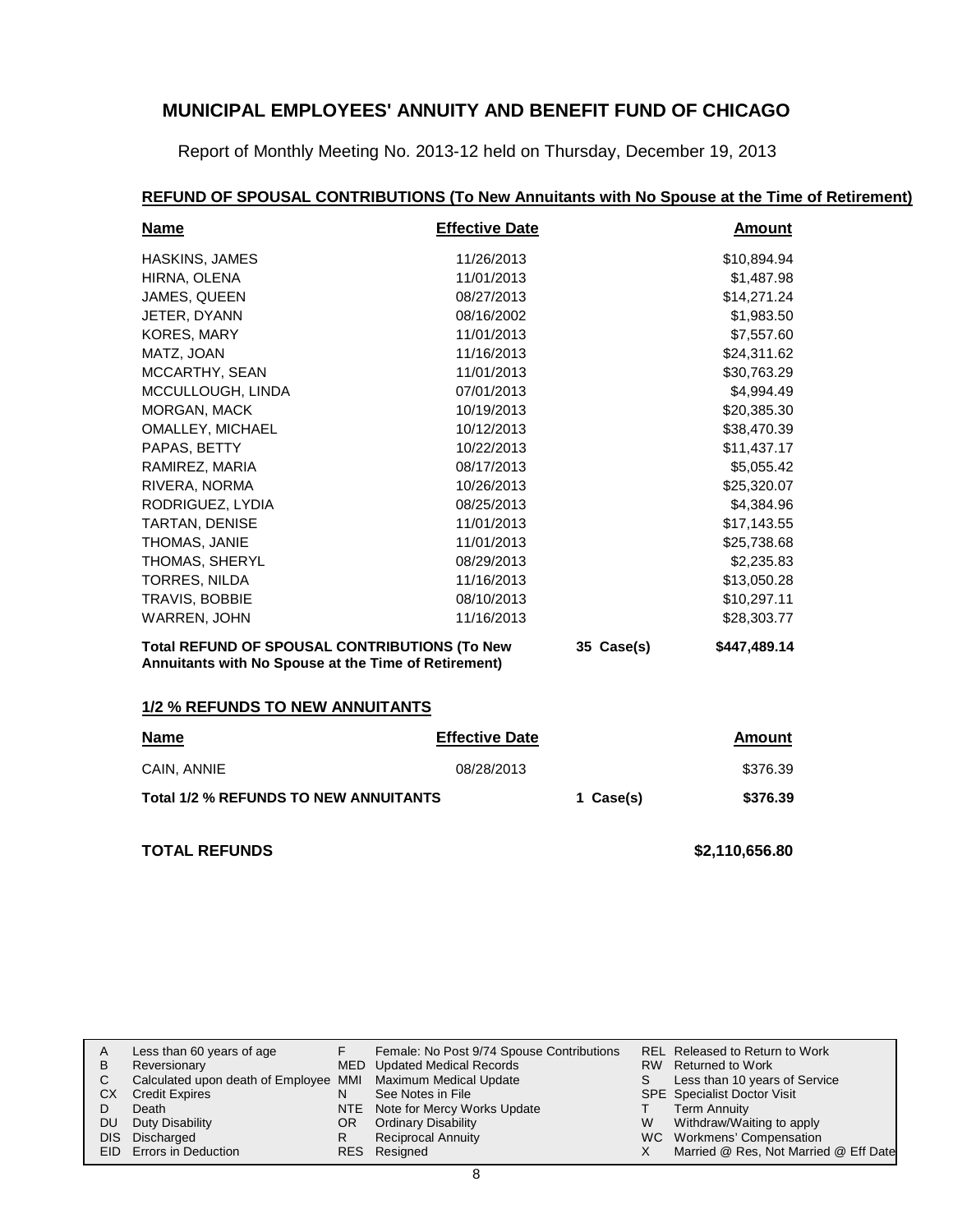Report of Monthly Meeting No. 2013-12 held on Thursday, December 19, 2013

### **ADJUSTED REFUND**

| <b>Name</b> | Refund Type Reason | <b>Resignation Date</b> | Amount |            |
|-------------|--------------------|-------------------------|--------|------------|
| <b>NONE</b> |                    |                         |        | ORG<br>ADJ |

Mr. Clancy moved that the various amounts shown for refunds be approved for payment in the amount shown opposite their respective names. Seconded Ms. Keane. Carried: Ayes- Mr. Guest, Ms. Keane, Ms. Neely, Mr. Clancy and Mr. McMahon. Nays-None.

|      | Less than 60 years of age                                    |    | Female: No Post 9/74 Spouse Contributions |   | REL Released to Return to Work        |
|------|--------------------------------------------------------------|----|-------------------------------------------|---|---------------------------------------|
| в    | Reversionary                                                 |    | MED Updated Medical Records               |   | RW Returned to Work                   |
| С    | Calculated upon death of Employee MMI Maximum Medical Update |    |                                           | S | Less than 10 years of Service         |
| CХ   | <b>Credit Expires</b>                                        | N  | See Notes in File                         |   | <b>SPE</b> Specialist Doctor Visit    |
|      | Death                                                        |    | NTE Note for Mercy Works Update           |   | <b>Term Annuity</b>                   |
| DU   | Duty Disability                                              | OR | <b>Ordinary Disability</b>                | W | Withdraw/Waiting to apply             |
| DIS. | Discharged                                                   | R  | <b>Reciprocal Annuity</b>                 |   | WC Workmens' Compensation             |
|      | <b>EID</b> Errors in Deduction                               |    | RES Resigned                              |   | Married @ Res, Not Married @ Eff Date |
|      |                                                              |    |                                           |   |                                       |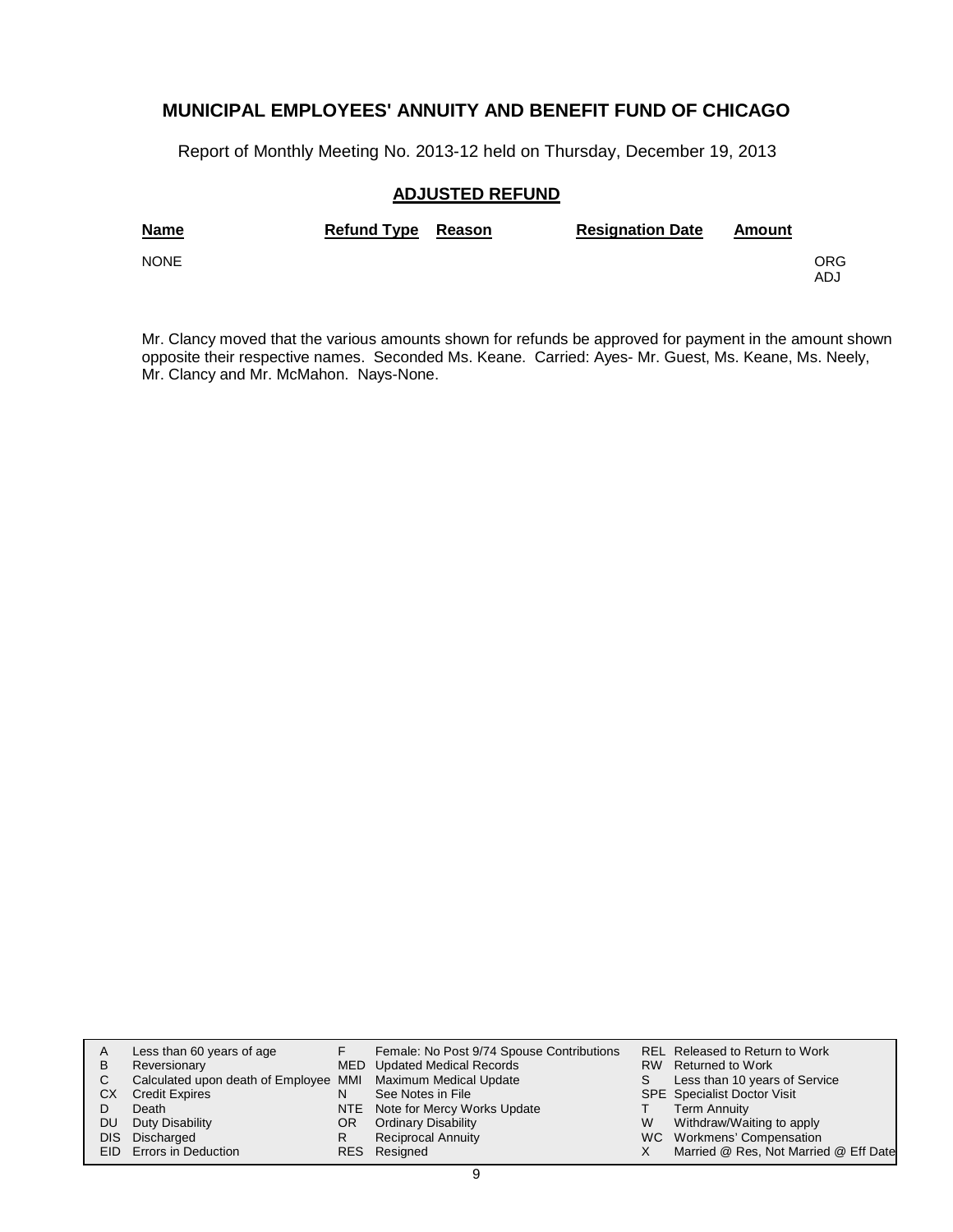### **Report for Monthly Meeting No. 2013-12 held on Thursday, December 19, 2013**

# **ADMINISTRATIVE & OPERATING DISBURSEMENTS**

| <b>PERSONNEL:</b>                                                                                                                                                                                                                                                  |                                |                                              |                  |
|--------------------------------------------------------------------------------------------------------------------------------------------------------------------------------------------------------------------------------------------------------------------|--------------------------------|----------------------------------------------|------------------|
| Salaries & Wages - Regular<br>Salaries & Wages - Part-Time                                                                                                                                                                                                         |                                | \$224,009.40<br>3,077.59                     | \$<br>227,086.99 |
| <b>Employee Insurance &amp; Benefits:</b>                                                                                                                                                                                                                          |                                |                                              |                  |
| <b>Employee Medical Insurance</b><br><b>Employee Cost</b>                                                                                                                                                                                                          | \$<br>87,511.36<br>(5,435.49)  | 82,075.87                                    |                  |
| Retiree Health Insurance<br><b>MEAB Retiree Cost</b>                                                                                                                                                                                                               | 16,373.96<br>(5,336.86)        | 11,037.10                                    | 93,112.97        |
| <b>Employee Training &amp; Other Employee Expense:</b>                                                                                                                                                                                                             |                                |                                              |                  |
| Adetola Adenaya: Tuition reimbursement - Fall Term 2013                                                                                                                                                                                                            |                                |                                              | 90.00            |
| <b>TOTAL PERSONNEL</b>                                                                                                                                                                                                                                             |                                |                                              | 320,289.96       |
| <b>PROFESSIONAL SERVICES:</b>                                                                                                                                                                                                                                      |                                |                                              |                  |
| <b>Legal Advisory Services:</b>                                                                                                                                                                                                                                    |                                |                                              |                  |
| Burke Burns & Pinelli, Ltd.: Legal services<br>11/20/13, Inv#17260, 10/01/13 - 10/31/13<br>11/20/13, Inv#17261, 10/02/13 - 10/18/13<br>11/20/13, Inv#17262, 10/09/13 - 10/25/13                                                                                    | 9,344.50<br>994.50<br>1,319.50 | 11,658.50                                    |                  |
| 11/20/13, Inv#17260, Reimbursable expenses<br>11/20/13, Inv#17261, Reimbursable expenses                                                                                                                                                                           | 77.35<br>35.11                 | 112.46                                       | 11,770.96        |
| <b>Other Consulting Services:</b>                                                                                                                                                                                                                                  |                                |                                              |                  |
| Terence P Sullivan, Medical consulting, 11/13<br>Robert S Molaro & Associates, Legislative Liaison, 10/13                                                                                                                                                          |                                | 3,980.86<br>1,433.41                         |                  |
| Vedder Price P.C., IRS Determination Letter:<br>10/25/13, Inv#483017                                                                                                                                                                                               |                                | 118.50                                       |                  |
| Xerillion Corporation:<br>10/31/13, Inv#11232, Network support - onsite<br>10/31/13, Inv#11280, Network support - onsite                                                                                                                                           | 715.00<br>97.50                | 812.50                                       | 6,345.27         |
| ADP, Inc.:<br>Payroll processing charges for PPE 10/25/13<br>Payroll processing charges for PPE 11/08/13<br>WI state processing charges, 10/31/13<br>Time & Attendance - 10/10/13 - 11/09/13 (51 EEs)<br>Workforce Now Essential HR - 10/04/13 - 11/07/13 (52 EEs) |                                | 213.61<br>213.61<br>7.30<br>242.25<br>114.40 | 791.17           |
| <b>TOTAL PROFESSIONAL SERVICES</b>                                                                                                                                                                                                                                 |                                |                                              | 18,907.40        |
| <b>COMMUNICATIONS EXPENSES:</b>                                                                                                                                                                                                                                    |                                |                                              |                  |
| <b>Printing &amp; Publications:</b>                                                                                                                                                                                                                                |                                |                                              |                  |
| Illinois Paper & Copier Co., 2014 Benefit Advice                                                                                                                                                                                                                   |                                |                                              | 154.50           |
| Postage:                                                                                                                                                                                                                                                           |                                |                                              |                  |
| Postmaster, Renewal of Standard Mail Permit#6499<br>United States Postal Service, 11/13, Regular Postage - meter account                                                                                                                                           | 200.00<br>1,700.00             | 1,900.00                                     |                  |
| US Messenger & Logistics, Inc., 10/31/13, Inv#3234-21365<br>services from 10/03/13 - 10/31/13                                                                                                                                                                      |                                | 49.57                                        | 1,949.57         |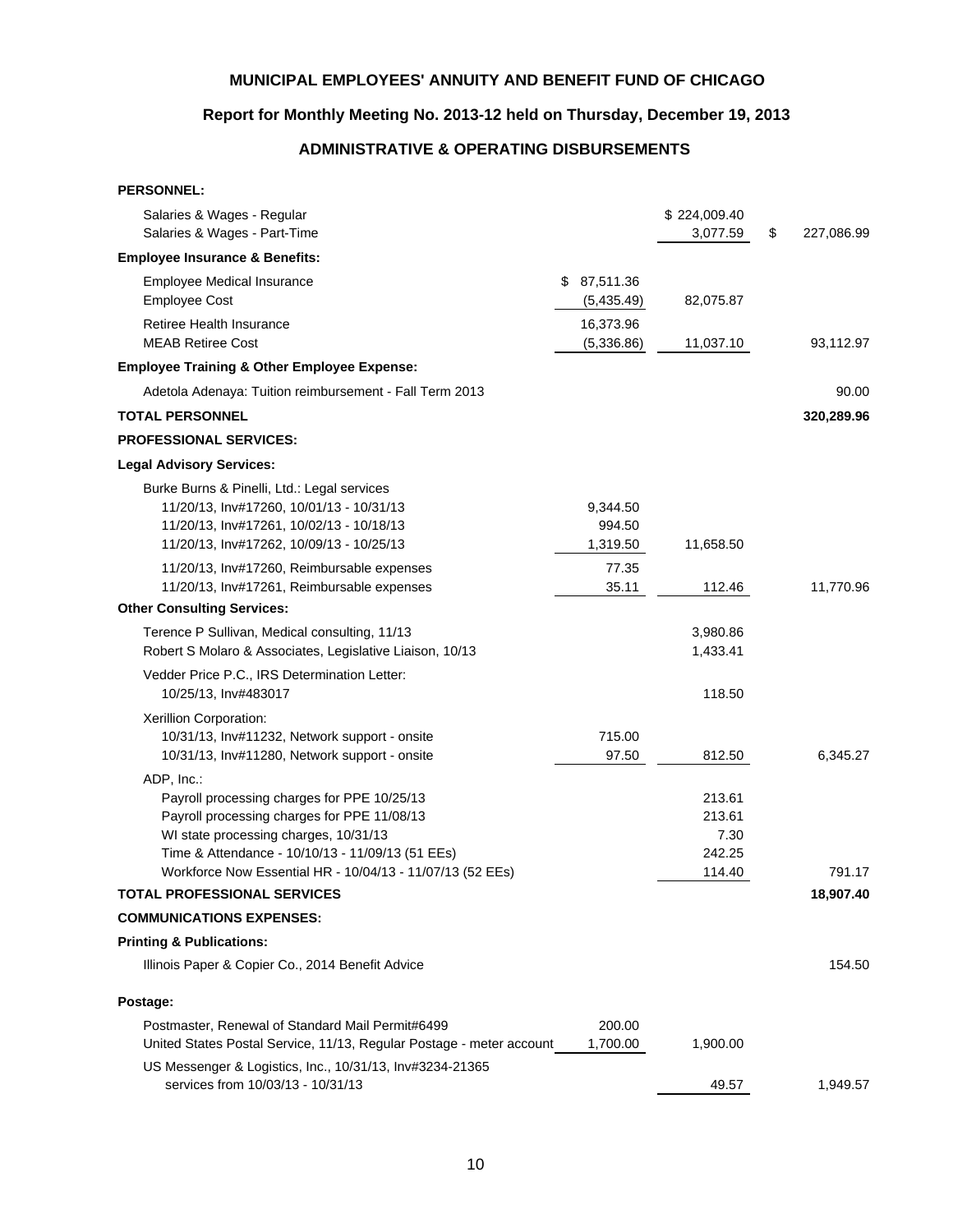### **Report for Monthly Meeting No. 2013-12 held on Thursday, December 19, 2013**

| <b>Telephone &amp; Communications:</b>                                                                                                                                                                                                                                                       |                                 |                                                         |                |
|----------------------------------------------------------------------------------------------------------------------------------------------------------------------------------------------------------------------------------------------------------------------------------------------|---------------------------------|---------------------------------------------------------|----------------|
| Access Point, Inc., Inv#3498793, VOIP Telefax services, 11/13<br>Cook Co. Pension: 10/31/13, Inv#IV358 - DR Site<br>Telephone<br>Data Connection<br>Internet<br>Verizon Financial Services LLC, Data Connection - Dr Site                                                                    | \$<br>27.12<br>175.45<br>337.44 | \$<br>124.31<br>540.01                                  |                |
| 11/10/13, Inv#61134945                                                                                                                                                                                                                                                                       |                                 | 323.39                                                  |                |
| XO Comm, 11/01/13, Inv#47585790, Internet - Onsite                                                                                                                                                                                                                                           |                                 | 452.90                                                  | \$<br>1,440.61 |
| <b>TOTAL COMMUNICATIONS EXPENSES</b>                                                                                                                                                                                                                                                         |                                 |                                                         | 3,544.68       |
| <b>OTHER OPERATING EXPENSES:</b>                                                                                                                                                                                                                                                             |                                 |                                                         |                |
| <b>Rental &amp; Utilities:</b>                                                                                                                                                                                                                                                               |                                 |                                                         |                |
| Hines REIT 321 N. Clark St. LLC, 11/13 rent<br>Cook Co. Pension, 10/31/13, Inv#IV358, Rent 11/13 - DR site                                                                                                                                                                                   | 46,392.80<br>1,020.80           | 47,413.60                                               |                |
| <b>Utilities:</b>                                                                                                                                                                                                                                                                            |                                 |                                                         |                |
| ComEd, 11/04/13, Services from 10/03/13 - 11/01/13                                                                                                                                                                                                                                           |                                 | 718.56                                                  |                |
| Cook Co. Pension: 10/31/13, Inv#IV358 - DR Site<br>Cleaning cooling unit<br>Electricity                                                                                                                                                                                                      | 50.40<br>93.75                  | 144.15                                                  | 48,276.31      |
| <b>Contractual Services:</b>                                                                                                                                                                                                                                                                 |                                 |                                                         |                |
| Sun Times Media:<br>10/31/13, Legal certification of MEABF Trustee Election                                                                                                                                                                                                                  |                                 | 91.80                                                   |                |
| Iron Mountain, Inv#HXG6328, 11/13 Storage charges<br>Federal Companies, Inv#835140, 11/13 Storage charges                                                                                                                                                                                    |                                 | 612.74<br>801.67                                        | 1,506.21       |
| <b>Equipment Rental &amp; Maintenance:</b>                                                                                                                                                                                                                                                   |                                 |                                                         |                |
| Ricoh USA:<br>Inv#5028229342, Benefits copier Q3/13<br>Inv#5028229342, Benefits copier Q4/13<br>Inv#5028229342, Color copier (Executive) Q3/12<br>Inv#5028229342, Color copier (Executive) Q4/13<br>Inv#5028229342, Color copier (Acctg) Q3/12<br>Inv#5028229342, Color copier (Acctg) Q4/13 |                                 | 23.21<br>198.38<br>137.97<br>198.38<br>603.00<br>198.38 | 1,359.32       |
| <b>Repairs &amp; Maintenance - Office:</b>                                                                                                                                                                                                                                                   |                                 |                                                         |                |
| Hines @ 321 North Clark, 10/31/13, Inv#074942<br>Staples Advantage, 11/09/13, Inv#3214611442                                                                                                                                                                                                 |                                 | 10.00<br>72.98                                          | 82.98          |
| Insurance:                                                                                                                                                                                                                                                                                   |                                 |                                                         |                |
| Harleysville Insurance:<br>Business Owners liability insurance for period 11/20/13 - 11/20/14<br>Mesirow Insurance Services Inc.:                                                                                                                                                            |                                 | 2,772.00                                                |                |
| 11/13/13, Inv#827281, Alterra American Insurance Company<br><b>Endorsement - Fiduciary Liability</b>                                                                                                                                                                                         |                                 | 2,220.00                                                | 4,992.00       |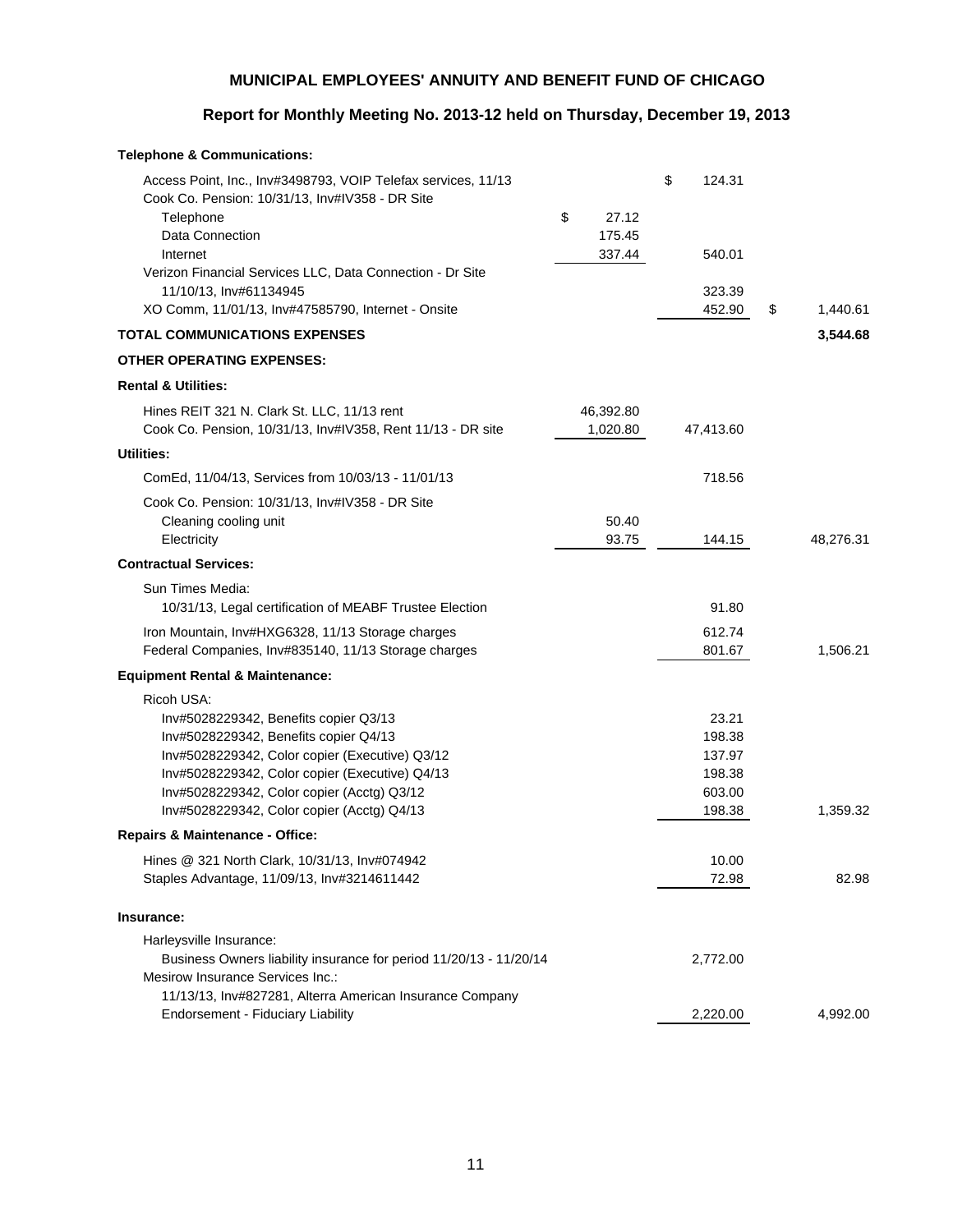### **Report for Monthly Meeting No. 2013-12 held on Thursday, December 19, 2013**

#### **Office Supplies:**

| Staples Advantage:                                                                            |              |              |                  |
|-----------------------------------------------------------------------------------------------|--------------|--------------|------------------|
| 10/19/13, Inv#3212561889                                                                      | \$<br>377.21 |              |                  |
| 10/19/13, Inv#3212561890                                                                      | 18.49        |              |                  |
| 11/09/13, Inv#3214611442                                                                      | 317.94       |              |                  |
| 11/09/13, Inv#3214611443                                                                      | 38.39        | \$<br>752.03 |                  |
| 10/19/13, Inv#3212561889, Other office supplies                                               | 3.49         |              |                  |
| 11/09/13, Inv#3214611442, Other office supplies                                               | 3.49         | 6.98         | \$<br>759.01     |
| <b>Materials &amp; Supplies - Equipment:</b>                                                  |              |              |                  |
| Illinois Paper & Copier Co., 11/19/13, Inv#IN79549, Copy paper                                |              | 2,008.50     |                  |
| First Choice, 11/15/13, Inv#292669, Lunchroom supplies                                        | 122.25       |              |                  |
| First Choice, 11/15/13, Inv#292669, Boardroom supplies                                        | 32.25        | 154.50       | 2,163.00         |
| <b>Computer/Technical Supplies:</b>                                                           |              |              |                  |
| Tape4Backup.com, 11/08/13, Inv#86714, 12 Tape Cartridges<br><b>CDW Government:</b>            |              | 305.40       |                  |
| 10/22/13, Inv#GP64506, 14 - Stylus pens for iPads                                             | 384.73       |              |                  |
| 10/30/13, Inv#GT17888, MS SLD+WIN SRV software                                                | 3,131.36     | 3,516.09     | 3,821.49         |
| <b>Miscellaneous Expense:</b>                                                                 |              |              |                  |
| 11/13, Qildro & Subpoena Fees:                                                                |              | (225.00)     |                  |
| Petty Cash Replenishment                                                                      |              | 22.66        |                  |
| Death/Marriage Certificates:                                                                  |              |              |                  |
| Certified copy of death/marriage records for the following:                                   |              |              |                  |
| Maxine Jones                                                                                  | 17.00        |              |                  |
| <b>Charles White</b>                                                                          | 15.00        | 32.00        |                  |
| <b>Clark County Health Department:</b>                                                        |              |              |                  |
| Certified copy of death record re: John Brown<br>Jury Duty Service                            |              | 11.00        |                  |
|                                                                                               |              | (51.60)      | (210.94)         |
| TOTAL OTHER OPERATING EXPENSES                                                                |              |              | 62,749.38        |
| TOTAL ADMINISTRATIVE OPERATING EXPENSES BEFORE INVESTMENT FEES<br><b>INVESTMENT EXPENSES:</b> |              |              | 405,491.42       |
|                                                                                               |              |              |                  |
| <b>Investment Management Fees:</b>                                                            |              |              |                  |
| Herndon Capital Management, LLC., Services for the quarter ending 09/30/13                    |              | 97,577.91    |                  |
| LM Capital Group, LLC, Services for the quarter ending 09/30/13                               |              | 104,399.67   |                  |
| UBS Global Asset Management, Inc., Services for the quarter ending 09/30/13                   |              | 27,971.39    |                  |
| <b>Investment Management Fees</b>                                                             |              |              | 229,948.97       |
| TOTAL INVESTMENT EXPENSES                                                                     |              |              | \$<br>229,948.97 |
| TOTAL ADMINISTRATIVE AND OPERATING DISBURSEMENTS                                              |              |              | \$<br>635,440.39 |

Mr. Clancy moved to approve disbursements as reflected above, to persons or firms in the amounts shown opposite their respective names. Second by Ms. Neely.

Carried: Ayes - Mr. Guest, Ms. Keane, Ms. Neely, Mr. Clancy and Mr. McMahon. Nays - None.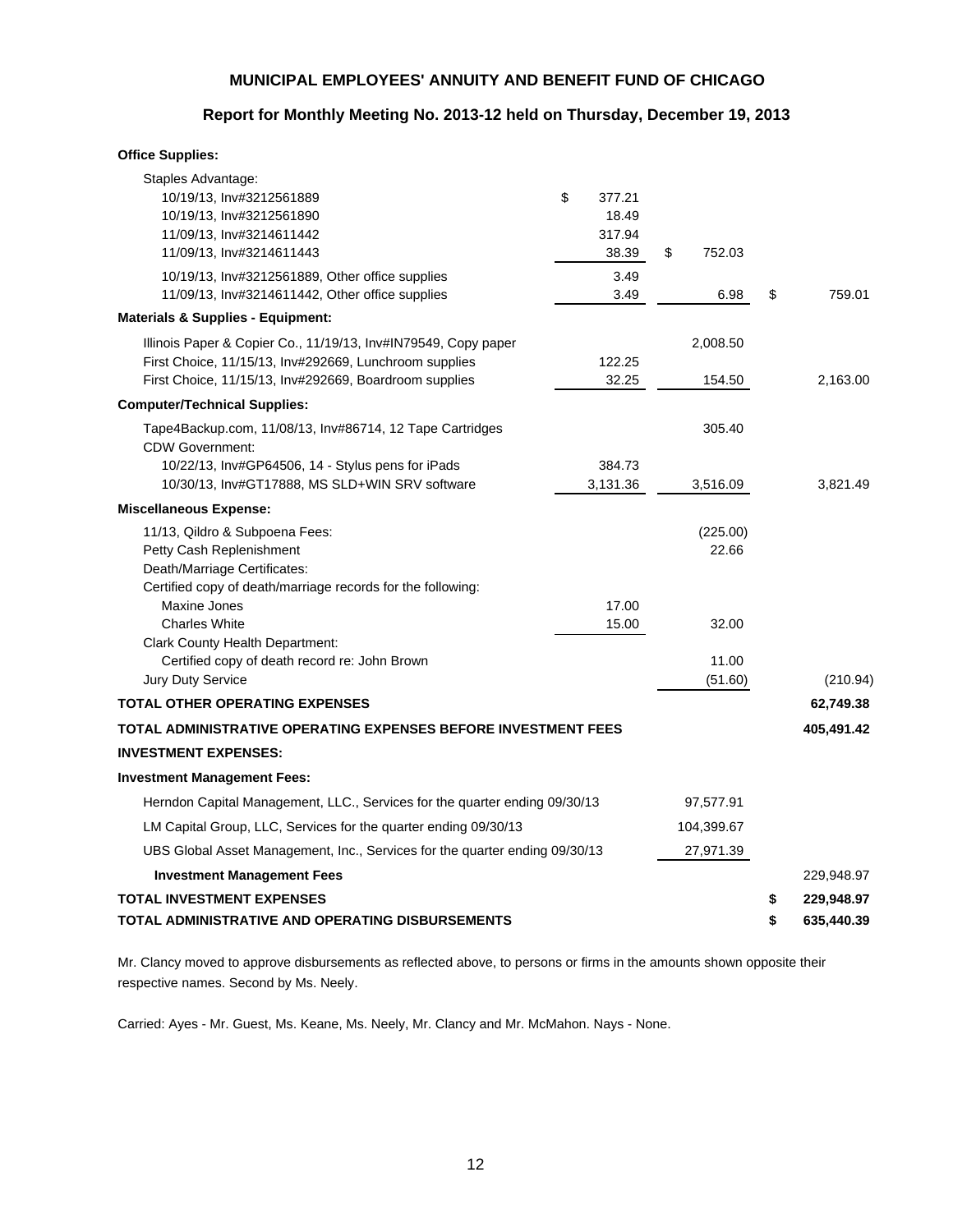Report of Monthly Meeting No. 2013-12 held on Thursday, December 19, 2013

The Fund presents the following Resolutions pertaining to Annuities

Resolved, that each of the following named members of the Fund be granted an annuity of the amount stated, and to continue for life, unless otherwise stated in the notes, provided that separation from the service of the City of Chicago shall have become effective as of such date:

|                                                                                                                                                                                                                                   |                     |                                                                                                                                                                                                                                                             |                   | <b>Annuity Amount</b>                                                                                                                                                                                                                                  |               |              |
|-----------------------------------------------------------------------------------------------------------------------------------------------------------------------------------------------------------------------------------|---------------------|-------------------------------------------------------------------------------------------------------------------------------------------------------------------------------------------------------------------------------------------------------------|-------------------|--------------------------------------------------------------------------------------------------------------------------------------------------------------------------------------------------------------------------------------------------------|---------------|--------------|
| <b>Name</b>                                                                                                                                                                                                                       | ER                  | <b>Title</b>                                                                                                                                                                                                                                                | <b>Eff Date</b>   | <b>Employee</b>                                                                                                                                                                                                                                        | <b>Spouse</b> | <b>Notes</b> |
| ANGUIANO, PATRICIA E                                                                                                                                                                                                              | В                   | LUNCHRM MGR                                                                                                                                                                                                                                                 | 11/05/2013        | \$2,706.30                                                                                                                                                                                                                                             | N/A           |              |
| BARIN, MARILYNN M                                                                                                                                                                                                                 | В                   | <b>SCH CLERK I</b>                                                                                                                                                                                                                                          | 11/02/2013        | \$2,318.27                                                                                                                                                                                                                                             | \$1,236.52    |              |
| BATCHMAN, EDWIN M                                                                                                                                                                                                                 | C                   | PROJECT MGR                                                                                                                                                                                                                                                 | 11/01/2013        | \$4,781.24                                                                                                                                                                                                                                             | \$1,703.32    |              |
| <b>BRAXTON, ROSE M</b>                                                                                                                                                                                                            | C                   | <b>CLERKIV</b>                                                                                                                                                                                                                                              | 11/01/2013        | \$2,891.14                                                                                                                                                                                                                                             | N/A           |              |
| BROOKS, DELPHINE M                                                                                                                                                                                                                | B                   | <b>NURSE</b>                                                                                                                                                                                                                                                | 10/08/2013        | \$898.67                                                                                                                                                                                                                                               | N/A           |              |
| BROOKS, PHILLANDER H                                                                                                                                                                                                              | C                   | <b>ELEC MECH</b>                                                                                                                                                                                                                                            | 11/13/2013        | \$2,520.96                                                                                                                                                                                                                                             | \$1,397.09    |              |
| CAIN, ANNIE L                                                                                                                                                                                                                     | B                   | <b>LRA</b>                                                                                                                                                                                                                                                  | 08/28/2013        | \$100.00                                                                                                                                                                                                                                               | N/A           | <b>ST</b>    |
| CALDERON, SALVADOR                                                                                                                                                                                                                | В                   | <b>CUST WKR</b>                                                                                                                                                                                                                                             | 11/01/2013        | \$850.00                                                                                                                                                                                                                                               | \$800.00      |              |
| CHRONAKOS, KATINA                                                                                                                                                                                                                 | B                   | <b>LRA</b>                                                                                                                                                                                                                                                  | 08/17/2013        | \$850.00                                                                                                                                                                                                                                               | N/A           |              |
| CHURCHILL, VERNEICE                                                                                                                                                                                                               | В                   | <b>ADMIN ASST</b>                                                                                                                                                                                                                                           | 10/26/2013        | \$2,708.66                                                                                                                                                                                                                                             | N/A           | B            |
| CIPRIANI, MARY J                                                                                                                                                                                                                  | C                   | <b>PHYSICIAN</b>                                                                                                                                                                                                                                            | 08/01/2012        | \$353.22                                                                                                                                                                                                                                               | N/A           | <b>RS</b>    |
| COLEMAN BROOMS, GIGI                                                                                                                                                                                                              | $\mathbf C$         | SR CONTRACTS ADMIN                                                                                                                                                                                                                                          | 11/01/2013        | \$3,973.18                                                                                                                                                                                                                                             | N/A           |              |
| CORREA, IRIS A                                                                                                                                                                                                                    | В                   | <b>LRA</b>                                                                                                                                                                                                                                                  | 11/01/2013        | \$850.00                                                                                                                                                                                                                                               | N/A           |              |
| CRISWELL, JANICE                                                                                                                                                                                                                  | $\mathbf C$         | <b>ADMIN SERV OFF I</b>                                                                                                                                                                                                                                     | 11/01/2013        | \$4,249.09                                                                                                                                                                                                                                             | \$2,611.53    |              |
| DELEONARDIS, WILLIAM R                                                                                                                                                                                                            | В                   | <b>CUST WKR</b>                                                                                                                                                                                                                                             | 11/15/2013        | \$2,843.26                                                                                                                                                                                                                                             | N/A           |              |
| DONAHUE, EZZARD C                                                                                                                                                                                                                 | С                   | <b>MTD</b>                                                                                                                                                                                                                                                  | 11/01/2013        | \$2,144.06                                                                                                                                                                                                                                             | N/A           |              |
| FELL, ANDREW J                                                                                                                                                                                                                    | В                   | <b>MTD</b>                                                                                                                                                                                                                                                  | 11/01/2013        | \$5,006.34                                                                                                                                                                                                                                             | \$2,539.22    |              |
| FLEMING, JOSHUA                                                                                                                                                                                                                   | B                   | <b>PORTER</b>                                                                                                                                                                                                                                               | 08/17/2013        | \$850.00                                                                                                                                                                                                                                               | N/A           |              |
| <b>GARNER, ELTORIE</b>                                                                                                                                                                                                            | В                   | <b>PORTER</b>                                                                                                                                                                                                                                               | 10/24/2013        | \$756.75                                                                                                                                                                                                                                               | N/A           | A            |
| <b>GRAY-OWENS, JANICE</b>                                                                                                                                                                                                         | В                   | <b>TEACHER ASST</b>                                                                                                                                                                                                                                         | 11/03/2013        | \$1,044.32                                                                                                                                                                                                                                             | N/A           |              |
| HARRIS, DONNA M                                                                                                                                                                                                                   | В                   | <b>LRA</b>                                                                                                                                                                                                                                                  | 11/04/2013        | \$542.16                                                                                                                                                                                                                                               | N/A           | A            |
| HASKINS, JAMES J                                                                                                                                                                                                                  | $\mathsf C$         | <b>STAFF ASST</b>                                                                                                                                                                                                                                           | 11/26/2013        | \$1,564.60                                                                                                                                                                                                                                             | N/A           |              |
| HILL, LAWRENCE G                                                                                                                                                                                                                  | В                   | ENG CUST GR V                                                                                                                                                                                                                                               | 11/09/2013        | \$6,687.95                                                                                                                                                                                                                                             | \$3,343.98    |              |
| HIRNA, OLENA R                                                                                                                                                                                                                    | $\mathbf C$         | <b>HOSP WKR</b>                                                                                                                                                                                                                                             | 11/01/2013        | \$850.00                                                                                                                                                                                                                                               | N/A           |              |
| HOLT, PAUL H                                                                                                                                                                                                                      | В                   | <b>FACTOR CUST WKR</b>                                                                                                                                                                                                                                      | 05/15/2013        | \$380.12                                                                                                                                                                                                                                               | \$417.55      | S            |
| HURLEY, ROBERT C                                                                                                                                                                                                                  | C                   | <b>ELEC MECH</b>                                                                                                                                                                                                                                            | 11/01/2013        | \$5,836.58                                                                                                                                                                                                                                             | \$2,918.29    |              |
| JAMES, QUEEN E                                                                                                                                                                                                                    | В                   | COOK II                                                                                                                                                                                                                                                     | 08/27/2013        | \$1,896.77                                                                                                                                                                                                                                             | N/A           |              |
| JETER, DYANN M                                                                                                                                                                                                                    | $\mathbf C$         | <b>CLERK II</b>                                                                                                                                                                                                                                             | 08/16/2002        | \$126.96                                                                                                                                                                                                                                               | N/A           | S            |
| JOHNSON, DONNELL                                                                                                                                                                                                                  | B                   | <b>CUST WKR</b>                                                                                                                                                                                                                                             | 11/02/2013        | \$2,310.15                                                                                                                                                                                                                                             | \$1,237.59    |              |
| KORES, MARY L                                                                                                                                                                                                                     | B                   | PART-TIME AIDE                                                                                                                                                                                                                                              | 11/01/2013        | \$1,142.23                                                                                                                                                                                                                                             | N/A           |              |
| KOSTRZEWSKI, KRISTINE H                                                                                                                                                                                                           | C                   | <b>HOSP WKR</b>                                                                                                                                                                                                                                             | 11/01/2013        | \$850.00                                                                                                                                                                                                                                               | \$396.50      |              |
| LOPEZ, NOELIA                                                                                                                                                                                                                     | C                   | <b>CROSSING GUARD</b>                                                                                                                                                                                                                                       | 11/01/2013        | \$970.42                                                                                                                                                                                                                                               | \$733.52      |              |
| LYMPEROPOULOS,<br><b>CONSTANCE H</b>                                                                                                                                                                                              | B                   | <b>SCH CLERK I</b>                                                                                                                                                                                                                                          | 08/25/2013        | \$1,907.22                                                                                                                                                                                                                                             | \$953.61      |              |
| MACIAS, JESSE E                                                                                                                                                                                                                   | В                   | ENG CUST GR II                                                                                                                                                                                                                                              | 11/01/2013        | \$4,222.55                                                                                                                                                                                                                                             | \$2,111.28    |              |
| MATOS, MARTA M                                                                                                                                                                                                                    | В                   | <b>SCH CLERK ASST</b>                                                                                                                                                                                                                                       | 11/19/2013        | \$1,320.53                                                                                                                                                                                                                                             | \$800.00      |              |
| MATZ, JOAN M                                                                                                                                                                                                                      | C                   | NETWORK ACHITECT                                                                                                                                                                                                                                            | 11/16/2013        | \$3,027.69                                                                                                                                                                                                                                             | N/A           |              |
| Less than 60 years of age<br>A<br>В<br>Reversionary<br>С<br>Calculated upon death of Employee MMI<br>СX<br><b>Credit Expires</b><br>D<br>Death<br>DU<br><b>Duty Disability</b><br>DIS<br>Discharged<br>EID<br>Errors in Deduction | F<br>N<br>OR.<br>R. | Female: No Post 9/74 Spouse Contributions<br><b>MED</b> Updated Medical Records<br>Maximum Medical Update<br>See Notes in File<br>NTE .<br>Note for Mercy Works Update<br><b>Ordinary Disability</b><br><b>Reciprocal Annuity</b><br><b>RES</b><br>Resigned | S<br>T.<br>W<br>X | <b>REL Released to Return to Work</b><br>RW Returned to Work<br>Less than 10 years of Service<br>SPE Specialist Doctor Visit<br><b>Term Annuity</b><br>Withdraw/Waiting to apply<br>WC Workmens' Compensation<br>Married @ Res, Not Married @ Eff Date |               |              |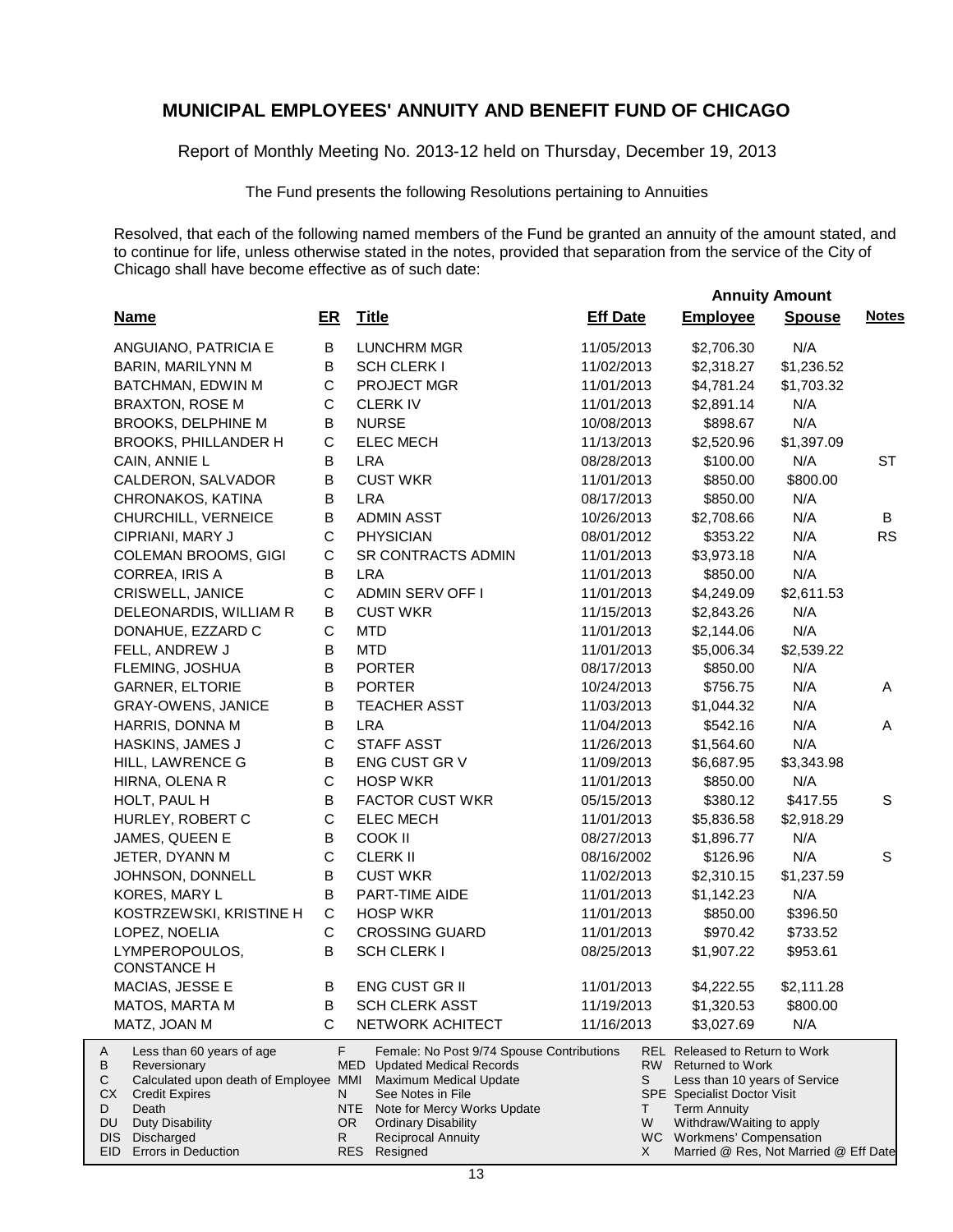Report of Monthly Meeting No. 2013-12 held on Thursday, December 19, 2013

The Fund presents the following Resolutions pertaining to Annuities

Resolved, that each of the following named members of the Fund be granted an annuity of the amount stated, and to continue for life, unless otherwise stated in the notes, provided that separation from the service of the City of Chicago shall have become effective as of such date:

|                                 |              |                             |                 |                 | <b>Annuity Amount</b> |              |
|---------------------------------|--------------|-----------------------------|-----------------|-----------------|-----------------------|--------------|
| <b>Name</b>                     | ER           | <b>Title</b>                | <b>Eff Date</b> | <b>Employee</b> | <b>Spouse</b>         | <b>Notes</b> |
| MCCARTHY, SEAN P                | B            | <b>ENG CUST GR II</b>       | 11/01/2013      | \$4,759.97      | N/A                   |              |
| MIKULA, EUGENIUSZ               | C            | <b>CIVIL ENG I</b>          | 11/01/2013      | \$259.20        | \$129.60              | <b>RS</b>    |
| MOORE, ALMA G                   | В            | <b>TEACHER ASST</b>         | 08/30/2009      | \$1,204.54      | \$800.00              |              |
| MORGAN, MACK                    | $\mathsf C$  | <b>CUST WKR</b>             | 10/19/2013      | \$2,610.40      | N/A                   |              |
| MUENCH, RONEL A                 | B            | <b>ENG CUST GR II</b>       | 11/07/2013      | \$4,877.78      | \$2,286.46            |              |
| MYERSON, CARMEN D               | C            | <b>CLERK III</b>            | 09/20/2013      | \$275.73        | \$356.27              | S            |
| NIEVES, GLADYS E                | C            | <b>STAFF ASST</b>           | 11/14/2013      | \$1,502.97      | \$897.52              |              |
| OMALLEY, MICHAEL R              | В            | ENG CUST GR IV              | 10/12/2013      | \$6,023.00      | N/A                   |              |
| PAGLINI, CHARLIS L              | $\mathsf{C}$ | <b>CROSSING GUARD</b>       | 10/05/2013      | \$850.00        | \$579.47              |              |
| PAPAS, BETTY                    | B            | <b>TEACHER ASST</b>         | 10/22/2013      | \$1,819.82      | N/A                   | В            |
| PODESTA, ANGELA                 | C            | MICROBIOLOGIST II           | 10/01/2013      | \$1,605.60      | \$802.80              | R.           |
| PRSKALO, CHRISTINE M            | C            | <b>ADMIN ASST II</b>        | 11/01/2013      | \$3,961.54      | \$1,911.44            |              |
| PRUTSOS, JOANNE                 | B            | <b>LUNCHRM MGR</b>          | 11/01/2013      | \$2,615.39      | \$1,307.70            |              |
| RAMIREZ, MARIA L                | B            | <b>LRA</b>                  | 08/17/2013      | \$725.68        | N/A                   | A            |
| RAMIREZ, NORMA G                | C            | PROG DEV COORD              | 11/22/2013      | \$75.05         | \$68.01               | <b>RAS</b>   |
| RAVAL, DEVI B                   | $\mathsf C$  | <b>LIBRARY CLERK</b>        | 11/01/2013      | \$1,901.17      | \$950.58              |              |
| REID, JAMES V                   | B            | <b>TEACHER ASST</b>         | 10/27/2012      | \$193.78        | \$214.99              | <b>RS</b>    |
| RIVERA, NORMA I                 | B            | <b>ADMIN ASST</b>           | 10/26/2013      | \$3,482.15      | N/A                   |              |
| RIZAKOS, OLGA                   | B            | <b>LRA</b>                  | 08/17/2013      | \$850.00        | \$731.14              |              |
| RODRIGUEZ, LYDIA E              | B            | <b>TEACHER ASST</b>         | 08/25/2013      | \$850.00        | N/A                   |              |
| RZADZKI, LINDA K                | B            | <b>SCH LIBRARY ASST II</b>  | 10/16/2013      | \$1,702.55      | \$851.28              |              |
| STURCH, WILLIAM T               | B            | <b>SCH SECURITY OFFICER</b> | 08/10/2013      | \$957.39        | \$800.00              |              |
| SULLIVAN, DENISE A              | C            | <b>ACCT TECH III</b>        | 11/01/2013      | \$4,920.70      | \$2,460.35            |              |
| SUTTON, THADONIA                | C            | <b>AVIATION SEC OFFICER</b> | 11/12/2013      | \$3,659.89      | \$1,829.94            |              |
| SWEENEY, RHODA D                | C            | <b>PROJECT MGR</b>          | 12/01/2013      | \$1,951.60      | \$975.80              | R            |
| SWIEC, RICHARD J                | С            | <b>MTD</b>                  | 11/01/2013      | \$4,693.86      | \$2,933.67            |              |
| TARTAN, DENISE M                | $\mathsf{C}$ | <b>WARD CLERK</b>           | 11/01/2013      | \$2,643.65      | N/A                   |              |
| TERRY, WENDELL R                | C            | OPER ENG GROUP A            | 10/29/2013      | \$3,583.07      | \$1,796.37            |              |
| THOMAS, JANIE M                 | $\mathsf C$  | <b>ADMIN ASST II</b>        | 11/01/2013      | \$4,126.60      | N/A                   |              |
| THOMAS, SHERYL                  | $\mathsf C$  | <b>CLINICAL THERAPIST</b>   | 08/29/2013      | \$552.88        | N/A                   | <b>RAS</b>   |
| TORRES, NILDA L                 | C            | SANITARIAN II               | 11/16/2013      | \$1,998.21      | N/A                   |              |
| TRAVIS, BOBBIE J                | В            | <b>SCH SECURITY AIDE</b>    | 08/10/2013      | \$2,216.31      | N/A                   |              |
| WAPNIARSKI, EUGENE J            | C            | <b>FOREMAN STEAMFITTER</b>  | 11/01/2013      | \$5,759.51      | \$3,391.81            |              |
| WARREN, JOHN E                  | B            | ENG CUST GR II              | 11/16/2013      | \$4,968.05      | N/A                   |              |
| WHELDEN, SUZANNE G              | C            | <b>LIBRARIAN II</b>         | 11/01/2013      | \$4,976.40      | \$2,983.50            |              |
| <b>Total Employee Annuities</b> |              | 71 Case(s)                  |                 | \$165,485.83    |                       |              |

| A   | Less than 60 years of age                                    |     | Female: No Post 9/74 Spouse Contributions |   | REL Released to Return to Work        |
|-----|--------------------------------------------------------------|-----|-------------------------------------------|---|---------------------------------------|
| B   | Reversionary                                                 |     | MED Updated Medical Records               |   | RW Returned to Work                   |
|     | Calculated upon death of Employee MMI Maximum Medical Update |     |                                           |   | Less than 10 years of Service         |
| СX  | <b>Credit Expires</b>                                        |     | See Notes in File                         |   | <b>SPE</b> Specialist Doctor Visit    |
|     | Death                                                        |     | NTE Note for Mercy Works Update           |   | <b>Term Annuity</b>                   |
| DU. | Duty Disability                                              | OR. | <b>Ordinary Disability</b>                | W | Withdraw/Waiting to apply             |
|     | DIS Discharged                                               |     | <b>Reciprocal Annuity</b>                 |   | WC Workmens' Compensation             |
|     | <b>EID</b> Errors in Deduction                               |     | RES Resigned                              |   | Married @ Res, Not Married @ Eff Date |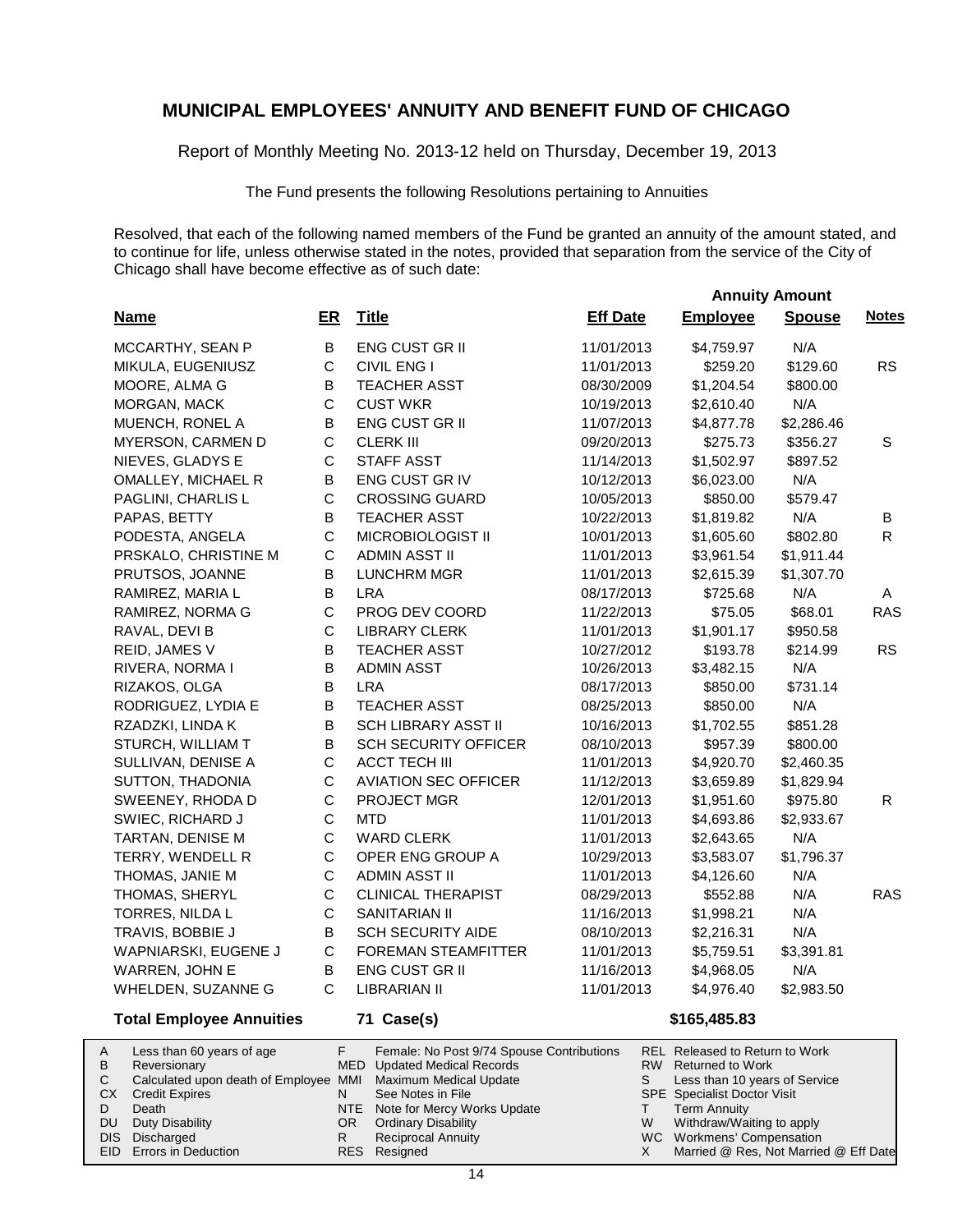Report of Monthly Meeting No. 2013-12 held on Thursday, December 19, 2013

The Fund presents the following Resolutions pertaining to Annuities

Resolved, that each of the following widows, widowers, minor children, and certain other relatives of former members of the Fund be granted annuities of the amounts stated, and to continue until the expiration date indicated.

#### **Spouse Annuities**

| <b>Former Employee Name</b>                     | ER           | <b>Title</b>                                                       | <b>Eff Date</b> | <b>Monthly</b><br><b>Annuity</b> | <b>Annuity</b><br><b>Expires</b> | <b>Notes</b> |
|-------------------------------------------------|--------------|--------------------------------------------------------------------|-----------------|----------------------------------|----------------------------------|--------------|
| BOSCACCY, NATHAN                                | B            | <b>MECH DESIGN ENG</b>                                             | 10/04/2013      | \$1,488.00                       | Death                            |              |
| CORONADO, ARTHUR                                | $\mathsf C$  | <b>WINDOW CLEANER</b>                                              | 09/29/2013      | \$1,310.03                       | Death                            |              |
| <b>CSOMAI, GEORGE</b>                           | С            | <b>DENTIST</b>                                                     | 03/04/2012      | \$1,567.31                       | Death                            | R            |
| FALKENTHAL, RICHARD                             | C            | <b>ASST COMM</b>                                                   | 11/08/2013      | \$4,013.84                       | Death                            |              |
| <b>GRECO, RUSSELL</b>                           | $\mathsf C$  | <b>MTD</b>                                                         | 10/28/2013      | \$2,092.32                       | Death                            |              |
| <b>GYBERTAS JACKEVICIUS,</b><br><b>REGINALD</b> | C            | <b>PRIN PROGRAMMER</b>                                             | 09/28/2013      | \$194.88                         | Death                            | S            |
| HARRIS, OLIVIA                                  | $\mathbf C$  | <b>CROSSING GUARD</b>                                              | 10/05/2013      | \$800.00                         | Death                            |              |
| JOHNSON, HERMAN                                 | B            | <b>ENGR CUST GR IV</b>                                             | 10/05/2013      | \$2,120.04                       | Death                            |              |
| MATHEW, GEORGE                                  | C            | <b>MTD</b>                                                         | 10/13/2013      | \$1,856.78                       | Death                            |              |
| NOLAN, BARBARA                                  | B            | <b>TEACHER ASST</b>                                                | 07/27/2013      | \$800.00                         | Death                            |              |
| PANCOTTO, JOSEPH                                | C            | <b>IRNWKR</b>                                                      | 10/24/2013      | \$1,011.59                       | Death                            |              |
| PINTA, RICHARD                                  | $\mathsf C$  | <b>FOREMAN MACHINISTS</b>                                          | 10/18/2013      | \$2,918.06                       | Death                            |              |
| POTTS, LINDA                                    | C            | <b>CROSSING GUARD</b>                                              | 08/25/2013      | \$542.50                         | Death                            |              |
| RANDICH, NORBERT                                | С            | <b>ELEC MECH</b>                                                   | 11/04/2013      | \$1,944.52                       | Death                            |              |
| STEIGERWALD, ROY                                | $\mathsf{C}$ | <b>GEN FOREMAN LINEMEN</b>                                         | 11/13/2013      | \$3,302.01                       | Death                            |              |
| <b>Total Spouse Annuities</b>                   |              | 15 Case(s)                                                         |                 | \$25,961.88                      |                                  |              |
| <b>Child(ren) Annuities</b>                     |              |                                                                    |                 |                                  |                                  |              |
|                                                 |              |                                                                    |                 | <b>Monthly</b>                   | <b>Annuity</b>                   |              |
| <b>Former Employee Name</b>                     | ER           |                                                                    | <b>Eff Date</b> | <b>Annuity</b>                   | <b>Expires</b>                   | <b>Notes</b> |
| SMITH, TIMEKA                                   | $\mathsf C$  |                                                                    | 05/08/2013      | \$250.00                         | 04/2030                          |              |
| SMITH, TIMEKA                                   | $\mathsf{C}$ |                                                                    | 05/08/2013      | \$250.00                         | 10/2028                          |              |
| <b>Total Child(ren) Annuities</b>               |              | 2 Case(s)                                                          |                 | \$500.00                         |                                  |              |
|                                                 |              | Reversionary Annuities in Accordance with Section 8-139 of the Law |                 |                                  |                                  |              |
|                                                 |              |                                                                    |                 | <b>Monthly</b>                   | <b>Annuity</b>                   |              |
| <b>Former Employee Name</b>                     | ER           |                                                                    | <b>Eff Date</b> | <b>Annuity</b>                   | <b>Expires</b>                   | <b>Notes</b> |
| $O$ LOUEDTV MADIZ                               | $\sim$       |                                                                    | 10/2102         | $A = 70.00$                      | $D = -4$                         |              |

| CLOHERTY, MARK                      |           | 10/31/2013 | \$1.572.00 | Death |
|-------------------------------------|-----------|------------|------------|-------|
| <b>Total Reversionary Annuities</b> | 1 Case(s) |            | \$1,572.00 |       |

| A         | Less than 60 years of age                                    |     | Female: No Post 9/74 Spouse Contributions |    | REL Released to Return to Work        |
|-----------|--------------------------------------------------------------|-----|-------------------------------------------|----|---------------------------------------|
| B         | Reversionary                                                 |     | MED Updated Medical Records               |    | RW Returned to Work                   |
|           | Calculated upon death of Employee MMI Maximum Medical Update |     |                                           | S. | Less than 10 years of Service         |
| <b>CX</b> | <b>Credit Expires</b>                                        |     | See Notes in File                         |    | <b>SPE</b> Specialist Doctor Visit    |
|           | Death                                                        |     | NTE Note for Mercy Works Update           |    | Term Annuity                          |
| DU.       | Duty Disability                                              | OR. | <b>Ordinary Disability</b>                | W  | Withdraw/Waiting to apply             |
|           | DIS Discharged                                               |     | Reciprocal Annuity                        |    | WC Workmens' Compensation             |
|           | EID Errors in Deduction                                      |     | RES Resigned                              |    | Married @ Res, Not Married @ Eff Date |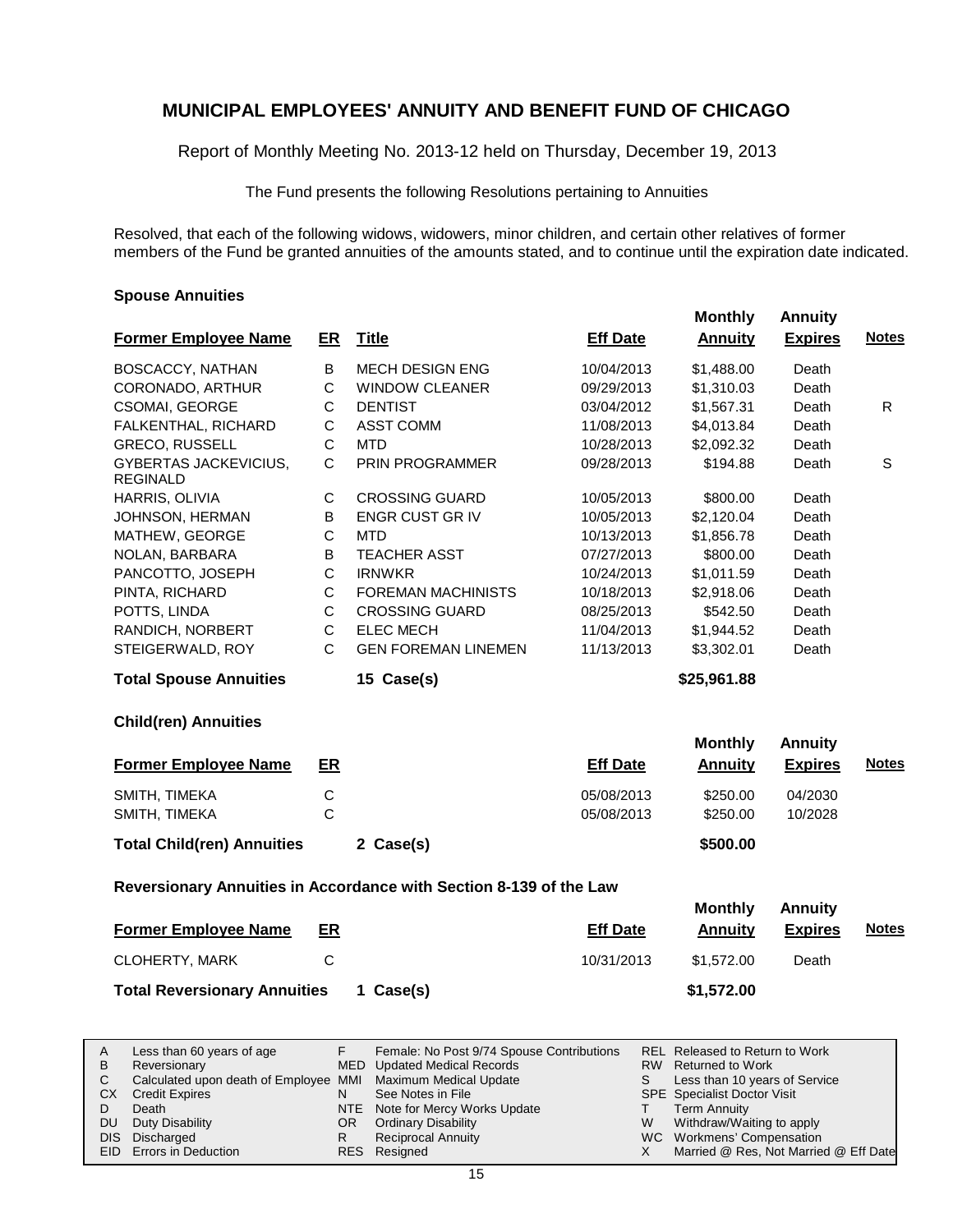Report of Monthly Meeting No. 2013-12 held on Thursday, December 19, 2013

The Fund presents the following Resolutions pertaining to Adjusted Annuities

Resolved, that each of the following named members of the Fund, or widows, widowers, or minor children of former members of the Fund be granted an adjusted annuity of the amount stated, and to continue for life, unless otherwise stated.

|                      |              |                                       |                          |                          | <b>Annuity Amount</b>        |            |
|----------------------|--------------|---------------------------------------|--------------------------|--------------------------|------------------------------|------------|
| <b>Name</b>          | ER           | Reason                                | <b>Eff Date</b>          |                          | <b>Employee Spouse/Child</b> |            |
| ALTEZ, RAUL I        | B            | Change in Effective Date              | 08/28/2011               | \$1,320.00               | \$532.95                     | <b>ORG</b> |
|                      |              |                                       | 06/19/2011               | \$1,323.53               | \$531.06                     | ADJ        |
| CONDA, CARMEN        | $\mathsf{C}$ | <b>Payment for Additional Service</b> | 08/17/2013               | N/A<br>N/A               | \$1,304.73<br>\$1,752.07     | <b>ORG</b> |
|                      |              |                                       |                          |                          |                              | ADJ        |
| IMMORDINO, VINCENT D | C            | Retroactive Increase in Salary        | 01/01/2008               | \$909.63<br>\$910.87     | \$800.00<br>\$800.00         | <b>ORG</b> |
|                      |              |                                       |                          |                          |                              | ADJ        |
| LEKKAS, KRISTINA     | B            | Payment for Additional Service        | 10/01/2013<br>12/01/2013 | \$1,198.80               | \$800.00<br>\$800.00         | <b>ORG</b> |
|                      |              |                                       |                          | \$1,536.93               |                              | ADJ        |
| LOPEZ, MARY LOU      | $\mathsf{C}$ | Retro Sal Incr for EE after Resign    | 08/22/2010               | N/A<br>N/A               | \$2,115.65<br>\$2,130.36     | <b>ORG</b> |
|                      |              |                                       |                          |                          |                              | ADJ        |
| MAISONET, ELBA       | B            | Change in FAS                         | 07/01/2012               | \$4,864.10<br>\$4,867.50 | \$2,432.05<br>\$2,433.75     | <b>ORG</b> |
|                      |              |                                       |                          |                          |                              | ADJ        |
| MONTGOMERY, CAROL    | B            | Change in FAS                         | 06/17/2012               | \$1,979.18<br>\$2,127.91 | \$989.59<br>\$1,063.96       | <b>ORG</b> |
|                      |              |                                       |                          |                          |                              | ADJ        |
| ORTIZ, ESTHER        | B            | Change in FAS                         | 08/10/2013               | \$972.63<br>\$1,552.53   | N/A<br>N/A                   | <b>ORG</b> |
|                      |              |                                       |                          |                          |                              | ADJ        |
| PETROS, MICHAEL P    | C            | Change in FAS                         | 01/01/2013               | \$3,127.92<br>\$3,170.39 | \$1,563.96<br>\$1,585.20     | <b>ORG</b> |
|                      |              |                                       |                          |                          |                              | ADJ        |
| REED, BEULAH M       | B            | Change in FAS                         | 07/10/2012<br>06/17/2012 | \$360.45<br>\$386.46     | N/A<br>N/A                   | <b>ORG</b> |
|                      |              |                                       |                          |                          |                              | ADJ        |

| A  | Less than 60 years of age                                    |     | Female: No Post 9/74 Spouse Contributions |    | <b>REL Released to Return to Work</b> |
|----|--------------------------------------------------------------|-----|-------------------------------------------|----|---------------------------------------|
| В  | Reversionary                                                 |     | MED Updated Medical Records               |    | RW Returned to Work                   |
|    | Calculated upon death of Employee MMI Maximum Medical Update |     |                                           | S. | Less than 10 years of Service         |
| CХ | <b>Credit Expires</b>                                        | N   | See Notes in File                         |    | <b>SPE</b> Specialist Doctor Visit    |
|    | Death                                                        |     | NTE Note for Mercy Works Update           |    | Term Annuity                          |
| DU | Duty Disability                                              | OR. | <b>Ordinary Disability</b>                | W  | Withdraw/Waiting to apply             |
|    | DIS Discharged                                               |     | <b>Reciprocal Annuity</b>                 |    | WC Workmens' Compensation             |
|    | <b>EID</b> Errors in Deduction                               |     | RES Resigned                              |    | Married @ Res, Not Married @ Eff Date |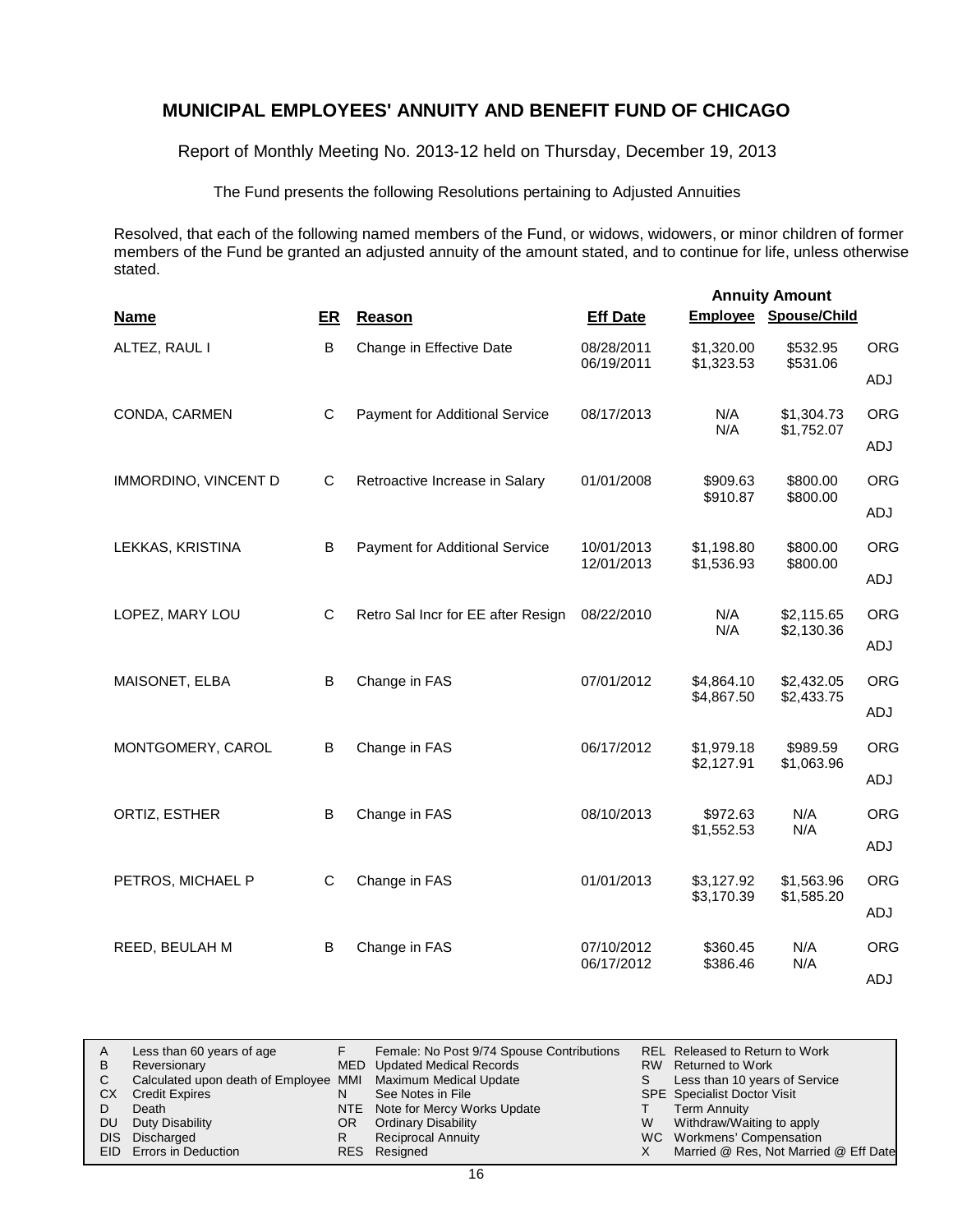Report of Monthly Meeting No. 2013-12 held on Thursday, December 19, 2013

The Fund presents the following Resolutions pertaining to Adjusted Annuities

Resolved, that each of the following named members of the Fund, or widows, widowers, or minor children of former members of the Fund be granted an adjusted annuity of the amount stated, and to continue for life, unless otherwise stated.

|                       |     |               |                 |                          | <b>Annuity Amount</b> |            |
|-----------------------|-----|---------------|-----------------|--------------------------|-----------------------|------------|
| <b>Name</b>           | ER. | Reason        | <b>Eff Date</b> |                          | Employee Spouse/Child |            |
| USHER-FIELDS, ROBERTA | C.  | Change in FAS | 07/01/2012      | \$1,655.56<br>\$1,803,30 | \$827.78<br>\$901.65  | <b>ORG</b> |
|                       |     |               |                 |                          |                       | ADJ        |

### **Total Adjusted Annuities 11 Case(s)**

Ms. Neely moved that the resolutions be adopted and that the applicants be granted employee, widow(er), child, reversionary, or adjusted annuities for the period and at the rates stated opposite their respective names. Seconded Mr. Clancy. Carried: Ayes- Mr. Guest, Ms. Keane, Ms. Neely, Mr. Clancy and Mr. McMahon. Nays-None.

| A   | Less than 60 years of age                                    |    | Female: No Post 9/74 Spouse Contributions |   | REL Released to Return to Work        |
|-----|--------------------------------------------------------------|----|-------------------------------------------|---|---------------------------------------|
| в   | Reversionary                                                 |    | MED Updated Medical Records               |   | RW Returned to Work                   |
| C.  | Calculated upon death of Employee MMI Maximum Medical Update |    |                                           | S | Less than 10 years of Service         |
| CХ  | <b>Credit Expires</b>                                        | N  | See Notes in File                         |   | <b>SPE</b> Specialist Doctor Visit    |
|     | Death                                                        |    | NTE Note for Mercy Works Update           |   | <b>Term Annuity</b>                   |
| DU. | Duty Disability                                              | OR | <b>Ordinary Disability</b>                | W | Withdraw/Waiting to apply             |
|     | DIS Discharged                                               | R  | <b>Reciprocal Annuity</b>                 |   | WC Workmens' Compensation             |
|     | EID Errors in Deduction                                      |    | RES Resigned                              |   | Married @ Res, Not Married @ Eff Date |
|     |                                                              |    |                                           |   |                                       |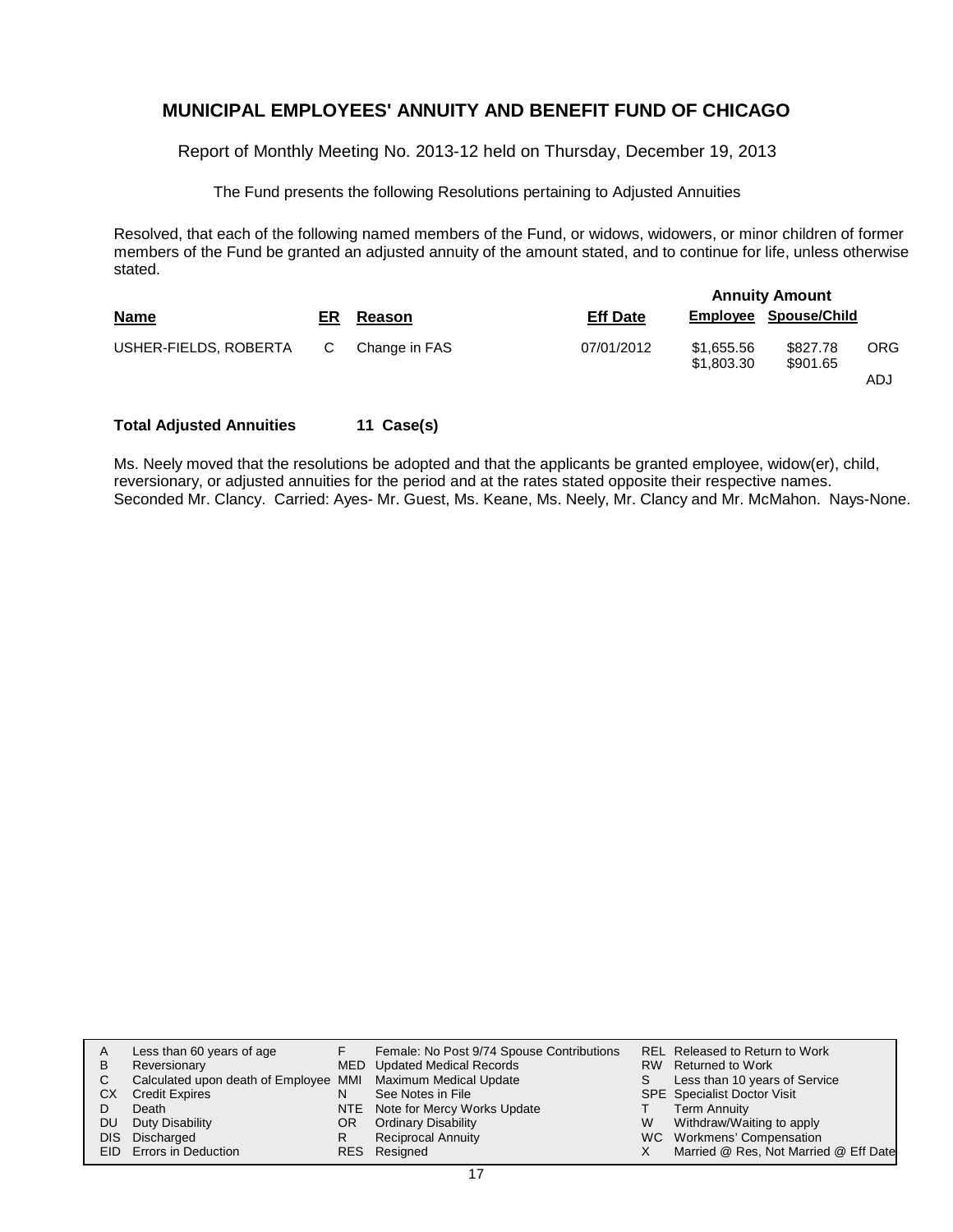Report of Monthly Meeting No. 2013-12 held on Thursday, December 19, 2013

The following employees have filed application for Duty Disability Benefits. The applications have been examined by the Medical Examiner for this Fund who recommended the following periods of disability.

#### **DUTY DISABILITY**

|                              |                 |                |                             |                  | <b>Rate</b> | *No. of        |
|------------------------------|-----------------|----------------|-----------------------------|------------------|-------------|----------------|
| <b>Name</b>                  | <u>Dept</u>     |                | <b>Eff Date Fol-Up Date</b> | <b>Term Date</b> | Per Day     | Children       |
| AZUARA, CARLOS A             | <b>OEMC</b>     | 08/07/13       |                             | 08/12/13         | \$191.69    | $\overline{2}$ |
| AZUARA, CARLOS A             | <b>OEMC</b>     | 08/22/13       |                             | 10/06/13         | \$191.69    | $\overline{2}$ |
| <b>BIAMONTE, RONALD F</b>    | <b>TRANS</b>    | 08/08/13       |                             | 09/24/13         | \$222.33    |                |
| BROWN, MARY L                | <b>FINANCE</b>  | 10/09/13       | 01/01/14                    |                  | \$106.82    | 1              |
| CASSIDY, DENNIS J            | <b>WATER</b>    | 10/18/13       | 02/01/14                    |                  | \$158.14    | 1              |
| <b>CLANCY, ANTHONY J</b>     | <b>BE</b>       | 10/05/13       | 05/01/14                    |                  | \$157.00    |                |
| ESTRADA, GEORGE L            | <b>TRANS</b>    | 09/19/13       | 04/01/14                    |                  | \$129.12    | 1              |
| HEINE, NORMAN E              | <b>TRANS</b>    | 08/08/13       | 02/01/14                    |                  | \$185.28    |                |
| <b>HOPKINS, JAMES M</b>      | <b>AVIATION</b> | 08/28/13       |                             | 12/15/13         | \$183.78    |                |
|                              |                 | (Less 8 days)  |                             |                  |             |                |
| JOHNSON, KERRY               | STS & SAN       | 08/09/13       | 01/01/14                    |                  | \$144.67    |                |
| MALDONADO, WILLIAM           | <b>WATER</b>    | 08/01/13       | 03/01/14                    |                  | \$197.03    | 2              |
| MULLARKEY, VINCENT J         | <b>WATER</b>    | 07/19/13       |                             | 08/25/13         | \$192.50    | $\overline{2}$ |
| NEWSOME, JERRY L             | <b>BE</b>       | 12/14/12       | 01/01/14                    |                  | \$88.44     |                |
|                              |                 | (Less 13 days) |                             |                  |             |                |
| NOE, MARTIN A                | <b>WATER</b>    | 10/04/13       | 06/01/14                    |                  | \$196.82    |                |
| RIVERA, MARIA C              | STS & SAN       | 08/15/12       |                             | 09/21/12         | \$140.14    |                |
| SANTANA, ALFONSO             | <b>GEN SERV</b> | 09/12/13       |                             | 10/07/13         | \$174.16    | 1              |
| TOPPING, NEAL J              | <b>GEN SERV</b> | 08/08/13       |                             | 08/14/13         | \$209.85    |                |
| VILLAGOMEZ, KATHERINE M      | <b>WATER</b>    | 09/19/13       |                             | 09/24/13         | \$158.14    | 1              |
| <b>Total DUTY DISABILITY</b> |                 | 18 Case(s)     |                             |                  | \$3,027.60  |                |

\* Based on 40 ILCS 5/8-160, the Employee shall also have a right to receive child's disability benefit of \$10.00 a month on account of each child less than 18 years of age. Rates will be prorated based on days of eligibility.

| A | Less than 60 years of age                                    |    | Female: No Post 9/74 Spouse Contributions |    | REL Released to Return to Work        |
|---|--------------------------------------------------------------|----|-------------------------------------------|----|---------------------------------------|
| В | Reversionary                                                 |    | <b>MED</b> Updated Medical Records        |    | RW Returned to Work                   |
|   | Calculated upon death of Employee MMI Maximum Medical Update |    |                                           | S. | Less than 10 years of Service         |
|   | СX<br><b>Credit Expires</b>                                  | N  | See Notes in File                         |    | <b>SPE</b> Specialist Doctor Visit    |
|   | Death                                                        |    | NTE Note for Mercy Works Update           |    | <b>Term Annuity</b>                   |
|   | Duty Disability<br>DU                                        | OR | <b>Ordinary Disability</b>                | W  | Withdraw/Waiting to apply             |
|   | DIS Discharged                                               | R  | <b>Reciprocal Annuity</b>                 |    | WC Workmens' Compensation             |
|   | EID Errors in Deduction                                      |    | RES Resigned                              |    | Married @ Res, Not Married @ Eff Date |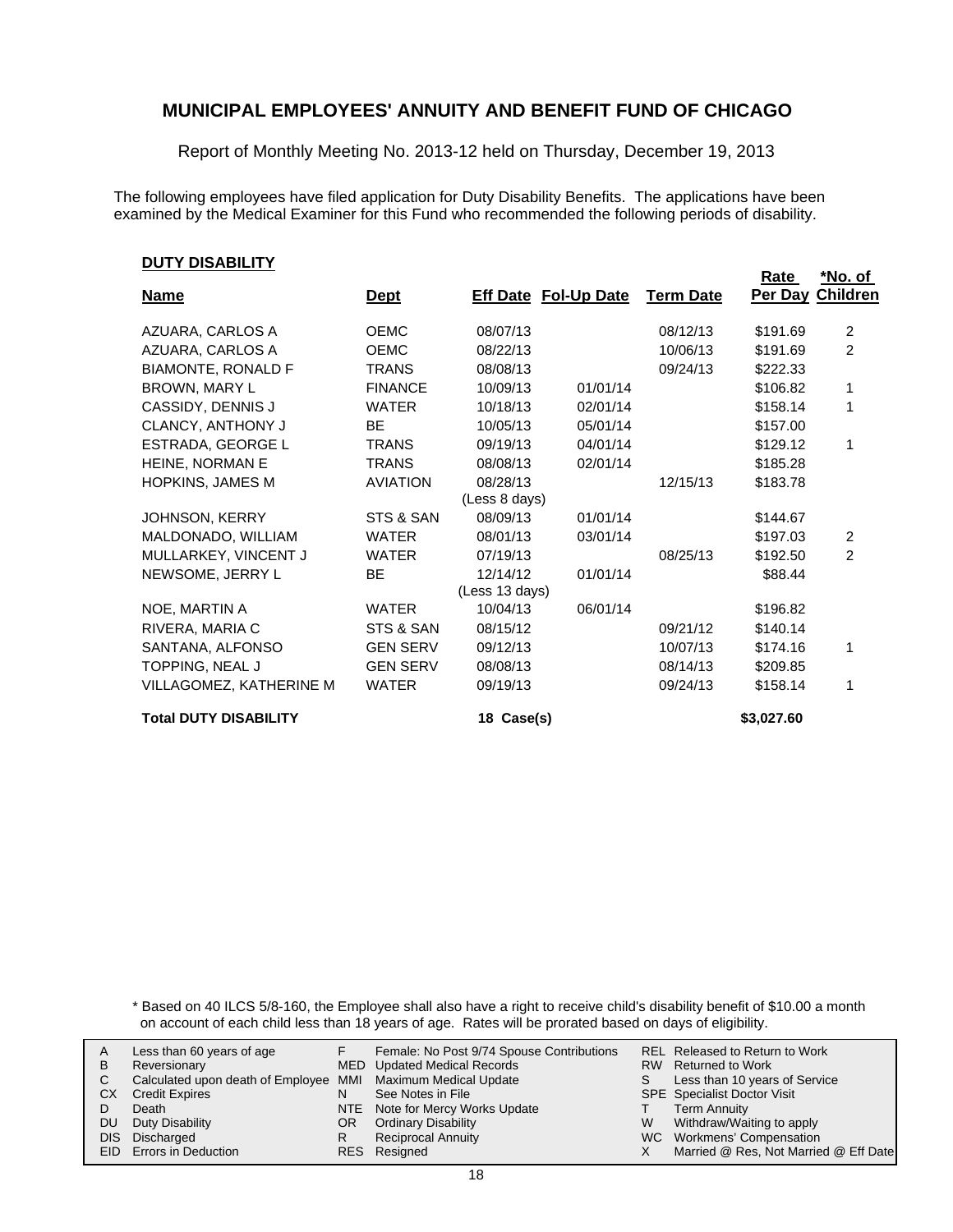Report of Monthly Meeting No. 2013-12 held on Thursday, December 19, 2013

The following employees have filed application for Ordinary Disability Benefits. The applications have been examined by the Medical Examiner for this Fund who recommended the following periods of disability.

### **ORDINARY DISABILITY**

|                          |                                |               |                             |                  | Rate     |
|--------------------------|--------------------------------|---------------|-----------------------------|------------------|----------|
| <u>Name</u>              | <b>Dept</b>                    |               | <b>Eff Date Fol-Up Date</b> | <b>Term Date</b> | Per Day  |
| ANGELES, RONALDO C       | <b>AVIATION</b>                | 09/10/13      | 03/01/14                    |                  | \$78.15  |
| <b>BINIAK, DEBBIE M</b>  | <b>FIRE</b>                    | 09/16/13      | 01/01/14                    |                  | \$122.76 |
| BROOKS, DELPHINE M       | <b>BE</b>                      | 06/06/13      |                             | 10/07/13         | \$60.02  |
| CAMPOS, RUBEN M          | STS & SAN                      | 09/29/13      | 04/01/14                    |                  | \$96.45  |
| CLAY, THOMASINA          | <b>GEN SERV</b>                | 10/02/13      | 06/01/14                    |                  | \$57.87  |
| FEYERER, KATHRYN M       | <b>POLICE</b>                  | 12/05/13      | 03/01/14                    |                  | \$20.91  |
| <b>GARDNER, NANETTE</b>  | <b>WATER</b>                   | 12/06/13      | 02/01/14                    |                  | \$96.45  |
| HARDING, TAMARA L        | <b>BUS AFFAIRS</b>             | 11/02/13      |                             | 11/17/13         | \$101.03 |
| HENLEY, ANECIA J         | <b>BE</b>                      | 10/29/13      |                             | 01/14/14         | \$62.42  |
| INFANTE, MARILYN D       | <b>BE</b>                      | 06/27/13      | 06/01/14                    |                  | \$48.33  |
| JAMES, LORRIE J          | <b>POLICE</b>                  | 05/06/13      |                             | 08/14/13         | \$21.90  |
| JOHNSON, DENNIS A        | <b>BE</b>                      | 10/12/13      | 10/01/14                    |                  | \$106.77 |
| JONES, JULIE             | <b>OEMC</b>                    | 11/20/13      |                             | 12/15/13         | \$73.46  |
| KARREMAN, ROSS O         | <b>CPL</b>                     | 05/19/13      |                             | 06/30/13         | \$83.01  |
| KELLEHER, JOHN F         | <b>BLDGS</b>                   | 10/21/13      | 03/01/14                    |                  | \$117.14 |
| KRZESNIAK, GERALD P      | <b>WATER</b>                   | 08/23/13      |                             | 12/05/13         | \$96.45  |
| LEE, MONIQUE L           | <b>BE</b>                      | 11/29/13      | 03/01/14                    |                  | \$61.22  |
| LIPFORD, JENNIFER K      | <b>BUS AFFAIRS</b>             | 11/17/13      |                             | 12/01/13         | \$109.59 |
| <b>MATHEWS, JESSIE T</b> | <b>CPL</b>                     | 11/26/13      | 03/01/14                    |                  | \$15.93  |
| MORCOS, ISAAC C          | <b>FIRE</b>                    | 10/01/13      | 06/01/14                    |                  | \$156.69 |
| PATTERSON, ANNETTE E     | <b>BE</b>                      | 09/04/13      | 09/01/14                    |                  | \$66.80  |
| PIEMONTE, RUDOLPH J      | <b>GEN SERV</b>                | 11/16/13      | 01/01/14                    |                  | \$96.45  |
| RAMIREZ, RENEE           | STS & SAN                      | 12/07/13      | 11/01/14                    |                  | \$79.22  |
| RYAN, FRANCES P          | <b>TRANS</b>                   | 09/19/13      |                             | 10/16/13         | \$86.93  |
| SHORTER, TERESSA J       | <b>ADMIN</b><br><b>HEARING</b> | 11/03/13      | 02/01/14                    |                  | \$93.94  |
| SMITH, ERAINA M          | <b>BE</b>                      | 11/30/13      | 03/01/14                    |                  | \$118.69 |
| SVIENTEK, MICHAEL A      | STS & SAN                      | 12/02/13      | 05/01/14                    |                  | \$97.90  |
| THOMAS, KEITH            | <b>BE</b>                      | 07/20/13      |                             | 09/30/13         | \$87.71  |
| <b>TORRES, SAMUEL</b>    | <b>BE</b>                      | 12/03/12      | 11/01/14                    |                  | \$46.73  |
|                          |                                | (Less 6 days) |                             |                  |          |
| TOWNSEND, CYNICA M       | <b>OEMC</b>                    | 08/11/13      |                             | 10/08/13         | \$70.16  |

| A    | Less than 60 years of age                                    |    | Female: No Post 9/74 Spouse Contributions |    | <b>REL Released to Return to Work</b> |
|------|--------------------------------------------------------------|----|-------------------------------------------|----|---------------------------------------|
| В    | Reversionary                                                 |    | <b>MED</b> Updated Medical Records        |    | RW Returned to Work                   |
|      | Calculated upon death of Employee MMI Maximum Medical Update |    |                                           | S. | Less than 10 years of Service         |
| CХ   | <b>Credit Expires</b>                                        | N  | See Notes in File                         |    | <b>SPE</b> Specialist Doctor Visit    |
|      | Death                                                        |    | NTE Note for Mercy Works Update           |    | <b>Term Annuity</b>                   |
| DU.  | Duty Disability                                              | OR | <b>Ordinary Disability</b>                | W  | Withdraw/Waiting to apply             |
| DIS. | Discharged                                                   | R  | <b>Reciprocal Annuity</b>                 |    | WC Workmens' Compensation             |
|      | <b>EID</b> Errors in Deduction                               |    | RES Resigned                              |    | Married @ Res, Not Married @ Eff Date |
|      |                                                              |    |                                           |    |                                       |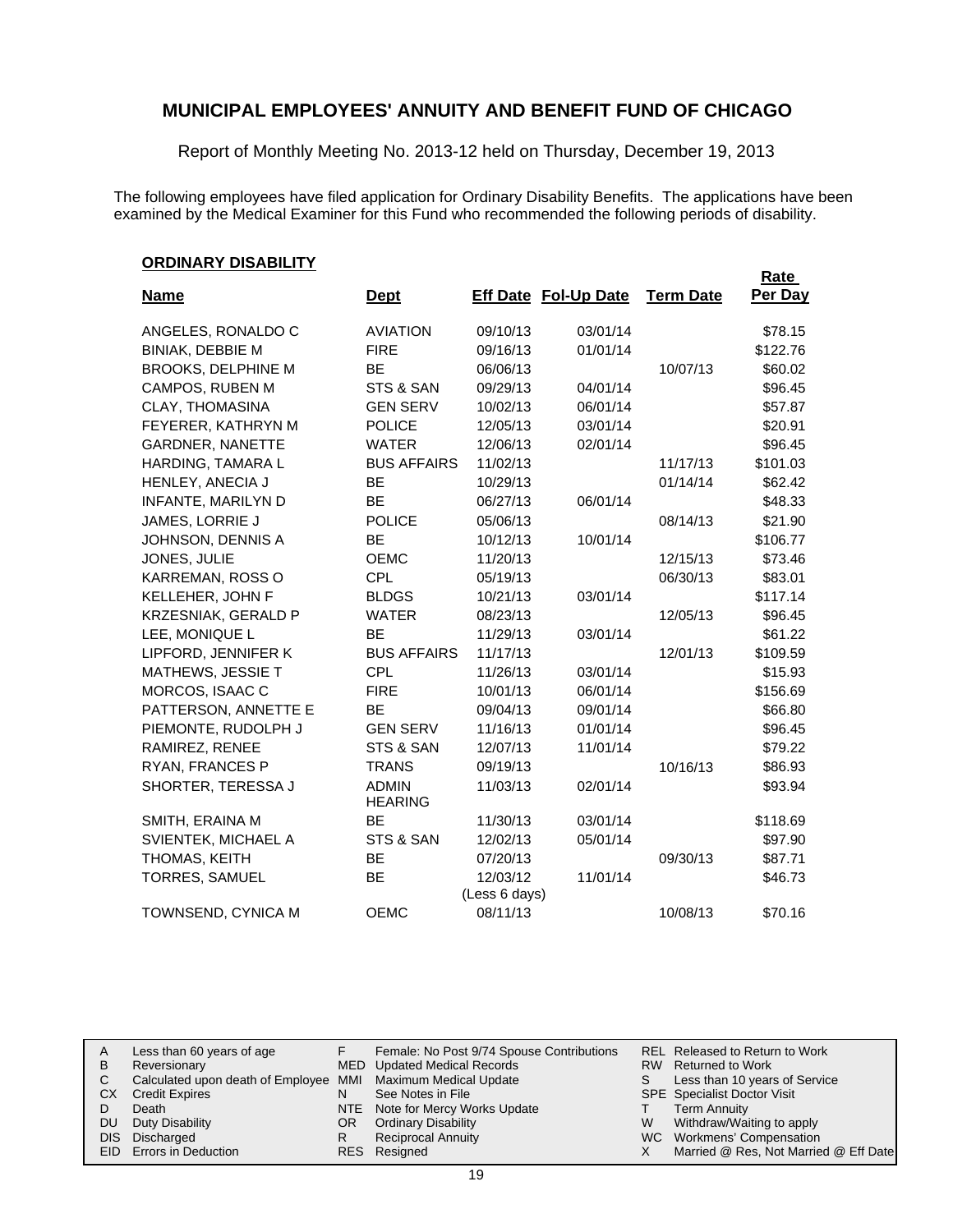Report of Monthly Meeting No. 2013-12 held on Thursday, December 19, 2013

The following employees have filed application for Ordinary Disability Benefits. The applications have been examined by the Medical Examiner for this Fund who recommended the following periods of disability.

| <b>ORDINARY DISABILITY</b><br><b>Name</b> | <b>Dept</b> | <b>Eff Date Fol-Up Date</b> | Term Date | Rate<br>Per Day |
|-------------------------------------------|-------------|-----------------------------|-----------|-----------------|
| <b>Total ORDINARY DISABILITY</b>          |             | 30 Case(s)                  |           | \$2,431.08      |

Ms. Neely moved that the applicants for Ordinary and Duty disability benefits be granted such benefits for the period and at the rate shown opposite their respective names. Seconded Ms. Keane. Carried: Ayes- Mr. Guest, Ms. Keane, Ms. Neely and Mr. McMahon. Present - Mr. Clancy. Nays-None.

|      | Less than 60 years of age                                    |            | Female: No Post 9/74 Spouse Contributions |   | REL Released to Return to Work        |
|------|--------------------------------------------------------------|------------|-------------------------------------------|---|---------------------------------------|
| в    | Reversionary                                                 |            | MED Updated Medical Records               |   | RW Returned to Work                   |
| C    | Calculated upon death of Employee MMI Maximum Medical Update |            |                                           | S | Less than 10 years of Service         |
| CХ   | <b>Credit Expires</b>                                        | N          | See Notes in File                         |   | <b>SPE</b> Specialist Doctor Visit    |
|      | Death                                                        |            | NTE Note for Mercy Works Update           |   | <b>Term Annuity</b>                   |
| DU   | Duty Disability                                              | OR         | <b>Ordinary Disability</b>                | W | Withdraw/Waiting to apply             |
| DIS. | Discharged                                                   | R          | <b>Reciprocal Annuity</b>                 |   | WC Workmens' Compensation             |
|      | <b>EID</b> Errors in Deduction                               | <b>RES</b> | Resigned                                  |   | Married @ Res, Not Married @ Eff Date |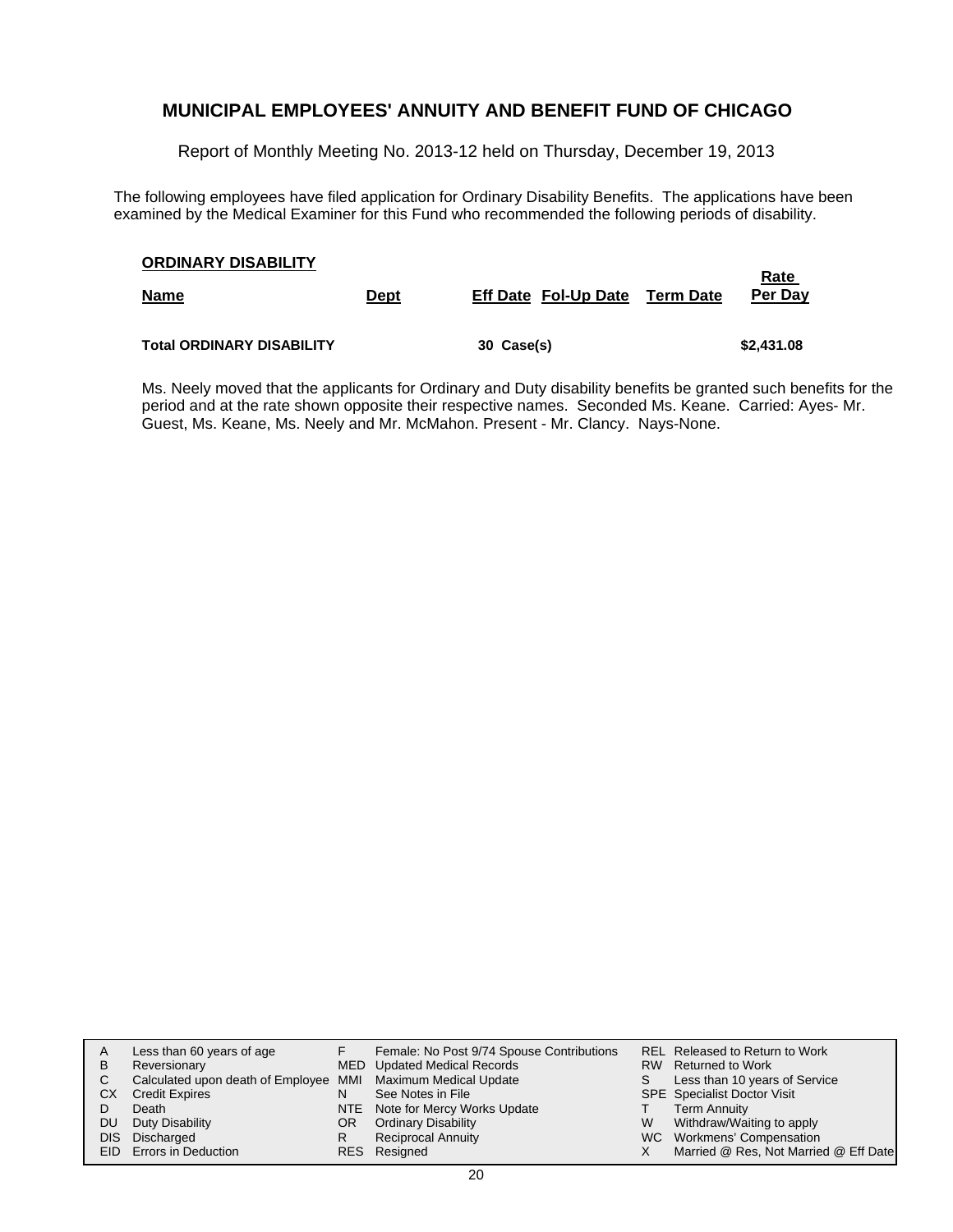Report of Monthly Meeting No. 2013-12 held on Thursday, December 19, 2013

The following employees receiving Duty Disability Benefits have applied for extension of such benefits. The applications have been examined by the Medical Examiner for this Fund who recommended the following extensions.

#### **DUTY-EXTENSION OF**

|                               |                                    |                   |               |                | <b>Rate</b> | <u>*No. of</u>   |
|-------------------------------|------------------------------------|-------------------|---------------|----------------|-------------|------------------|
| <u>Name</u>                   | <u>Dept</u>                        | <b>Start Date</b> | <b>Period</b> | <b>Ext Reg</b> |             | Per Day Children |
| ALVAREZ, PAUL                 | <b>WATER</b>                       | 05/15/13          | 06/01/14      | MED            | \$144.67    | 4                |
| ARLOWE, EDWARD J              | STS & SAN                          | 07/25/12          | 11/01/14      | <b>MED</b>     | \$144.67    | 1                |
| BERGLIND, KENNETH R           | <b>TRANS</b>                       | 06/19/13          | 03/01/14      | MED            | \$174.46    |                  |
| <b>BORGHI, DENNIS M</b>       | STS & SAN                          | 02/18/10          | 11/01/14      | MED            | \$192.76    | 1                |
| <b>BROKOP, SAMUEL</b>         | <b>WATER</b>                       | 01/20/11          | 06/01/14      | MED            | \$188.05    | 1                |
| <b>BURKHEAD, ANTOINETTE L</b> | <b>FINANCE</b>                     | 09/24/13          | 04/01/14      | MED            | \$88.67     |                  |
| <b>BUSCH, DAVID A</b>         | <b>FIRE</b>                        | 11/09/82          | 08/11/14      | <b>FINAL</b>   | \$44.24     |                  |
| CAPE JR, WILL E               | <b>WATER</b>                       | 12/09/11          | 12/01/14      | MED            | \$170.02    |                  |
| CASTILLO, SHIRLEY J           | <b>AVIATION</b>                    | 06/14/08          | 11/01/14      | <b>MED</b>     | \$122.66    | $\mathbf{1}$     |
| CONWAY, THOMAS J              | <b>AVIATION</b>                    | 04/28/09          | 04/01/14      | MED            | \$169.97    | 1                |
| COZZI, ANTHONY F              | <b>WATER</b>                       | 03/28/13          | 06/01/14      | <b>MED</b>     | \$192.76    | $\overline{c}$   |
| DORSEY, STANFORD              | <b>TRANS</b>                       | 01/09/13          | 05/01/14      | MED            | \$144.50    |                  |
| DOYLE, JOHN C                 | <b>AVIATION</b>                    | 05/16/13          | 04/01/14      | <b>MED</b>     | \$174.42    | $\overline{2}$   |
| EVANS, LEONARD J              | <b>WATER</b>                       | 09/13/12          | 02/01/14      | MED            | \$192.76    |                  |
| FRAZIER, JEANNINE L           | STS & SAN                          | 07/16/12          | 12/01/14      | <b>MED</b>     | \$140.14    | $\overline{2}$   |
| GOMEZ, WILLIAM                | <b>WATER</b>                       | 01/20/04          | 12/01/14      | MED            | \$74.05     |                  |
| <b>GORDON, STANLEY</b>        | STS & SAN                          | 06/24/10          | 12/01/14      | <b>MED</b>     | \$131.13    |                  |
| <b>GRUJICIC, MIRJANA E</b>    | STS & SAN                          | 01/04/11          | 06/01/14      | MED            | \$144.67    |                  |
| HANSEN, CHRISTOPHER L         | <b>TRANS</b>                       | 03/03/12          | 11/01/14      | <b>SPE</b>     | \$178.87    | 1                |
| HILL, SHIRLEY A               | BE                                 | 06/06/06          | 08/26/14      | <b>CX</b>      | \$61.79     |                  |
| HOBBS, KELLY                  | <b>TRANS</b>                       | 11/09/06          | 12/01/14      | <b>MED</b>     | \$124.59    |                  |
| HORWICK, BRIAN G              | <b>AVIATION</b>                    | 02/19/11          | 06/01/14      | MED            | \$144.67    |                  |
| IZQUIERDO, CESAR A            | STS & SAN                          | 08/12/08          | 12/01/14      | <b>MED</b>     | \$131.21    | $\mathbf{1}$     |
| JOHNSEN, NANCY                | <b>AVIATION</b>                    | 04/17/13          | 06/01/14      | MED            | \$144.67    |                  |
| MARTIN, KEVIN M               | <b>AVIATION</b>                    | 07/25/13          | 01/02/14      | <b>REL</b>     | \$151.90    | 3                |
| MAZURKIEWICZ, JEFFRY A        | <b>AVIATION</b>                    | 07/16/08          | 12/01/14      | MED            | \$124.59    | 1                |
| MULHERIN, RICHARD R           | <b>BE</b>                          | 12/14/10          | 06/01/14      | <b>MED</b>     | \$157.00    |                  |
| NUNEZ, ANGEL D                | STS & SAN                          | 08/29/12          | 04/01/14      | MED            | \$144.67    |                  |
| ROBERTS, SABRINA              | <b>FAMILY &amp;</b><br><b>SUPP</b> | 04/17/13          | 03/01/14      | <b>MED</b>     | \$172.26    |                  |
| SAMRAH, MINWER Y              | STS & SAN                          | 07/22/13          | 02/01/14      | MED            | \$144.67    | 1                |
| SANCHEZ, ROBERT R             | <b>FLEET</b>                       | 10/01/04          | 12/01/14      | MED            | \$57.49     |                  |
| SMITH, FRANK                  | STS & SAN                          | 10/16/07          | 05/01/14      | MED            | \$124.59    |                  |
| STACEY, ANNETTE               | <b>REVENUE</b>                     | 04/16/09          | 05/01/14      | <b>MED</b>     | \$116.89    | 1                |
| SUTCLIFFE, SCOTT J            | <b>AVIATION</b>                    | 04/22/13          | 04/01/14      | <b>MED</b>     | \$170.96    | 1                |

\* Based on 40 ILCS 5/8-160, the Employee shall also have a right to receive child's disability benefit of \$10.00 a month on account of each child less than 18 years of age. Rates will be prorated based on days of eligibility.

| A  | Less than 60 years of age                                    |    | Female: No Post 9/74 Spouse Contributions |   | <b>REL Released to Return to Work</b> |
|----|--------------------------------------------------------------|----|-------------------------------------------|---|---------------------------------------|
| В  | Reversionary                                                 |    | MED Updated Medical Records               |   | RW Returned to Work                   |
|    | Calculated upon death of Employee MMI Maximum Medical Update |    |                                           |   | Less than 10 years of Service         |
| СX | <b>Credit Expires</b>                                        | N  | See Notes in File                         |   | <b>SPE</b> Specialist Doctor Visit    |
|    | Death                                                        |    | NTE Note for Mercy Works Update           |   | <b>Term Annuity</b>                   |
| DU | Duty Disability                                              | OR | <b>Ordinary Disability</b>                | W | Withdraw/Waiting to apply             |
|    | DIS Discharged                                               | R  | <b>Reciprocal Annuity</b>                 |   | WC Workmens' Compensation             |
|    | EID Errors in Deduction                                      |    | RES Resigned                              |   | Married @ Res, Not Married @ Eff Date |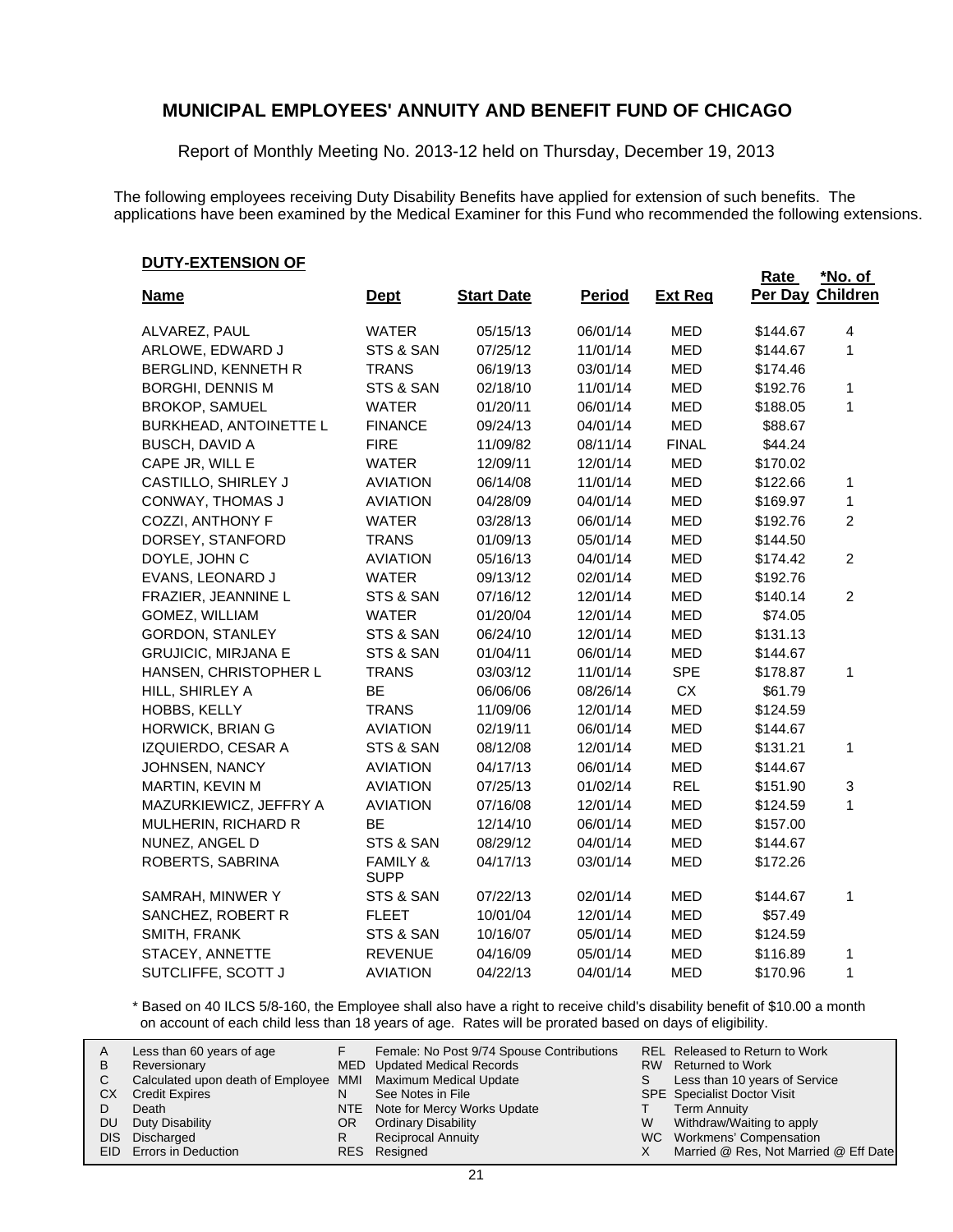Report of Monthly Meeting No. 2013-12 held on Thursday, December 19, 2013

The following employees receiving Duty Disability Benefits have applied for extension of such benefits. The applications have been examined by the Medical Examiner for this Fund who recommended the following extensions.

#### **DUTY-EXTENSION OF**

| <b>Name</b>                         | <u>Dept</u> | <b>Start Date</b>    | <b>Period</b>        | <b>Ext Reg</b>    | *No. of<br>Rate<br>Per Day Children |
|-------------------------------------|-------------|----------------------|----------------------|-------------------|-------------------------------------|
| TRENTZ, EDWARD M<br>TURNER, FLORA L | TRANS<br>ВE | 11/03/11<br>12/19/04 | 08/01/14<br>11/01/14 | <b>SPE</b><br>MED | \$144.67<br>\$52.46                 |
| <b>Total DUTY-EXTENSION OF</b>      |             | 36 Case(s)           |                      |                   | \$4,982.55                          |

\* Based on 40 ILCS 5/8-160, the Employee shall also have a right to receive child's disability benefit of \$10.00 a month on account of each child less than 18 years of age. Rates will be prorated based on days of eligibility.

| A    | Less than 60 years of age                                    |    | Female: No Post 9/74 Spouse Contributions |    | REL Released to Return to Work        |
|------|--------------------------------------------------------------|----|-------------------------------------------|----|---------------------------------------|
| В    | Reversionary                                                 |    | <b>MED</b> Updated Medical Records        |    | RW Returned to Work                   |
|      | Calculated upon death of Employee MMI Maximum Medical Update |    |                                           | S. | Less than 10 years of Service         |
| CХ   | <b>Credit Expires</b>                                        | N  | See Notes in File                         |    | <b>SPE</b> Specialist Doctor Visit    |
|      | Death                                                        |    | NTE Note for Mercy Works Update           |    | <b>Term Annuity</b>                   |
| DU   | Duty Disability                                              | OR | <b>Ordinary Disability</b>                | W  | Withdraw/Waiting to apply             |
| DIS. | Discharged                                                   | R  | <b>Reciprocal Annuity</b>                 |    | WC Workmens' Compensation             |
|      | <b>EID</b> Errors in Deduction                               |    | RES Resigned                              |    | Married @ Res, Not Married @ Eff Date |
|      |                                                              |    |                                           |    |                                       |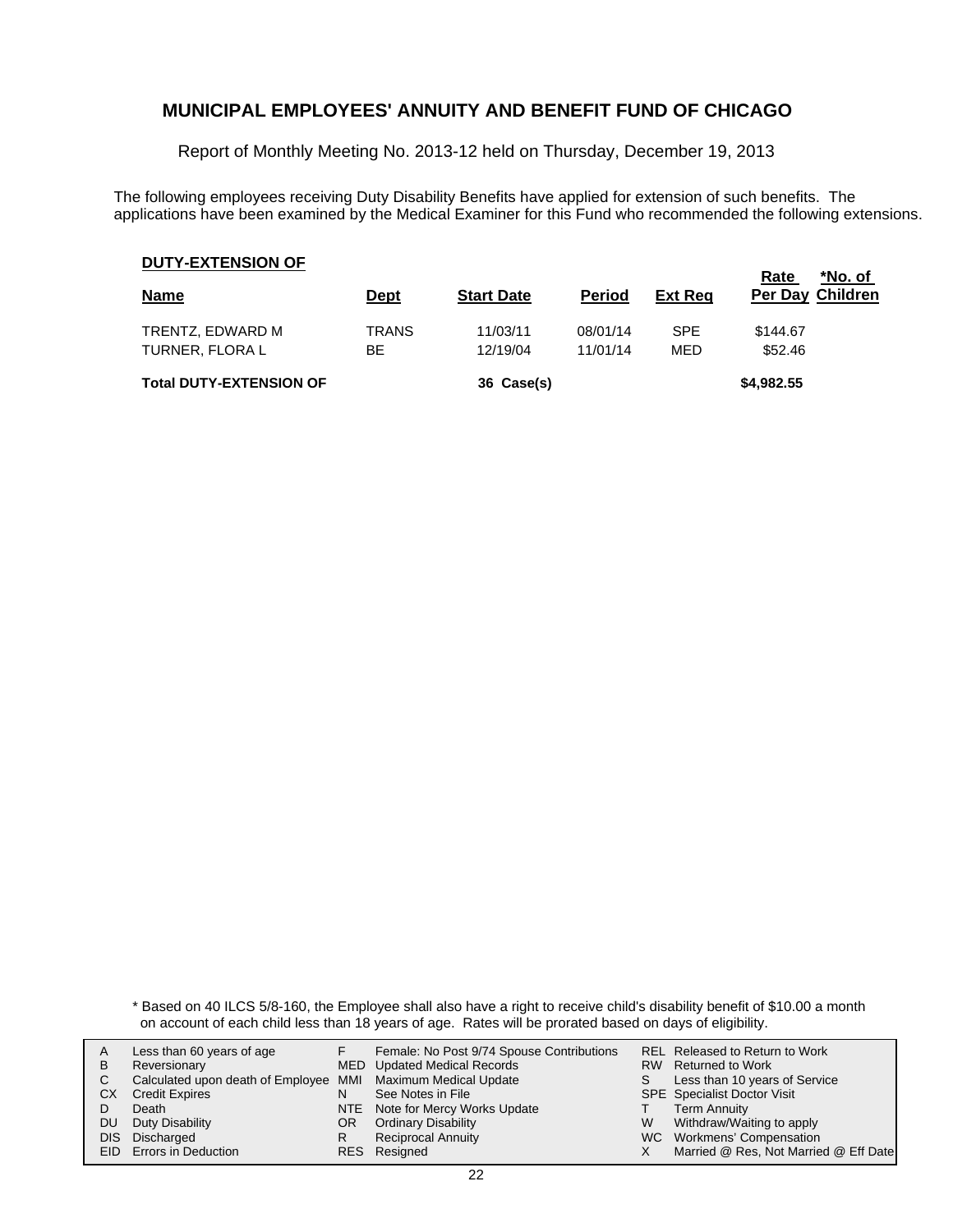Report of Monthly Meeting No. 2013-12 held on Thursday, December 19, 2013

The following employees receiving Ordinary Disability Benefits have applied for extension of such benefits. The applications have been examined by the Medical Examiner for this Fund who recommended the following extensions.

#### **ORDINARY-EXTENSION OF**

| <b>Name</b>                        | <u>Dept</u>     | <b>Start Date</b> | <u>Period</u> | <b>Ext Req</b> | Rate<br>Per Day |
|------------------------------------|-----------------|-------------------|---------------|----------------|-----------------|
| <b>BATTON, BEVERLY E</b>           | BE              | 10/23/09          | 10/23/14      | <b>CX</b>      | \$46.97         |
| <b>BRAY, KAREN S</b>               | <b>AVIATION</b> | 12/04/10          | 05/01/14      | <b>MED</b>     | \$96.45         |
| BURGESS, EVELYN J                  | <b>BE</b>       | 03/27/13          | 01/01/14      | <b>REL</b>     | \$23.79         |
| COMMANDER, EVELYN J                | <b>OEMC</b>     | 04/02/11          | 11/01/14      | <b>MED</b>     | \$69.80         |
| CONNOR, WILLIAM E                  | <b>BE</b>       | 07/31/13          | 02/16/14      | <b>FINAL</b>   | \$121.22        |
| CORBETT, JOHN T                    | STS & SAN       | 06/12/13          | 04/01/14      | <b>MED</b>     | \$96.45         |
| CORTEZ, BARBARALYN                 | <b>OEMC</b>     | 05/28/13          | 12/04/13      | <b>RES</b>     | \$73.46         |
| CZESZAK, JOLANTA M                 | <b>BE</b>       | 05/13/11          | 10/01/14      | <b>MED</b>     | \$31.55         |
| FORD, MARION R                     | STS & SAN       | 12/08/12          | 04/01/14      | <b>MED</b>     | \$96.45         |
| FRONTCZAK, RAYMOND M               | <b>FINANCE</b>  | 09/07/13          | 11/12/13      | <b>REL</b>     | \$146.42        |
| <b>GOINES, JAMES A</b>             | BE              | 09/24/13          | 06/01/14      | <b>MED</b>     | \$46.73         |
| HUDSON, DANNY L                    | <b>BE</b>       | 06/28/11          | 11/01/14      | <b>MED</b>     | \$60.56         |
| <b>IWANICKI, HELEN</b>             | <b>TRANS</b>    | 02/20/13          | 02/01/14      | <b>MED</b>     | \$118.30        |
| JACKSON, DINAH L                   | <b>BE</b>       | 11/03/12          | 10/13/14      | <b>CX</b>      | \$57.71         |
| JARNUTOWSKI, ELAINE E              | <b>FINANCE</b>  | 06/19/13          | 06/01/14      | <b>MED</b>     | \$72.25         |
| KARBEL, TRACY C                    | <b>CPL</b>      | 07/23/13          | 03/01/14      | <b>MED</b>     | \$104.83        |
| KELLY, WILLIAM E                   | <b>GEN SERV</b> | 08/05/13          | 11/01/14      | <b>MED</b>     | \$122.52        |
| LEVATO, JOHN F                     | <b>AVIATION</b> | 01/04/12          | 10/22/14      | <b>CX</b>      | \$93.88         |
| MOORE ASHTON, MICHELLE             | <b>POLICE</b>   | 09/17/13          | 03/01/14      | <b>MED</b>     | \$68.88         |
| OLLIE, BRENDA P                    | BE              | 09/16/12          | 11/01/14      | <b>MED</b>     | \$60.54         |
| OTIS, TRACEY S                     | <b>OEMC</b>     | 08/27/13          | 11/21/13      | <b>FINAL</b>   | \$103.18        |
| PERINO, PAUL C                     | <b>TRANS</b>    | 10/24/13          | 05/01/14      | <b>MED</b>     | \$97.31         |
| PRANKUS, RONALD B                  | <b>GEN SERV</b> | 06/18/12          | 11/01/14      | <b>MED</b>     | \$122.98        |
| RAMIREZ, DAVID P                   | STS & SAN       | 08/28/13          | 02/01/14      | <b>MED</b>     | \$96.45         |
| SMITH, DONNA M                     | <b>TRANS</b>    | 04/08/13          | 03/01/14      | <b>MED</b>     | \$128.51        |
| SPAIN, JERVES L                    | <b>FINANCE</b>  | 01/30/13          | 02/01/14      | <b>MED</b>     | \$63.91         |
| <b>VUKOVICH, THOMAS W</b>          | <b>GEN SERV</b> | 06/20/13          | 06/01/14      | <b>MED</b>     | \$156.97        |
| <b>WASHINGTON, DIANA E</b>         | <b>OEMC</b>     | 05/03/13          | 11/01/14      | <b>MED</b>     | \$81.85         |
| WILLIAMS, ADRIANN                  | <b>FINANCE</b>  | 04/11/13          | 04/01/14      | <b>MED</b>     | \$71.21         |
| <b>Total ORDINARY-EXTENSION OF</b> |                 | 29 Case(s)        |               |                | \$2,531.13      |

Mr. Clancy moved that the applicants for extension of Ordinary and Duty disability benefits shown hereinbefore be granted such extension for the period and at the rate shown opposite their respective names. Seconded Ms. Neely. Carried: Ayes- Mr. Guest, Ms. Keane, Ms. Neely, Mr. Clancy and Mr. McMahon. Nays-None.

| A   | Less than 60 years of age                                    |     | Female: No Post 9/74 Spouse Contributions |   | REL Released to Return to Work        |
|-----|--------------------------------------------------------------|-----|-------------------------------------------|---|---------------------------------------|
| в   | Reversionary                                                 |     | MED Updated Medical Records               |   | RW Returned to Work                   |
|     | Calculated upon death of Employee MMI Maximum Medical Update |     |                                           | S | Less than 10 years of Service         |
| СX  | <b>Credit Expires</b>                                        | N   | See Notes in File                         |   | <b>SPE</b> Specialist Doctor Visit    |
|     | Death                                                        |     | NTE Note for Mercy Works Update           |   | <b>Term Annuity</b>                   |
| DU. | Duty Disability                                              | OR. | <b>Ordinary Disability</b>                | W | Withdraw/Waiting to apply             |
|     | DIS Discharged                                               |     | <b>Reciprocal Annuity</b>                 |   | WC Workmens' Compensation             |
|     | EID Errors in Deduction                                      |     | RES Resigned                              |   | Married @ Res, Not Married @ Eff Date |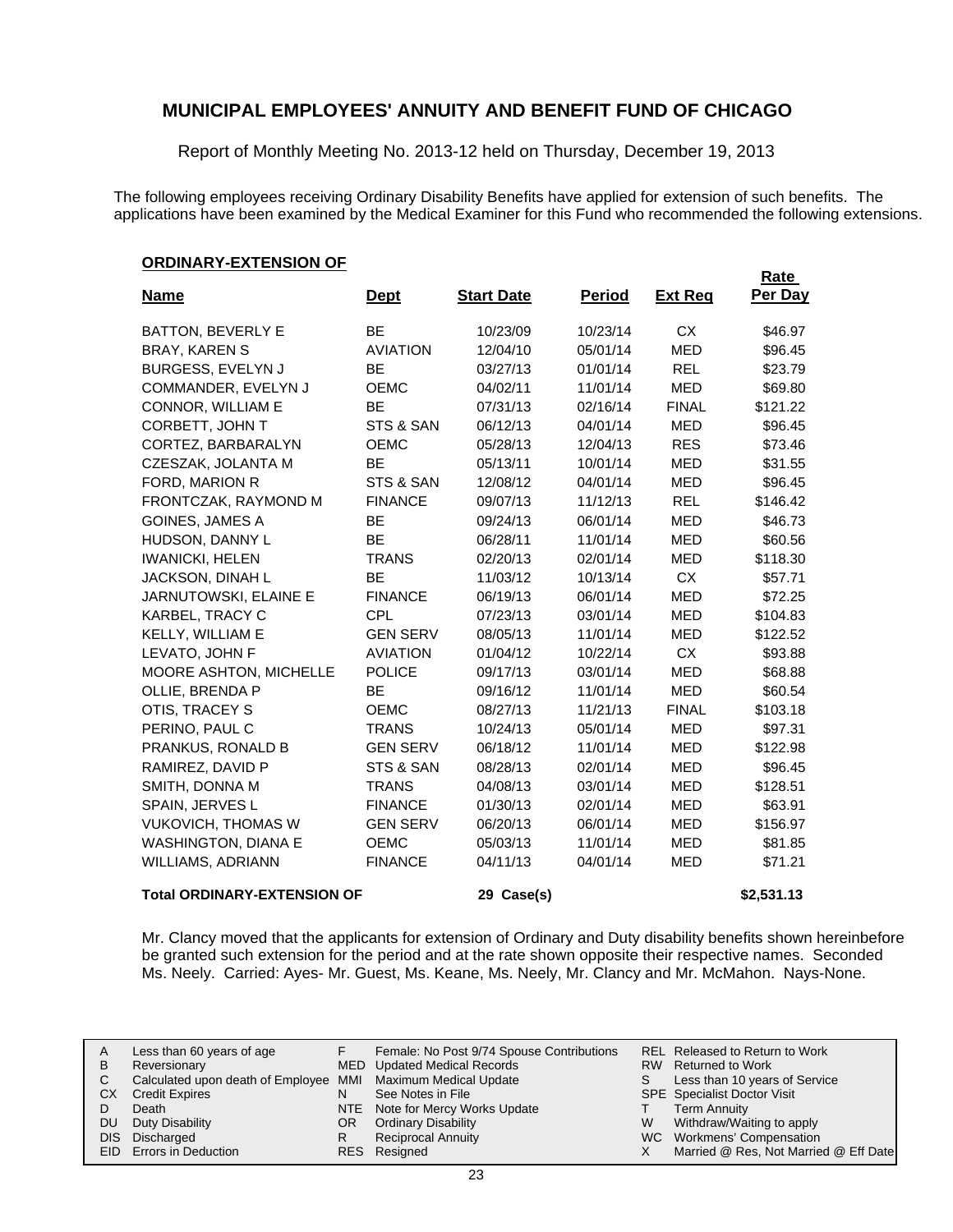Report of Monthly Meeting No. 2013-12 held on Thursday, December 19, 2013

| <b>ADJUSTED DUTY DISABILITY</b> | <u>Rate</u> |                   |                |              |
|---------------------------------|-------------|-------------------|----------------|--------------|
| <b>Name</b>                     | Reason      | <b>Start Date</b> | <b>To Date</b> | Per Day      |
| <b>NONE</b>                     |             |                   |                | ORG.<br>ADJ. |

| A     | Less than 60 years of age                                    |     | Female: No Post 9/74 Spouse Contributions |   | <b>REL Released to Return to Work</b> |
|-------|--------------------------------------------------------------|-----|-------------------------------------------|---|---------------------------------------|
| в     | Reversionary                                                 |     | MED Updated Medical Records               |   | RW Returned to Work                   |
| С     | Calculated upon death of Employee MMI Maximum Medical Update |     |                                           |   | Less than 10 years of Service         |
| СX    | <b>Credit Expires</b>                                        | N   | See Notes in File                         |   | <b>SPE</b> Specialist Doctor Visit    |
|       | Death                                                        |     | NTE Note for Mercy Works Update           |   | <b>Term Annuity</b>                   |
| DU    | Duty Disability                                              | OR. | <b>Ordinary Disability</b>                | W | Withdraw/Waiting to apply             |
| DIS I | Discharged                                                   | R   | <b>Reciprocal Annuity</b>                 |   | WC Workmens' Compensation             |
|       | EID Errors in Deduction                                      |     | RES Resigned                              |   | Married @ Res, Not Married @ Eff Date |
|       |                                                              |     |                                           |   |                                       |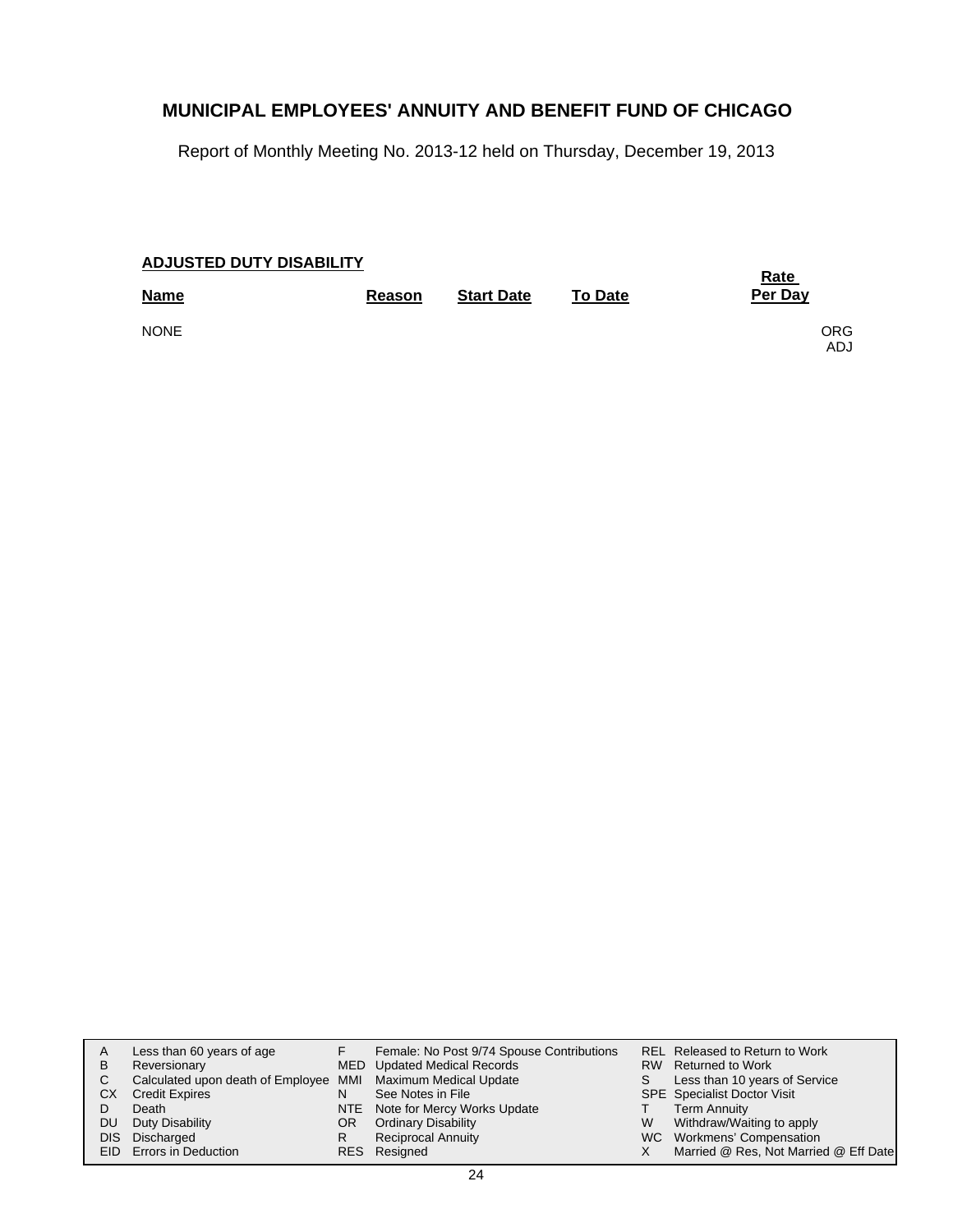Report of Monthly Meeting No. 2013-12 held on Thursday, December 19, 2013

### **ADJUSTED ORDINARY DISABILITY**

| <b>Name</b>                               | Reason   | <b>Start Date</b>    | <b>To Date</b>       | <u>Rate</u><br>Per Day |                   |
|-------------------------------------------|----------|----------------------|----------------------|------------------------|-------------------|
| LYNCH, MARY B                             | Rate Chg | 08/08/10<br>08/08/10 | 06/01/14<br>06/01/14 | \$54.94<br>\$59.70     | <b>ORG</b><br>ADJ |
| <b>Total ADJUSTED ORDINARY DISABILITY</b> |          | 1 Case(s)            |                      |                        |                   |

| A    | Less than 60 years of age                                    |    | Female: No Post 9/74 Spouse Contributions |    | <b>REL Released to Return to Work</b> |
|------|--------------------------------------------------------------|----|-------------------------------------------|----|---------------------------------------|
| B    | Reversionary                                                 |    | MED Updated Medical Records               |    | RW Returned to Work                   |
| C.   | Calculated upon death of Employee MMI Maximum Medical Update |    |                                           | S. | Less than 10 years of Service         |
| CХ   | <b>Credit Expires</b>                                        | N  | See Notes in File                         |    | <b>SPE</b> Specialist Doctor Visit    |
|      | Death                                                        |    | NTE Note for Mercy Works Update           |    | <b>Term Annuity</b>                   |
| DU.  | Duty Disability                                              | OR | <b>Ordinary Disability</b>                | W  | Withdraw/Waiting to apply             |
| DIS. | Discharged                                                   |    | <b>Reciprocal Annuity</b>                 |    | WC Workmens' Compensation             |
|      | <b>EID</b> Errors in Deduction                               |    | RES Resigned                              |    | Married @ Res, Not Married @ Eff Date |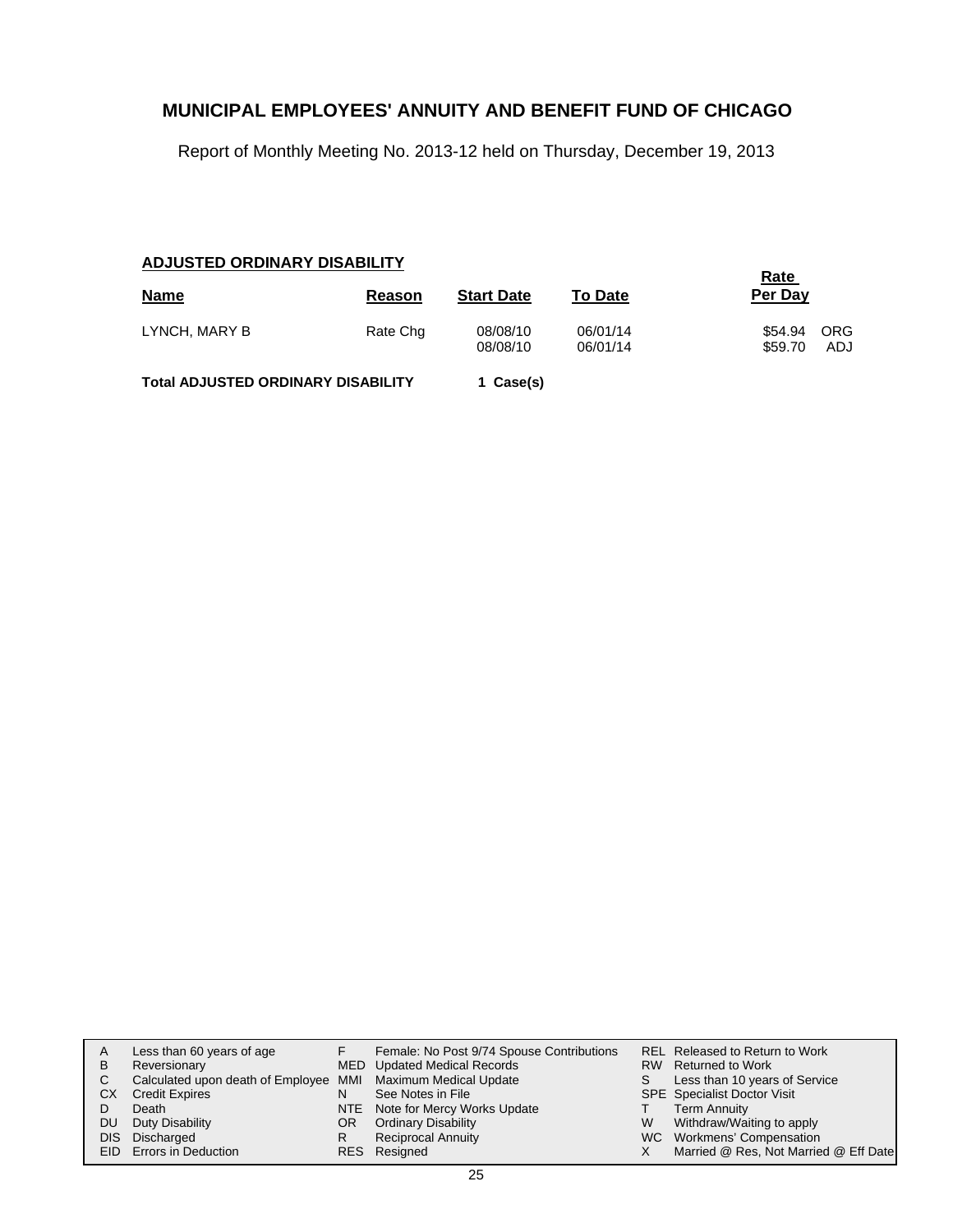Report of Monthly Meeting No. 2013-12 held on Thursday, December 19, 2013

#### **APPLICATION FOR MEMBERSHIP**

The following named employees, officers, or officials, required to file written application for membership in the Fund, have filed such application, and the records indicate they qualify for membership by reason of having the necessary service or other requirements.

#### **Name**

**Title Department**

NONE

### **CHANGE OF BIRTHS**

The following named employees have submitted documentation showing a date of birth different from the Fund's records and have requested that the Fund correct its records in accordance with the supporting documentation provided.

| <b>Name</b> | Date of Birth | <b>Supporting Document</b> |
|-------------|---------------|----------------------------|
| <b>NONE</b> | From<br>To    |                            |
| <b>NONE</b> | From<br>To    |                            |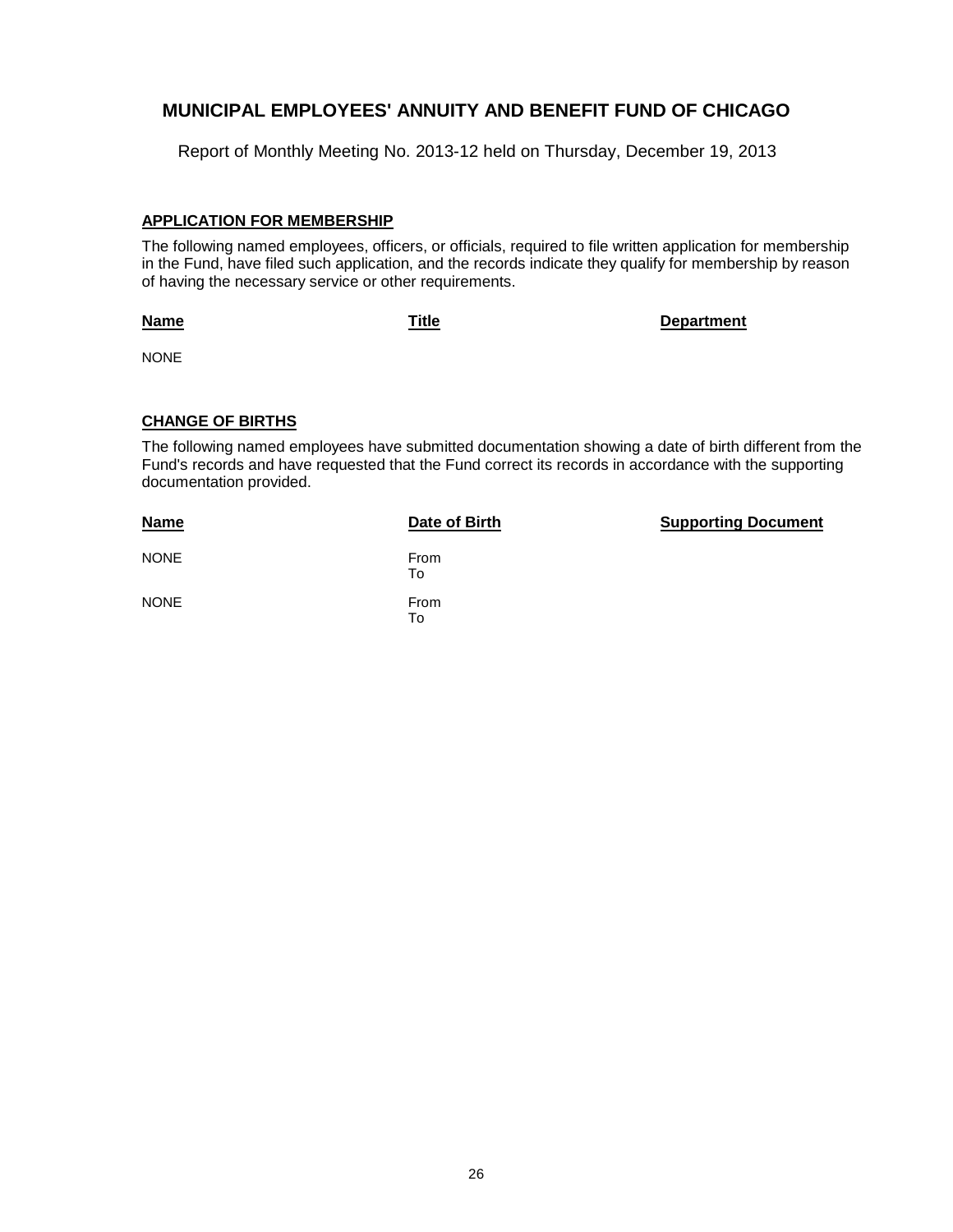Report of Monthly Meeting No. 2013-12 held on Thursday, December 19, 2013

**City Treasurer's Statement of Account as of 11/30/2013**

### **Investments at Market:**

|                         | City Treasurer's Office, 11/30/2013    | \$488,729.82       |                    |
|-------------------------|----------------------------------------|--------------------|--------------------|
|                         | Northern Trust, 11/30/2013 - Unaudited | \$5,271,919,844.00 |                    |
|                         | <b>Total Investments</b>               |                    | \$5,272,408,573.82 |
| <b>Petty Cash Fund:</b> |                                        |                    | \$400.00           |
|                         | <b>Total Cash and Investments</b>      |                    | \$5,272,408,973.82 |

Mr. Clancy moved that the Treasurer's Report be received and placed on file. Seconded Mr. McMahon. Carried: Ayes- Mr. Guest, Ms. Keane, Mr. Clancy and Mr. McMahon, Ms. Neely votes present. Nays-None.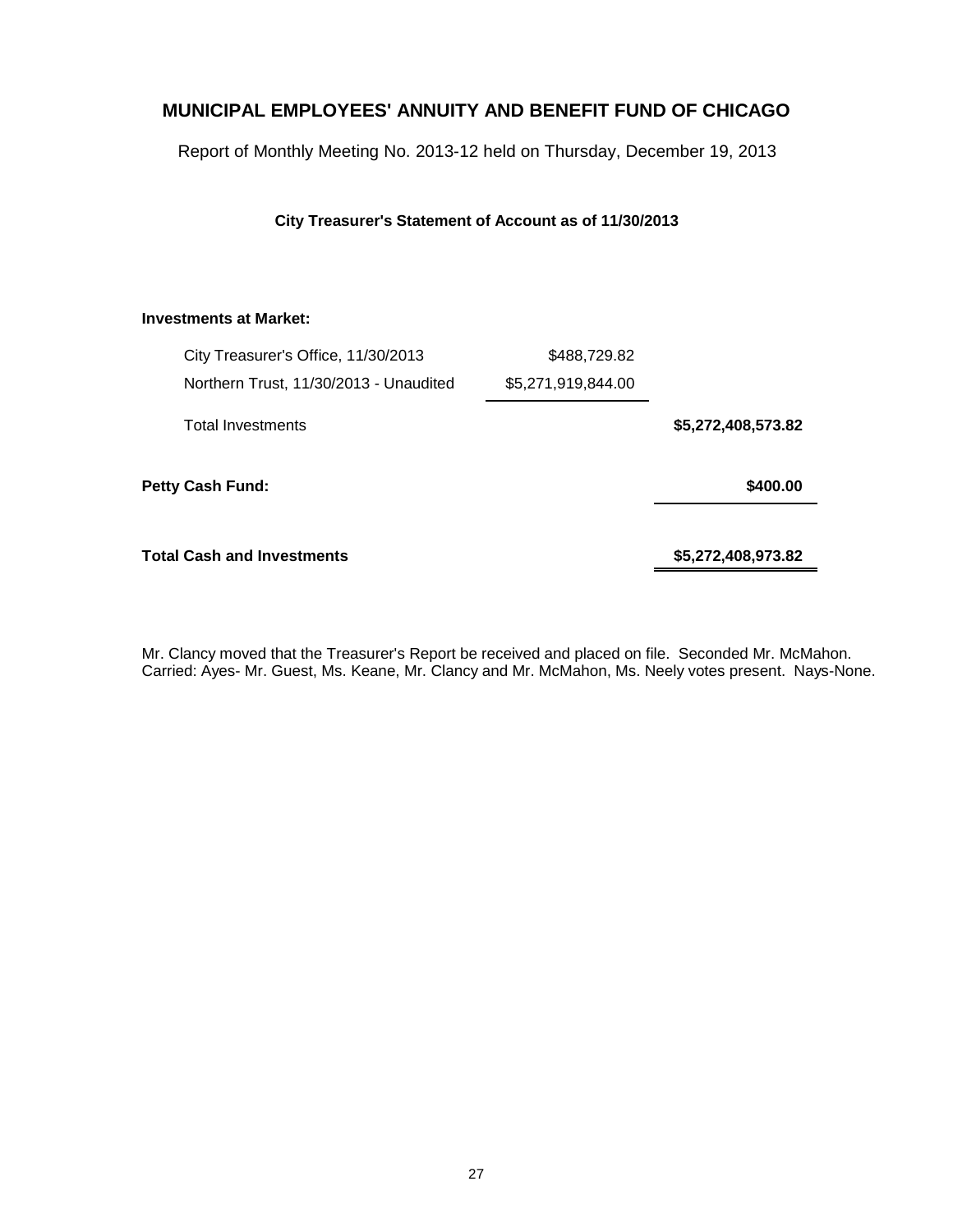Report of Monthly Meeting No. 2013-12 held on Thursday, December 19, 2013

### **PUBLIC COMMENT**

There were no requests to address the Board.

### **LEGISLATION**

#### Legislative Update - Robert Molaro

Mr. Molaro updated the Board on Legislation that was passed that affects various state pension plans and the Chicago Park District's Pension Fund.

The Board moved into closed session at 9:54 a.m., in accordance with2 ILCS 120/2 (c)(11) in order to discuss matters which may cause potential litigation for the Fund. Motion by Ms. Neely. Second by Mr. Clancy.

Roll call:

| <b>Trustee Clancy</b>  | aye |
|------------------------|-----|
| <b>Trustee Guest</b>   | aye |
| <b>Trustee Keane</b>   | aye |
| <b>Trustee McMahon</b> | aye |
| <b>Trustee Neely</b>   | aye |

Motion carried.

The Board moved into open session at 10:26 a.m. Motion by Ms. Neely. Second by Ms. Keane.

Carried: Ayes - Mr. Clancy, Mr. Guest, Ms. Keane, Mr. McMahon and Ms. Neely. Nays – None.

No actions taken.

#### **INVESTMENTS**

#### Performance Reports

Mr. Wrubel and Mr. Walsh reviewed the Fund's performance. No actions taken.

#### Watchlist

Mr. Walsh reviewed the Watchlist. Based on this review and at the advice of the Fund's Investment Consultant, Ms. Neely made a motion to place Citi Group on watch due to changes in ownership structure. Second by Mr. Clancy.

Carried: Ayes - Mr. Clancy, Mr. Guest, Ms. Keane, Mr. McMahon and Ms. Neely. Nays – None.

#### Liquidity Needs

Mr. Walsh reviewed the liquidity requirements for the Fund. Based on this review and the advice of staff, Ms. Neely made a motion to liquidate up to \$60 million for February 2014 benefit payments. Second by Mr. Clancy.

Carried: Ayes - Mr. Clancy, Mr. Guest, Ms. Keane, Mr. McMahon and Ms. Neely. Nays – None.

#### Emerging Markets Small Cap Manager Search Update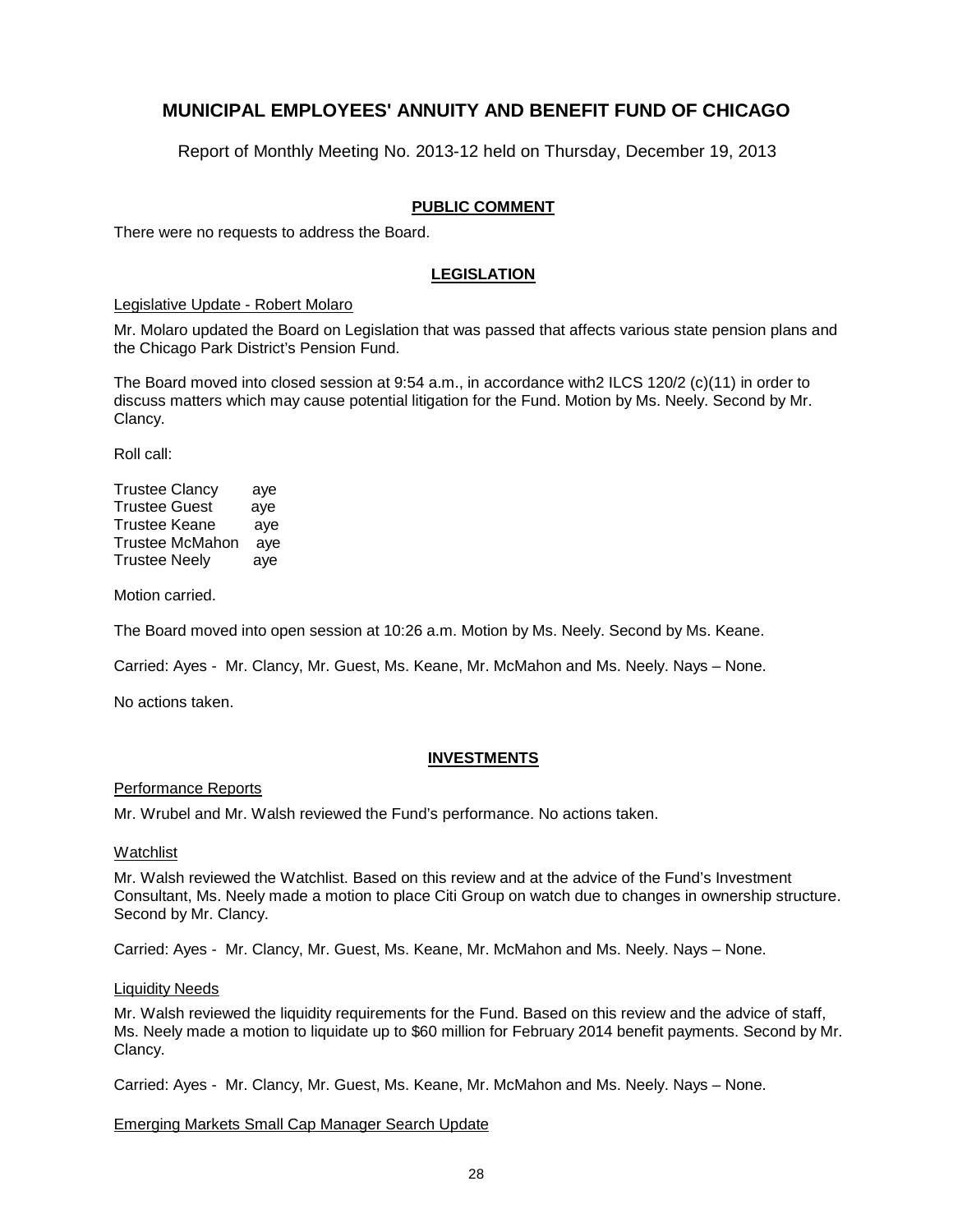Report of Monthly Meeting No. 2013-12 held on Thursday, December 19, 2013

Mr. Wesner updated the Board on the response to the Fund's RFP for Emerging Markets Small Cap Managers. Based on this update, the Board requested that Marquette Associates assemble detailed manager profiles for the top candidates which will be circulated and discussed at the January 2014 Board meeting.

#### Investment Policy Update Discussion

Mr. Walsh informed the Board that an updated Investment Policy draft will be forwarded prior to the January 2014 Board meeting. No actions taken.

#### Investment Policy Discussion

Mr. Walsh reviewed policy provisions which are set to expire on January 1, 2014. Based on this review, Ms. Neely made a motion to extend the Fund's policy with respect to investment in Iran's energy sector until June 30, 2014. Second by Mr. Clancy.

Carried: Ayes - Mr. Clancy, Mr. Guest, Ms. Keane, Mr. McMahon and Ms. Neely. Nays – None.

#### **OTHER**

#### 2014 MEABF Budget Presentation

This matter was taken out of order and discussed in closed session.

#### Semi Annual Executive Session Review

The Board was presented with a comprehensive review of closed sessions in accordance with the Illinois Open Meetings Act.

Based on this review and the recommendation of Fund Counsel, Ms. Neely made a motion to approve the recommendations of the review. Second by Mr. Clancy.

Carried: Ayes - Mr. Clancy, Mr. Guest, Ms. Keane, Mr. McMahon and Ms. Neely. Nays – None.

A copy of the review is attached for the record.

#### Senate Hearings Update

Mr. Mohler updated the Board regarding the Fund's participation at the annual Subject Matter hearings on M/W/DBE Investments conducted jointly by the Senate Committee on Licensed Activities and Pensions and the Senate Committee on Public Pensions & State Investments . No actions taken.

#### Disability Handbook Update

Ms. Burns reviewed the Fund's Disability Handbook and will forward changes as soon as possible. No actions taken.

#### Fund Comminucation Update

Mr. Mohler updated the Board on the status of the Fund's Website and the next Pension Matters newsletter. No actions taken.

#### FOIA Update

Ms. Ruffolo updated the Board on the most recent requests under the Illinois Freedom of Information Act.